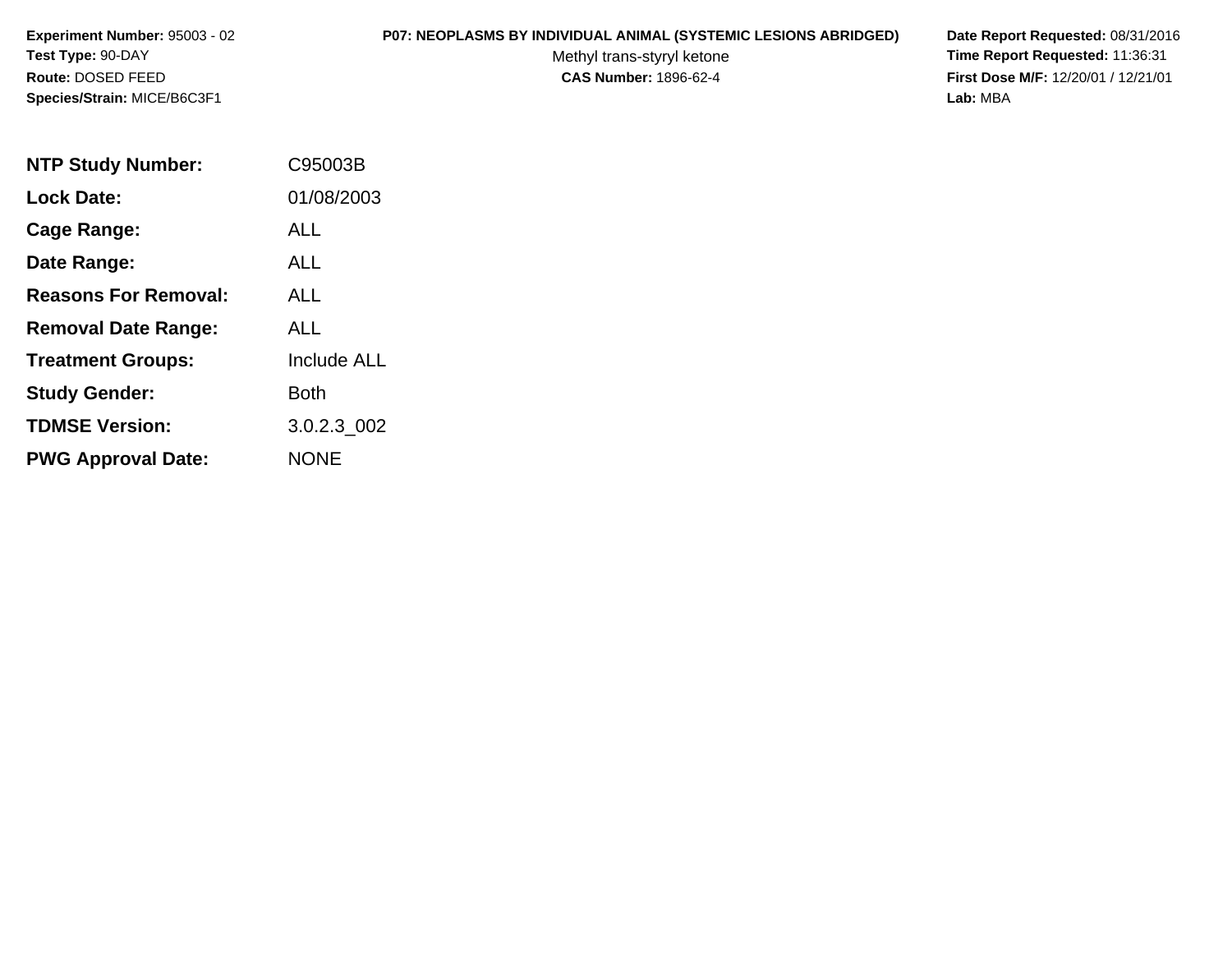#### **P07: NEOPLASMS BY INDIVIDUAL ANIMAL (SYSTEMIC LESIONS ABRIDGED) Date Report Requested:** 08/31/2016

Methyl trans-styryl ketone<br>CAS Number: 1896-62-4

 **Time Report Requested:** 11:36:31 **First Dose M/F:** 12/20/01 / 12/21/01<br>Lab: MBA **Lab:** MBA

| <b>B6C3F1 MICE MALE</b>   | DAY ON TEST      | $\begin{smallmatrix}0\0\0\9\end{smallmatrix}$<br>$\overline{a}$    | $\begin{array}{c} 0 \\ 0 \\ 9 \\ 2 \end{array}$            | $\pmb{0}$<br>$\mathbf 0$<br>$\frac{9}{2}$          | $\pmb{0}$<br>$\mathsf 0$<br>$\overline{9}$<br>$\overline{2}$           | $\pmb{0}$<br>$\frac{0}{9}$<br>$\overline{a}$                                     | $\pmb{0}$<br>$\overline{0}$<br>9<br>$\overline{c}$        | $\pmb{0}$<br>$\mathsf{O}\xspace$<br>$\overline{9}$<br>$\overline{2}$ | $\pmb{0}$<br>$\pmb{0}$<br>9<br>$\overline{2}$ | $\begin{smallmatrix}0\\0\\9\end{smallmatrix}$<br>$\overline{2}$ | 0<br>$\mathsf 0$<br>9<br>$\sqrt{2}$        |          |
|---------------------------|------------------|--------------------------------------------------------------------|------------------------------------------------------------|----------------------------------------------------|------------------------------------------------------------------------|----------------------------------------------------------------------------------|-----------------------------------------------------------|----------------------------------------------------------------------|-----------------------------------------------|-----------------------------------------------------------------|--------------------------------------------|----------|
| <b>VEHICLE CONTROL</b>    | <b>ANIMAL ID</b> | $\pmb{0}$<br>$\begin{matrix}0\\0\\0\end{matrix}$<br>$\overline{1}$ | $\pmb{0}$<br>$\pmb{0}$<br>$\overline{0}$<br>$\overline{c}$ | 0<br>0<br>$\mathbf 0$<br>$\mathbf 0$<br>$\sqrt{3}$ | $\mathbf 0$<br>$\pmb{0}$<br>$\mathbf 0$<br>$\pmb{0}$<br>$\overline{4}$ | 0<br>$\mathbf 0$<br>$\mathsf{O}\xspace$<br>$\begin{array}{c} 0 \\ 5 \end{array}$ | 0<br>$\mathsf 0$<br>$\mathsf{O}\xspace$<br>$\pmb{0}$<br>6 | $\mathbf 0$<br>0<br>$\mathbf 0$<br>$\mathbf 0$<br>$\overline{7}$     | 0<br>0<br>0<br>0<br>8                         | 0<br>$\boldsymbol{0}$<br>$\mathbf 0$<br>$\mathbf 0$<br>9        | 0<br>0<br>$\mathbf 0$<br>$\mathbf{1}$<br>0 | * TOTALS |
| <b>ALIMENTARY SYSTEM</b>  |                  |                                                                    |                                                            |                                                    |                                                                        |                                                                                  |                                                           |                                                                      |                                               |                                                                 |                                            |          |
| Esophagus                 |                  | $\ddot{}$                                                          |                                                            |                                                    |                                                                        |                                                                                  |                                                           |                                                                      |                                               |                                                                 | $+$                                        | 10       |
| Gallbladder               |                  | $+$                                                                |                                                            |                                                    |                                                                        |                                                                                  |                                                           |                                                                      |                                               |                                                                 | $+$                                        | 10       |
| Intestine Large, Cecum    |                  |                                                                    |                                                            |                                                    |                                                                        |                                                                                  |                                                           |                                                                      |                                               |                                                                 | $+$                                        | 10       |
| Intestine Large, Colon    |                  |                                                                    |                                                            |                                                    |                                                                        |                                                                                  |                                                           |                                                                      |                                               |                                                                 | $+$                                        | 10       |
| Intestine Large, Rectum   |                  |                                                                    |                                                            |                                                    |                                                                        |                                                                                  |                                                           |                                                                      |                                               |                                                                 | $+$                                        | 10       |
| Intestine Small, Duodenum |                  |                                                                    |                                                            |                                                    |                                                                        |                                                                                  |                                                           |                                                                      |                                               |                                                                 | $+$                                        | 10       |
| Intestine Small, Ileum    |                  |                                                                    |                                                            |                                                    |                                                                        |                                                                                  |                                                           |                                                                      |                                               |                                                                 | $+$                                        | 10       |
| Intestine Small, Jejunum  |                  |                                                                    |                                                            |                                                    |                                                                        |                                                                                  |                                                           |                                                                      |                                               |                                                                 | $+$                                        | 10       |
| Liver                     |                  | $+$                                                                |                                                            |                                                    |                                                                        |                                                                                  |                                                           |                                                                      |                                               |                                                                 | $+$                                        | 10       |
| Pancreas                  |                  | $+$                                                                | $\ddot{}$                                                  |                                                    |                                                                        |                                                                                  |                                                           |                                                                      |                                               |                                                                 | $+$                                        | 10       |
| Salivary Glands           |                  | $\ddot{}$                                                          | ÷                                                          |                                                    |                                                                        |                                                                                  |                                                           |                                                                      |                                               |                                                                 | $+$                                        | 10       |
| Stomach, Forestomach      |                  |                                                                    |                                                            |                                                    |                                                                        |                                                                                  |                                                           |                                                                      |                                               |                                                                 | $^{+}$                                     | 10       |
| Stomach, Glandular        |                  |                                                                    |                                                            |                                                    |                                                                        |                                                                                  |                                                           |                                                                      |                                               |                                                                 | $+$                                        | 10       |
| Tongue                    |                  |                                                                    |                                                            |                                                    |                                                                        |                                                                                  |                                                           |                                                                      |                                               |                                                                 | $+$                                        | 10       |

## **CARDIOVASCULAR SYSTEM**

\* .. Total animals with tissue examined microscopically; Total animals with tumor

+ .. Tissue examined microscopically

X .. Lesion present

I .. Insufficient tissue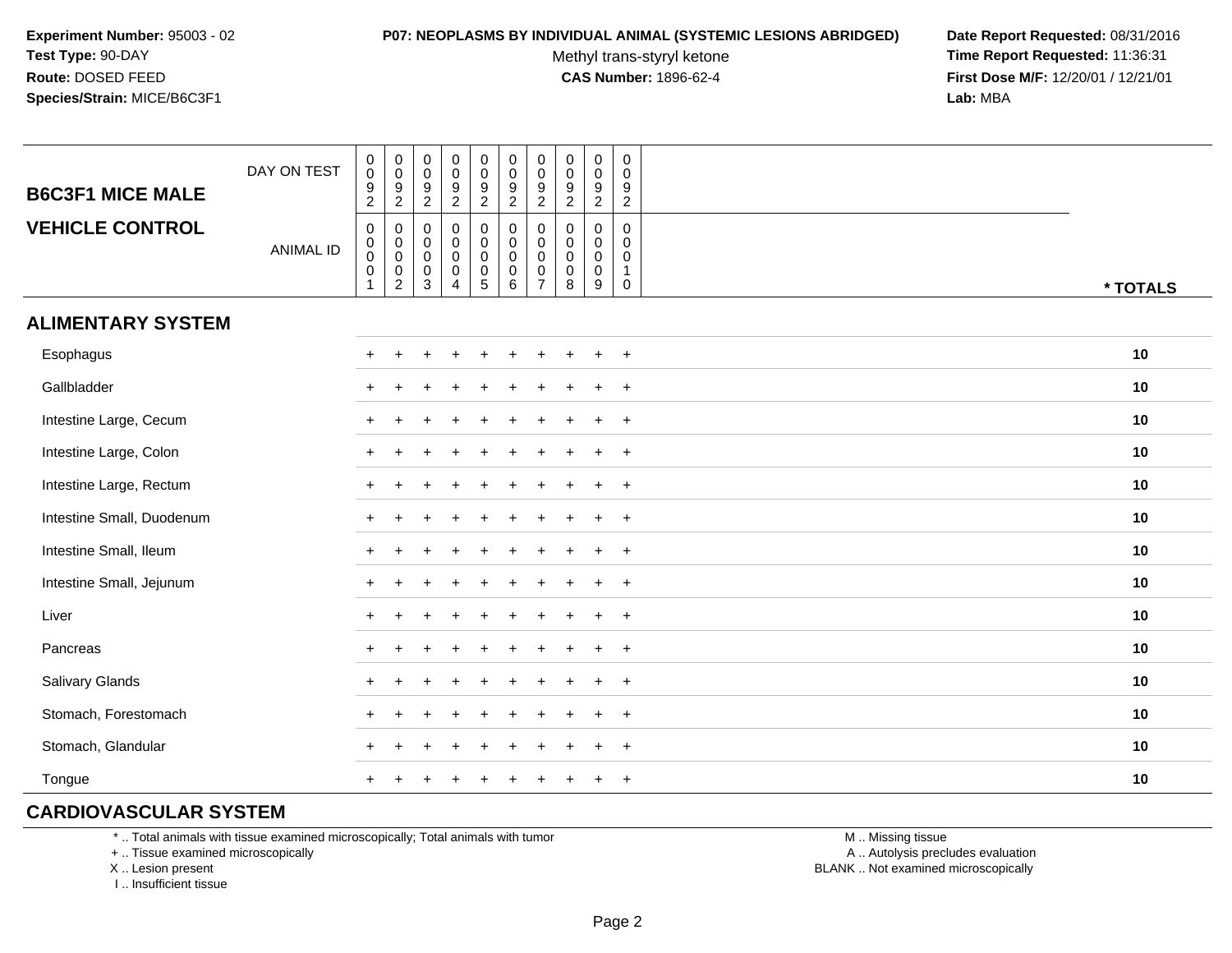#### **P07: NEOPLASMS BY INDIVIDUAL ANIMAL (SYSTEMIC LESIONS ABRIDGED) Date Report Requested:** 08/31/2016

Methyl trans-styryl ketone<br>CAS Number: 1896-62-4

| <b>B6C3F1 MICE MALE</b>                                                            | DAY ON TEST                                                                     | $\pmb{0}$<br>$\mathbf 0$<br>$\boldsymbol{9}$                                           | $\,0\,$<br>$\mathsf{O}\xspace$<br>9                                                    | $\boldsymbol{0}$<br>$\pmb{0}$<br>9                          | $\mathbf 0$<br>${\bf 0}$<br>$\frac{9}{2}$               | $\mathsf 0$<br>$\mathsf{O}\xspace$<br>$\frac{9}{2}$                        | $\pmb{0}$<br>$\mathbf 0$<br>9                                                     | $\pmb{0}$<br>$\pmb{0}$<br>9                                                                  | $\pmb{0}$<br>$\pmb{0}$<br>$9\,$                                            | $\pmb{0}$<br>$\mathsf{O}\xspace$<br>9                                    | $\pmb{0}$<br>$\mathbf 0$<br>9                                                   |                                                                                               |              |
|------------------------------------------------------------------------------------|---------------------------------------------------------------------------------|----------------------------------------------------------------------------------------|----------------------------------------------------------------------------------------|-------------------------------------------------------------|---------------------------------------------------------|----------------------------------------------------------------------------|-----------------------------------------------------------------------------------|----------------------------------------------------------------------------------------------|----------------------------------------------------------------------------|--------------------------------------------------------------------------|---------------------------------------------------------------------------------|-----------------------------------------------------------------------------------------------|--------------|
| <b>VEHICLE CONTROL</b>                                                             | <b>ANIMAL ID</b>                                                                | $\overline{2}$<br>$\pmb{0}$<br>$\pmb{0}$<br>$\mathbf 0$<br>$\mathbf 0$<br>$\mathbf{1}$ | $\overline{2}$<br>$\mathbf 0$<br>$\,0\,$<br>$\mathbf 0$<br>$\pmb{0}$<br>$\overline{2}$ | $\overline{2}$<br>$\mathbf 0$<br>0<br>$\mathbf 0$<br>0<br>3 | $\mathbf 0$<br>$\pmb{0}$<br>$\pmb{0}$<br>$\pmb{0}$<br>4 | $\mathbf 0$<br>$\mathbf 0$<br>$\mathbf 0$<br>$\mathbf 0$<br>$\overline{5}$ | $\overline{2}$<br>$\pmb{0}$<br>$\mathbf 0$<br>$\mathbf 0$<br>$\pmb{0}$<br>$\,6\,$ | $\overline{2}$<br>$\mathbf 0$<br>$\mathbf 0$<br>$\mathbf 0$<br>$\mathbf 0$<br>$\overline{7}$ | $\overline{2}$<br>$\mathbf 0$<br>$\Omega$<br>$\pmb{0}$<br>$\mathbf 0$<br>8 | $\overline{2}$<br>0<br>0<br>$\mathbf 0$<br>$\mathbf 0$<br>$\overline{9}$ | $\overline{2}$<br>0<br>$\Omega$<br>$\mathbf 0$<br>$\overline{1}$<br>$\mathbf 0$ |                                                                                               | * TOTALS     |
| <b>Blood Vessel</b>                                                                |                                                                                 |                                                                                        |                                                                                        |                                                             |                                                         |                                                                            |                                                                                   |                                                                                              |                                                                            |                                                                          | $\ddot{}$                                                                       |                                                                                               | 10           |
| Heart                                                                              |                                                                                 |                                                                                        |                                                                                        |                                                             |                                                         |                                                                            |                                                                                   |                                                                                              |                                                                            | $\div$                                                                   | $+$                                                                             |                                                                                               | 10           |
| <b>ENDOCRINE SYSTEM</b>                                                            |                                                                                 |                                                                                        |                                                                                        |                                                             |                                                         |                                                                            |                                                                                   |                                                                                              |                                                                            |                                                                          |                                                                                 |                                                                                               |              |
| <b>Adrenal Cortex</b>                                                              |                                                                                 |                                                                                        |                                                                                        |                                                             |                                                         |                                                                            |                                                                                   |                                                                                              |                                                                            |                                                                          | $+$                                                                             |                                                                                               | 10           |
| Adrenal Medulla                                                                    |                                                                                 | $\pm$                                                                                  |                                                                                        |                                                             |                                                         |                                                                            |                                                                                   |                                                                                              |                                                                            | $\ddot{}$                                                                | $+$                                                                             |                                                                                               | 10           |
| Islets, Pancreatic                                                                 |                                                                                 |                                                                                        |                                                                                        |                                                             |                                                         |                                                                            |                                                                                   |                                                                                              |                                                                            |                                                                          | $\ddot{}$                                                                       |                                                                                               | 10           |
| Parathyroid Gland                                                                  |                                                                                 | $\pm$                                                                                  | М                                                                                      | М                                                           | M                                                       | M                                                                          | M                                                                                 | M                                                                                            | $\ddot{}$                                                                  | M                                                                        | M                                                                               |                                                                                               | $\mathbf{2}$ |
| <b>Pituitary Gland</b>                                                             |                                                                                 | $\pm$                                                                                  |                                                                                        |                                                             | $\div$                                                  |                                                                            |                                                                                   |                                                                                              |                                                                            | $\ddot{}$                                                                | $+$                                                                             |                                                                                               | 10           |
| <b>Thyroid Gland</b>                                                               |                                                                                 | $+$                                                                                    |                                                                                        |                                                             |                                                         |                                                                            |                                                                                   |                                                                                              |                                                                            | $\ddot{}$                                                                | $+$                                                                             |                                                                                               | 10           |
| <b>GENERAL BODY SYSTEM</b>                                                         |                                                                                 |                                                                                        |                                                                                        |                                                             |                                                         |                                                                            |                                                                                   |                                                                                              |                                                                            |                                                                          |                                                                                 |                                                                                               |              |
| <b>NONE</b>                                                                        |                                                                                 |                                                                                        |                                                                                        |                                                             |                                                         |                                                                            |                                                                                   |                                                                                              |                                                                            |                                                                          |                                                                                 |                                                                                               |              |
| <b>GENITAL SYSTEM</b>                                                              |                                                                                 |                                                                                        |                                                                                        |                                                             |                                                         |                                                                            |                                                                                   |                                                                                              |                                                                            |                                                                          |                                                                                 |                                                                                               |              |
| Epididymis                                                                         |                                                                                 | $+$                                                                                    | $\ddot{}$                                                                              | ÷                                                           | $\ddot{}$                                               | $\ddot{}$                                                                  | $\ddot{}$                                                                         | $\ddot{}$                                                                                    |                                                                            | $\ddot{}$                                                                | $+$                                                                             |                                                                                               | 10           |
| <b>Preputial Gland</b>                                                             |                                                                                 |                                                                                        |                                                                                        |                                                             |                                                         |                                                                            |                                                                                   |                                                                                              |                                                                            |                                                                          | $\ddot{}$                                                                       |                                                                                               | 10           |
| Prostate                                                                           |                                                                                 |                                                                                        |                                                                                        |                                                             |                                                         |                                                                            |                                                                                   |                                                                                              |                                                                            |                                                                          | $\ddot{}$                                                                       |                                                                                               | $\bf{9}$     |
| Seminal Vesicle                                                                    |                                                                                 |                                                                                        |                                                                                        |                                                             |                                                         |                                                                            |                                                                                   |                                                                                              |                                                                            |                                                                          | $\ddot{}$                                                                       |                                                                                               | 10           |
| +  Tissue examined microscopically<br>X  Lesion present<br>I., Insufficient tissue | *  Total animals with tissue examined microscopically; Total animals with tumor |                                                                                        |                                                                                        |                                                             |                                                         |                                                                            |                                                                                   |                                                                                              |                                                                            |                                                                          |                                                                                 | M  Missing tissue<br>A  Autolysis precludes evaluation<br>BLANK  Not examined microscopically |              |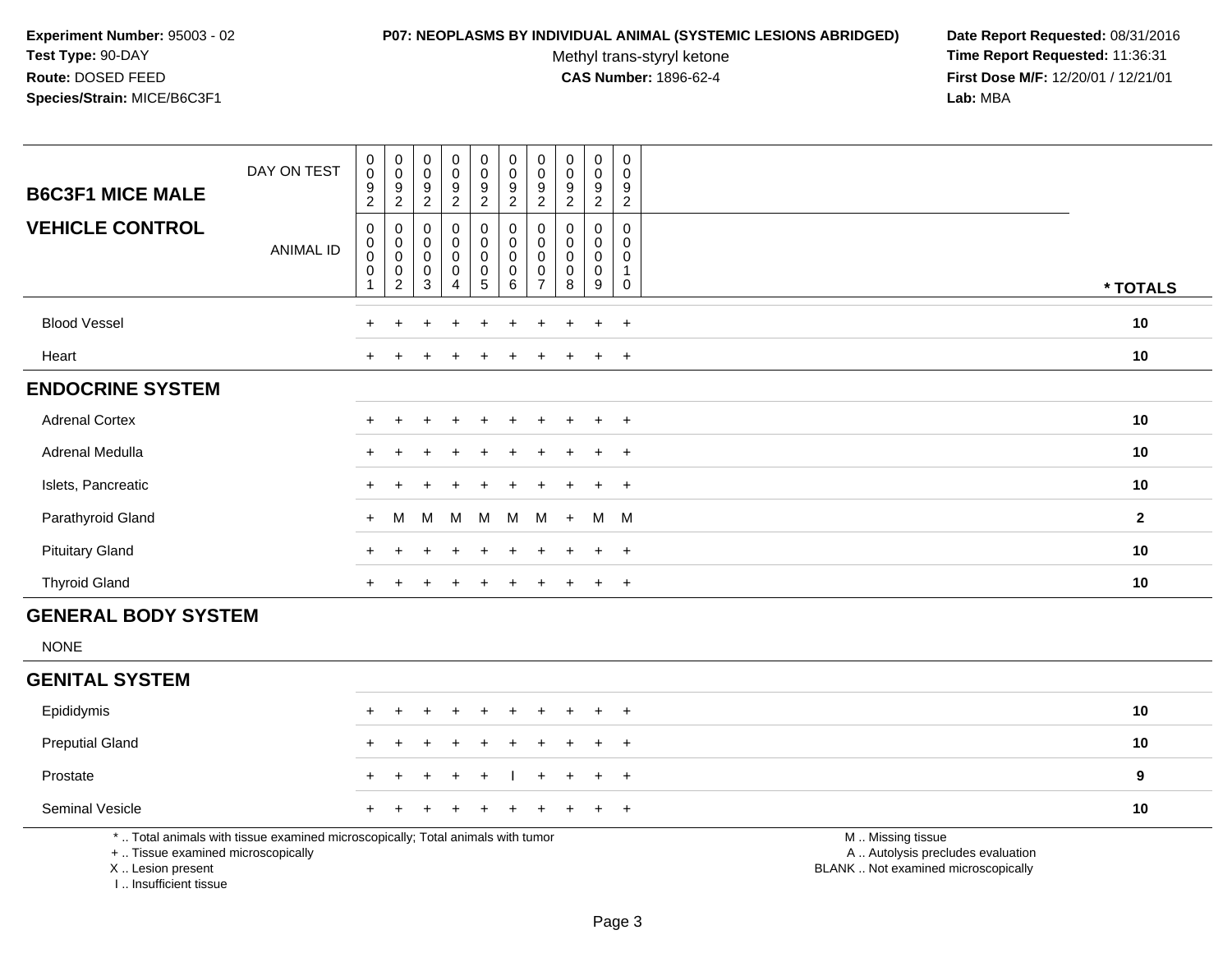#### **P07: NEOPLASMS BY INDIVIDUAL ANIMAL (SYSTEMIC LESIONS ABRIDGED) Date Report Requested:** 08/31/2016

Methyl trans-styryl ketone<br>CAS Number: 1896-62-4

| <b>B6C3F1 MICE MALE</b>                                                          | DAY ON TEST                                                                     | $\boldsymbol{0}$<br>$\mathbf 0$<br>$\boldsymbol{9}$<br>$\boldsymbol{2}$ | $\mathbf 0$<br>$\mathbf 0$<br>$\boldsymbol{9}$<br>$\overline{2}$ | $\pmb{0}$<br>$\mathbf 0$<br>$\boldsymbol{9}$<br>$\overline{c}$ | $_{\rm 0}^{\rm 0}$<br>$\boldsymbol{9}$<br>$\boldsymbol{2}$ | $\pmb{0}$<br>$\mathbf 0$<br>$\boldsymbol{9}$<br>$\overline{c}$ | $\mathbf 0$<br>$\mathbf 0$<br>$\boldsymbol{9}$<br>$\overline{2}$ | 0<br>$\mathbf 0$<br>9<br>$\overline{c}$     | $\pmb{0}$<br>0<br>$\boldsymbol{9}$<br>$\overline{c}$ | $\pmb{0}$<br>$\pmb{0}$<br>$\boldsymbol{9}$<br>$\overline{2}$ | $\mathbf 0$<br>$\mathbf 0$<br>9<br>$\overline{c}$   |                                                                                               |          |
|----------------------------------------------------------------------------------|---------------------------------------------------------------------------------|-------------------------------------------------------------------------|------------------------------------------------------------------|----------------------------------------------------------------|------------------------------------------------------------|----------------------------------------------------------------|------------------------------------------------------------------|---------------------------------------------|------------------------------------------------------|--------------------------------------------------------------|-----------------------------------------------------|-----------------------------------------------------------------------------------------------|----------|
| <b>VEHICLE CONTROL</b>                                                           | <b>ANIMAL ID</b>                                                                | $\pmb{0}$<br>$\pmb{0}$<br>$\boldsymbol{0}$<br>0                         | $\mathbf 0$<br>0<br>$\pmb{0}$<br>0                               | $\mathbf 0$<br>0<br>$\mathbf 0$<br>0                           | $\mathbf 0$<br>$\mathbf 0$<br>$\pmb{0}$<br>0               | $\mathbf 0$<br>$\pmb{0}$<br>$\mathbf 0$<br>$\pmb{0}$           | $\mathbf 0$<br>$\mathbf 0$<br>$\mathbf 0$<br>0                   | $\Omega$<br>0<br>$\mathbf 0$<br>$\mathbf 0$ | $\mathbf 0$<br>$\mathbf 0$<br>$\mathbf 0$<br>0       | $\mathbf 0$<br>$\mathbf 0$<br>$\pmb{0}$<br>$\pmb{0}$         | $\Omega$<br>$\mathbf 0$<br>$\Omega$<br>$\mathbf{1}$ |                                                                                               |          |
|                                                                                  |                                                                                 | $\mathbf{1}$                                                            | $\overline{c}$                                                   | 3                                                              | $\overline{4}$                                             | $\overline{5}$                                                 | $6\phantom{1}6$                                                  | $\overline{7}$                              | 8                                                    | 9                                                            | $\mathbf 0$                                         |                                                                                               | * TOTALS |
| <b>Testes</b>                                                                    |                                                                                 | $+$                                                                     | $\ddot{}$                                                        |                                                                | $\ddot{}$                                                  | $+$                                                            | $\ddot{}$                                                        | $\ddot{}$                                   |                                                      | $\ddot{}$                                                    | $+$                                                 |                                                                                               | 10       |
| <b>HEMATOPOIETIC SYSTEM</b>                                                      |                                                                                 |                                                                         |                                                                  |                                                                |                                                            |                                                                |                                                                  |                                             |                                                      |                                                              |                                                     |                                                                                               |          |
| <b>Bone Marrow</b>                                                               |                                                                                 |                                                                         |                                                                  |                                                                |                                                            |                                                                |                                                                  |                                             |                                                      | $\mathbf +$                                                  | $\overline{+}$                                      |                                                                                               | 10       |
| Lymph Node, Mandibular                                                           |                                                                                 | $+$                                                                     | M                                                                | $\ddot{}$                                                      | $\ddot{+}$                                                 | $+$                                                            | M                                                                | $\ddot{}$                                   |                                                      | $+$                                                          | $+$                                                 |                                                                                               | 8        |
| Lymph Node, Mesenteric                                                           |                                                                                 | $\ddot{}$                                                               | $\ddot{}$                                                        | $\ddot{}$                                                      | $\ddot{}$                                                  | м                                                              | $\overline{+}$                                                   | $\ddot{}$                                   |                                                      | $\ddot{}$                                                    | $+$                                                 |                                                                                               | 9        |
| Spleen                                                                           |                                                                                 |                                                                         |                                                                  |                                                                |                                                            |                                                                |                                                                  |                                             |                                                      |                                                              | $\ddot{}$                                           |                                                                                               | 10       |
| Thymus                                                                           |                                                                                 |                                                                         |                                                                  |                                                                |                                                            |                                                                |                                                                  |                                             |                                                      | $\pm$                                                        | $+$                                                 |                                                                                               | 10       |
| <b>INTEGUMENTARY SYSTEM</b>                                                      |                                                                                 |                                                                         |                                                                  |                                                                |                                                            |                                                                |                                                                  |                                             |                                                      |                                                              |                                                     |                                                                                               |          |
| <b>Mammary Gland</b>                                                             |                                                                                 | M                                                                       | M                                                                | м                                                              | M                                                          | М                                                              | M                                                                | M                                           | M                                                    | M M                                                          |                                                     |                                                                                               | $\bf{0}$ |
| Skin                                                                             |                                                                                 |                                                                         |                                                                  |                                                                |                                                            |                                                                |                                                                  |                                             |                                                      | $\ddot{}$                                                    | $+$                                                 |                                                                                               | 10       |
| <b>MUSCULOSKELETAL SYSTEM</b>                                                    |                                                                                 |                                                                         |                                                                  |                                                                |                                                            |                                                                |                                                                  |                                             |                                                      |                                                              |                                                     |                                                                                               |          |
| Bone                                                                             |                                                                                 | $+$                                                                     | $\pm$                                                            | $+$                                                            | $+$                                                        | $\pm$                                                          | $\ddot{}$                                                        | $\ddot{}$                                   | $\ddot{}$                                            | $+$                                                          | $+$                                                 |                                                                                               | 10       |
| <b>NERVOUS SYSTEM</b>                                                            |                                                                                 |                                                                         |                                                                  |                                                                |                                                            |                                                                |                                                                  |                                             |                                                      |                                                              |                                                     |                                                                                               |          |
| <b>Brain</b>                                                                     |                                                                                 | $+$                                                                     | $\ddot{}$                                                        | $\pm$                                                          | $\div$                                                     | $\ddot{}$                                                      | $\overline{+}$                                                   | $\pm$                                       | $\pm$                                                | $\pm$                                                        | $+$                                                 |                                                                                               | 10       |
| <b>RESPIRATORY SYSTEM</b>                                                        |                                                                                 |                                                                         |                                                                  |                                                                |                                                            |                                                                |                                                                  |                                             |                                                      |                                                              |                                                     |                                                                                               |          |
| Lung                                                                             |                                                                                 |                                                                         |                                                                  |                                                                |                                                            |                                                                |                                                                  |                                             |                                                      |                                                              | $\overline{+}$                                      |                                                                                               | 10       |
| +  Tissue examined microscopically<br>X  Lesion present<br>I Insufficient tissue | *  Total animals with tissue examined microscopically; Total animals with tumor |                                                                         |                                                                  |                                                                |                                                            |                                                                |                                                                  |                                             |                                                      |                                                              |                                                     | M  Missing tissue<br>A  Autolysis precludes evaluation<br>BLANK  Not examined microscopically |          |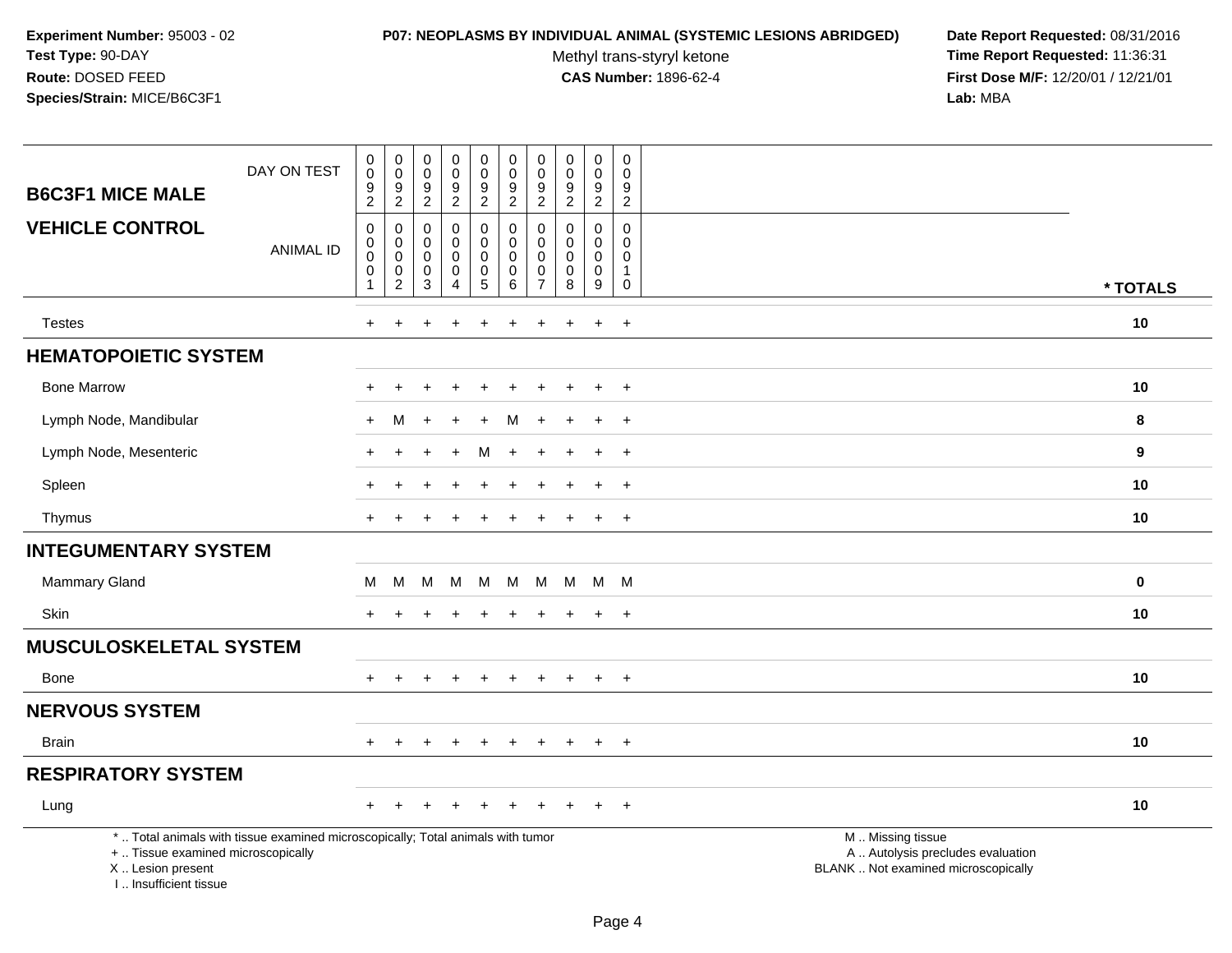#### **P07: NEOPLASMS BY INDIVIDUAL ANIMAL (SYSTEMIC LESIONS ABRIDGED) Date Report Requested:** 08/31/2016

Methyl trans-styryl ketone<br>CAS Number: 1896-62-4

 **Time Report Requested:** 11:36:31 **First Dose M/F:** 12/20/01 / 12/21/01<br>**Lab:** MBA **Lab:** MBA

| <b>B6C3F1 MICE MALE</b>      | DAY ON TEST | 0<br>$\pmb{0}$<br>9<br>$\overline{c}$ | $\begin{smallmatrix} 0\\0 \end{smallmatrix}$<br>$\frac{9}{2}$ | $\mathbf 0$<br>$\pmb{0}$<br>$\boldsymbol{9}$<br>$\sqrt{2}$ | $\mathbf 0$<br>$\mathsf{O}$<br>9<br>$\overline{2}$ | $\pmb{0}$<br>$\pmb{0}$<br>$\boldsymbol{9}$<br>$\boldsymbol{2}$ | $\pmb{0}$<br>$\pmb{0}$<br>$\boldsymbol{9}$<br>$\overline{c}$         | $\begin{smallmatrix}0\\0\end{smallmatrix}$<br>9<br>$\overline{2}$ | $\pmb{0}$<br>$\pmb{0}$<br>9<br>$\overline{c}$ | 0<br>$\mathbf 0$<br>9<br>$\overline{a}$ | 0<br>0<br>9<br>$\overline{c}$              |          |
|------------------------------|-------------|---------------------------------------|---------------------------------------------------------------|------------------------------------------------------------|----------------------------------------------------|----------------------------------------------------------------|----------------------------------------------------------------------|-------------------------------------------------------------------|-----------------------------------------------|-----------------------------------------|--------------------------------------------|----------|
| <b>VEHICLE CONTROL</b>       | ANIMAL ID   | 0<br>0<br>$\pmb{0}$<br>$\mathbf 0$    | $_{\rm 0}^{\rm 0}$<br>$_{\rm 0}^{\rm 0}$<br>$\overline{2}$    | $\mathbf 0$<br>$\pmb{0}$<br>$\pmb{0}$<br>$\pmb{0}$<br>3    | 0<br>$\pmb{0}$<br>$\pmb{0}$<br>$\pmb{0}$<br>4      | 0<br>$\pmb{0}$<br>$\pmb{0}$<br>$\pmb{0}$<br>5                  | 0<br>$\pmb{0}$<br>$\pmb{0}$<br>$\begin{array}{c} 0 \\ 6 \end{array}$ | 0<br>$\mathbf 0$<br>0<br>0<br>$\overline{7}$                      | 0<br>0<br>0<br>8                              | 0<br>0<br>0<br>0<br>9                   | 0<br>0<br>0<br>$\mathbf{1}$<br>$\mathbf 0$ | * TOTALS |
| Nose                         |             | $+$                                   | $\pm$                                                         | $\pm$                                                      | $\ddot{}$                                          | $\pm$                                                          | $+$                                                                  | $\pm$                                                             | $\pm$                                         | $\ddot{}$                               | $+$                                        | 10       |
| Trachea                      |             | $+$                                   |                                                               |                                                            | $\div$                                             | $\pm$                                                          | $\ddot{}$                                                            | $\pm$                                                             |                                               | $\pm$                                   | $+$                                        | 10       |
| <b>SPECIAL SENSES SYSTEM</b> |             |                                       |                                                               |                                                            |                                                    |                                                                |                                                                      |                                                                   |                                               |                                         |                                            |          |
| Eye                          |             | $+$                                   |                                                               | $\pm$                                                      | $\overline{+}$                                     | $+$                                                            | $\ddot{}$                                                            | $+$                                                               | $+$                                           | $+$                                     | $+$                                        | 10       |
| Harderian Gland              |             | $+$                                   |                                                               |                                                            | $\div$                                             | $\ddot{}$                                                      | $\div$                                                               | $+$                                                               | $+$                                           | $+$                                     | $+$                                        | 10       |
| <b>URINARY SYSTEM</b>        |             |                                       |                                                               |                                                            |                                                    |                                                                |                                                                      |                                                                   |                                               |                                         |                                            |          |
| Kidney                       |             | $+$                                   |                                                               |                                                            | $\pm$                                              | $+$                                                            | $\pm$                                                                | $\pm$                                                             | $\pm$                                         | $\ddot{}$                               | $+$                                        | 10       |
| <b>Urinary Bladder</b>       |             | $+$                                   |                                                               |                                                            |                                                    | $\pm$                                                          | $\pm$                                                                |                                                                   |                                               | $\pm$                                   | $+$                                        | 10       |
| <b>SYSTEMIC LESIONS</b>      |             |                                       |                                                               |                                                            |                                                    |                                                                |                                                                      |                                                                   |                                               |                                         |                                            |          |
| Multiple Organ               |             | $\pm$                                 |                                                               |                                                            |                                                    |                                                                |                                                                      |                                                                   | $\pm$                                         | $\ddot{}$                               | $+$                                        | 10       |

\* .. Total animals with tissue examined microscopically; Total animals with tumor

+ .. Tissue examined microscopically

X .. Lesion present

I .. Insufficient tissue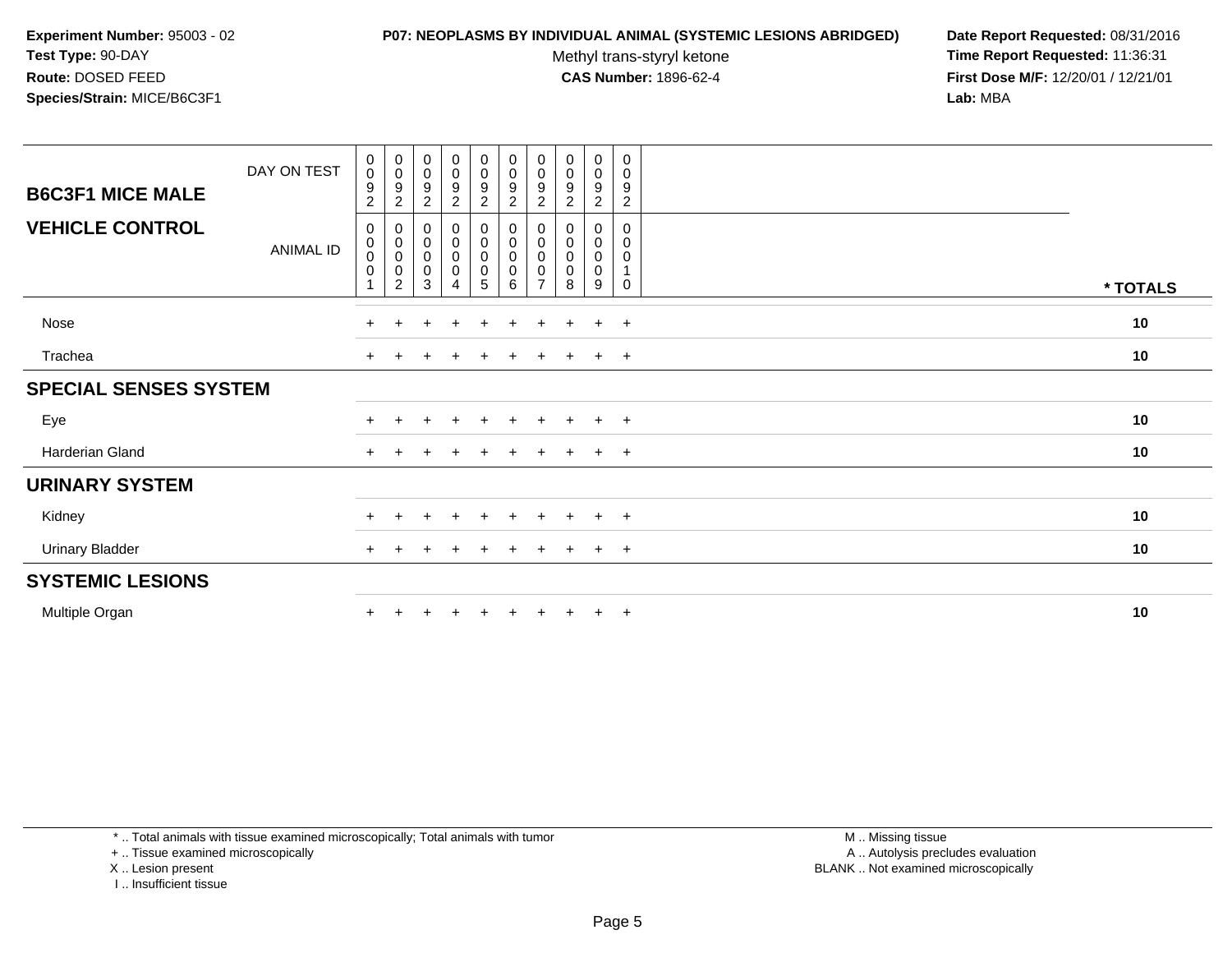## **P07: NEOPLASMS BY INDIVIDUAL ANIMAL (SYSTEMIC LESIONS ABRIDGED) Date Report Requested:** 08/31/2016

Methyl trans-styryl ketone<br>CAS Number: 1896-62-4

 **Time Report Requested:** 11:36:31 **First Dose M/F:** 12/20/01 / 12/21/01<br>Lab: MBA **Lab:** MBA

| <b>B6C3F1 MICE MALE</b>       | DAY ON TEST      | 0<br>0<br>9<br>$\boldsymbol{2}$          | 0<br>$\mathbf 0$<br>$9\,$<br>$\sqrt{2}$                                     | 0<br>0<br>9<br>$\sqrt{2}$ | 0<br>0<br>9<br>$\boldsymbol{2}$             | 0<br>0<br>9<br>$\overline{c}$ | 0<br>0<br>9<br>$\overline{2}$   | 0<br>$\mathbf 0$<br>9<br>$\sqrt{2}$                              | 0<br>0<br>9<br>$\overline{c}$ | $\mathbf 0$<br>0<br>$9\,$<br>$\overline{2}$ | $\pmb{0}$<br>0<br>9<br>$\overline{c}$        |          |
|-------------------------------|------------------|------------------------------------------|-----------------------------------------------------------------------------|---------------------------|---------------------------------------------|-------------------------------|---------------------------------|------------------------------------------------------------------|-------------------------------|---------------------------------------------|----------------------------------------------|----------|
| 0.025%                        | <b>ANIMAL ID</b> | 0<br>0<br>$\pmb{0}$<br>$\mathbf{1}$<br>1 | $\mathbf 0$<br>$\mathbf 0$<br>$\boldsymbol{0}$<br>$\mathbf 1$<br>$\sqrt{2}$ | 0<br>0<br>0<br>1<br>3     | 0<br>0<br>0<br>-1<br>$\boldsymbol{\Lambda}$ | 0<br>0<br>$\pmb{0}$<br>1<br>5 | 0<br>0<br>$\mathbf 0$<br>1<br>6 | $\mathbf 0$<br>$\mathbf 0$<br>0<br>$\mathbf 1$<br>$\overline{7}$ | 0<br>0<br>0<br>-1<br>8        | 0<br>0<br>0<br>$\mathbf 1$<br>9             | 0<br>0<br>0<br>$\overline{a}$<br>$\mathbf 0$ | * TOTALS |
| <b>ALIMENTARY SYSTEM</b>      |                  |                                          |                                                                             |                           |                                             |                               |                                 |                                                                  |                               |                                             |                                              |          |
| Stomach, Glandular            |                  | $+$                                      | $+$                                                                         | $\pm$                     |                                             | $+$                           | $+$                             | $+$                                                              | $+$                           |                                             | $+$ $+$                                      | 10       |
| <b>CARDIOVASCULAR SYSTEM</b>  |                  |                                          |                                                                             |                           |                                             |                               |                                 |                                                                  |                               |                                             |                                              |          |
| <b>NONE</b>                   |                  |                                          |                                                                             |                           |                                             |                               |                                 |                                                                  |                               |                                             |                                              |          |
| <b>ENDOCRINE SYSTEM</b>       |                  |                                          |                                                                             |                           |                                             |                               |                                 |                                                                  |                               |                                             |                                              |          |
| <b>NONE</b>                   |                  |                                          |                                                                             |                           |                                             |                               |                                 |                                                                  |                               |                                             |                                              |          |
| <b>GENERAL BODY SYSTEM</b>    |                  |                                          |                                                                             |                           |                                             |                               |                                 |                                                                  |                               |                                             |                                              |          |
| <b>NONE</b>                   |                  |                                          |                                                                             |                           |                                             |                               |                                 |                                                                  |                               |                                             |                                              |          |
| <b>GENITAL SYSTEM</b>         |                  |                                          |                                                                             |                           |                                             |                               |                                 |                                                                  |                               |                                             |                                              |          |
| <b>NONE</b>                   |                  |                                          |                                                                             |                           |                                             |                               |                                 |                                                                  |                               |                                             |                                              |          |
| <b>HEMATOPOIETIC SYSTEM</b>   |                  |                                          |                                                                             |                           |                                             |                               |                                 |                                                                  |                               |                                             |                                              |          |
| <b>NONE</b>                   |                  |                                          |                                                                             |                           |                                             |                               |                                 |                                                                  |                               |                                             |                                              |          |
| <b>INTEGUMENTARY SYSTEM</b>   |                  |                                          |                                                                             |                           |                                             |                               |                                 |                                                                  |                               |                                             |                                              |          |
| <b>NONE</b>                   |                  |                                          |                                                                             |                           |                                             |                               |                                 |                                                                  |                               |                                             |                                              |          |
| <b>MUSCULOSKELETAL SYSTEM</b> |                  |                                          |                                                                             |                           |                                             |                               |                                 |                                                                  |                               |                                             |                                              |          |
| <b>NONE</b>                   |                  |                                          |                                                                             |                           |                                             |                               |                                 |                                                                  |                               |                                             |                                              |          |
|                               |                  |                                          |                                                                             |                           |                                             |                               |                                 |                                                                  |                               |                                             |                                              |          |

\* .. Total animals with tissue examined microscopically; Total animals with tumor

+ .. Tissue examined microscopically

X .. Lesion present

I .. Insufficient tissue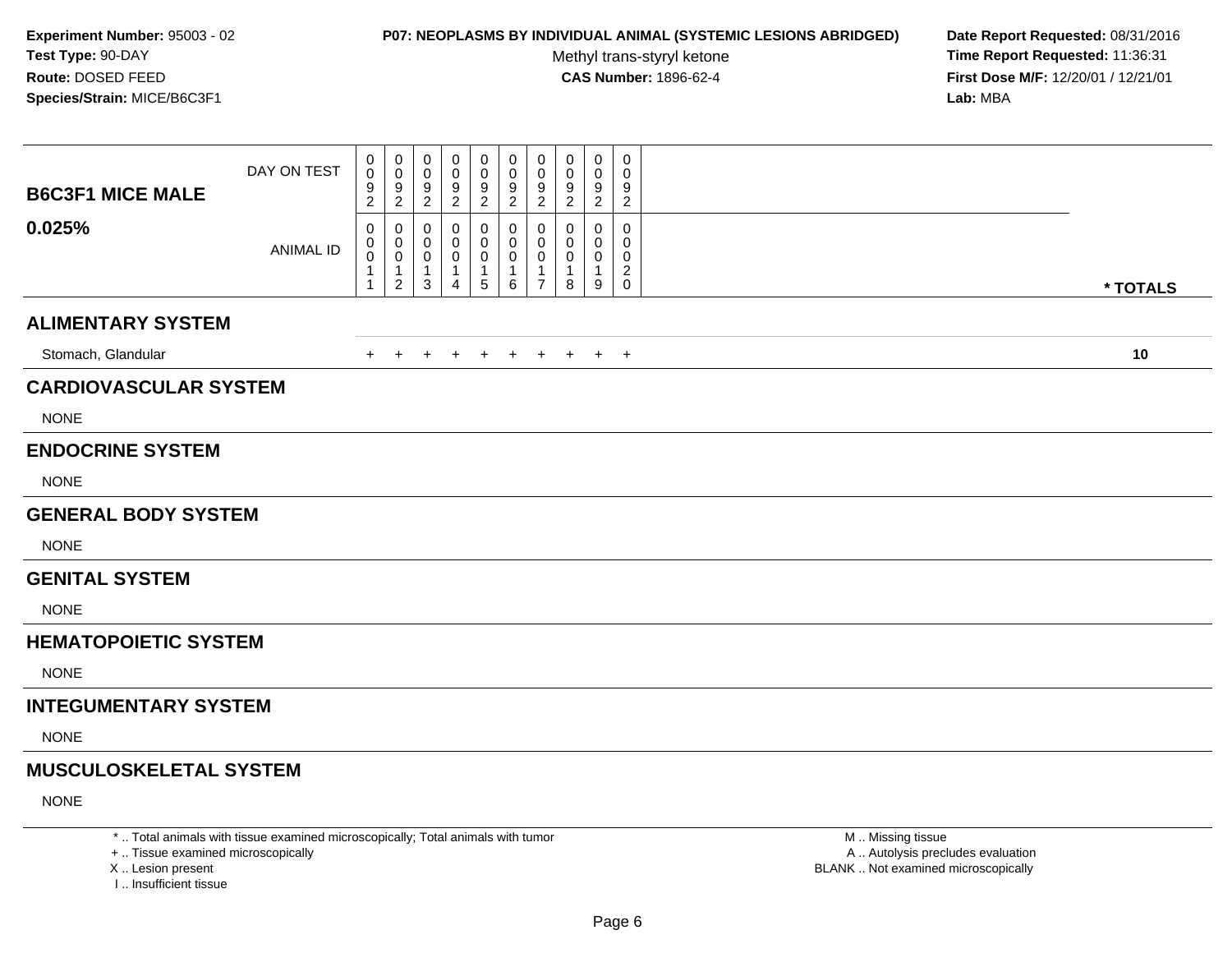## **P07: NEOPLASMS BY INDIVIDUAL ANIMAL (SYSTEMIC LESIONS ABRIDGED) Date Report Requested:** 08/31/2016

Methyl trans-styryl ketone<br>CAS Number: 1896-62-4

 **Time Report Requested:** 11:36:31 **First Dose M/F:** 12/20/01 / 12/21/01<br>Lab: MBA **Lab:** MBA

| <b>B6C3F1 MICE MALE</b>      | DAY ON TEST | 0<br>$\mathsf 0$<br>9<br>$\overline{c}$ | $\,0\,$<br>$\mathbf 0$<br>$\boldsymbol{9}$<br>$\overline{c}$             | 0<br>$\mathbf 0$<br>9<br>$\overline{c}$ | 0<br>$\pmb{0}$<br>$\boldsymbol{9}$<br>$\overline{c}$ | $\begin{smallmatrix}0\0\0\9\end{smallmatrix}$<br>$\sqrt{2}$ | $\begin{array}{c} 0 \\ 0 \\ 9 \\ 2 \end{array}$                            | $\begin{smallmatrix}0\\0\\9\end{smallmatrix}$<br>$\overline{2}$                      | 0<br>$\pmb{0}$<br>9<br>$\overline{c}$ | $\pmb{0}$<br>$\pmb{0}$<br>$\boldsymbol{9}$<br>$\overline{c}$ | 0<br>0<br>9<br>$\overline{c}$                |          |
|------------------------------|-------------|-----------------------------------------|--------------------------------------------------------------------------|-----------------------------------------|------------------------------------------------------|-------------------------------------------------------------|----------------------------------------------------------------------------|--------------------------------------------------------------------------------------|---------------------------------------|--------------------------------------------------------------|----------------------------------------------|----------|
| 0.025%                       | ANIMAL ID   | 0<br>$_{\rm 0}^{\rm 0}$<br>1            | $\boldsymbol{0}$<br>$_{\rm 0}^{\rm 0}$<br>$\mathbf{1}$<br>$\overline{c}$ | 0<br>$\mathbf 0$<br>$\pmb{0}$<br>1<br>3 | 0<br>$\pmb{0}$<br>0<br>$\mathbf 1$<br>$\overline{4}$ | $\boldsymbol{0}$<br>$_{\rm 0}^{\rm 0}$<br>5                 | $\begin{smallmatrix}0\0\0\0\end{smallmatrix}$<br>$\overline{1}$<br>$\,6\,$ | $\begin{smallmatrix} 0\\0\\0\\0 \end{smallmatrix}$<br>$\mathbf{1}$<br>$\overline{7}$ | 0<br>$\pmb{0}$<br>0<br>8              | $\pmb{0}$<br>$\pmb{0}$<br>9                                  | 0<br>0<br>0<br>$\overline{c}$<br>$\mathbf 0$ | * TOTALS |
| <b>NERVOUS SYSTEM</b>        |             |                                         |                                                                          |                                         |                                                      |                                                             |                                                                            |                                                                                      |                                       |                                                              |                                              |          |
| <b>NONE</b>                  |             |                                         |                                                                          |                                         |                                                      |                                                             |                                                                            |                                                                                      |                                       |                                                              |                                              |          |
| <b>RESPIRATORY SYSTEM</b>    |             |                                         |                                                                          |                                         |                                                      |                                                             |                                                                            |                                                                                      |                                       |                                                              |                                              |          |
| Nose                         |             | $+$                                     |                                                                          | $\pm$                                   | $+$                                                  | $+$                                                         | $+$                                                                        | $+$                                                                                  | $+$                                   |                                                              | $+$ $+$                                      | 10       |
| <b>SPECIAL SENSES SYSTEM</b> |             |                                         |                                                                          |                                         |                                                      |                                                             |                                                                            |                                                                                      |                                       |                                                              |                                              |          |
| <b>NONE</b>                  |             |                                         |                                                                          |                                         |                                                      |                                                             |                                                                            |                                                                                      |                                       |                                                              |                                              |          |
| <b>URINARY SYSTEM</b>        |             |                                         |                                                                          |                                         |                                                      |                                                             |                                                                            |                                                                                      |                                       |                                                              |                                              |          |
| Kidney                       |             | $+$                                     | $\pm$                                                                    | $\ddot{}$                               | $+$                                                  | $+$                                                         | $+$                                                                        | $+$                                                                                  | $+$                                   |                                                              | $+$ $+$                                      | 10       |
| <b>SYSTEMIC LESIONS</b>      |             |                                         |                                                                          |                                         |                                                      |                                                             |                                                                            |                                                                                      |                                       |                                                              |                                              |          |
| Multiple Organ               |             |                                         |                                                                          |                                         |                                                      |                                                             |                                                                            |                                                                                      |                                       |                                                              | $+$                                          | 10       |

\* .. Total animals with tissue examined microscopically; Total animals with tumor

+ .. Tissue examined microscopically

X .. Lesion present

I .. Insufficient tissue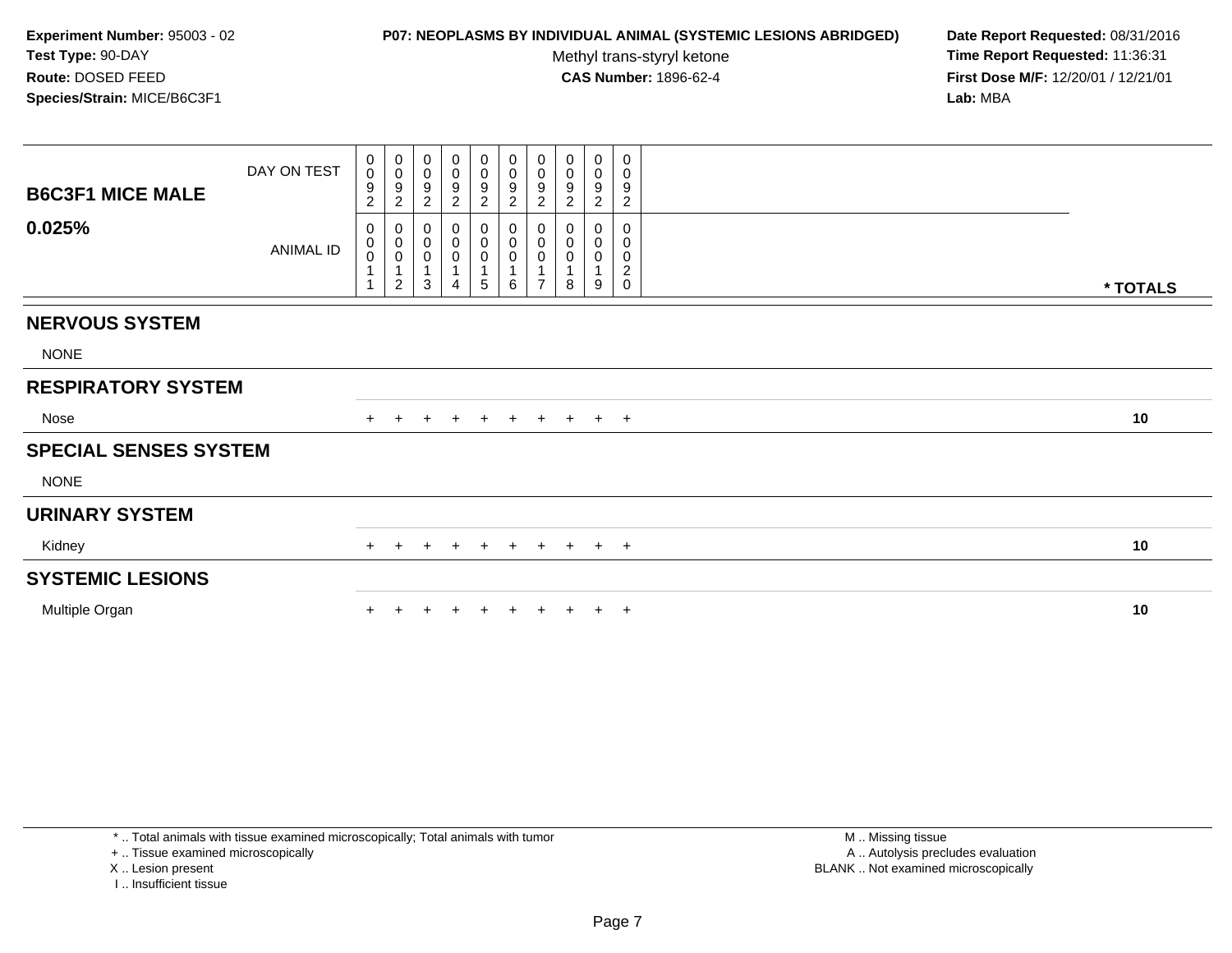## **P07: NEOPLASMS BY INDIVIDUAL ANIMAL (SYSTEMIC LESIONS ABRIDGED) Date Report Requested:** 08/31/2016

Methyl trans-styryl ketone<br>CAS Number: 1896-62-4

 **Time Report Requested:** 11:36:31 **First Dose M/F:** 12/20/01 / 12/21/01<br>Lab: MBA **Lab:** MBA

| <b>B6C3F1 MICE MALE</b>       | DAY ON TEST      | 0<br>$\pmb{0}$<br>9<br>$\overline{c}$ | 0<br>0<br>9<br>$\overline{c}$        | 0<br>$\mathbf 0$<br>9<br>$\sqrt{2}$ | 0<br>0<br>9<br>$\boldsymbol{2}$                 | 0<br>0<br>9<br>$\overline{c}$      | 0<br>0<br>9<br>$\overline{2}$ | 0<br>$\mathbf 0$<br>9<br>$\sqrt{2}$                                             | 0<br>0<br>9<br>$\overline{c}$      | $\mathbf 0$<br>0<br>9<br>$\sqrt{2}$          | 0<br>$\mathbf 0$<br>9<br>$\overline{c}$                 |          |
|-------------------------------|------------------|---------------------------------------|--------------------------------------|-------------------------------------|-------------------------------------------------|------------------------------------|-------------------------------|---------------------------------------------------------------------------------|------------------------------------|----------------------------------------------|---------------------------------------------------------|----------|
| 0.05%                         | <b>ANIMAL ID</b> | 0<br>0<br>$\pmb{0}$<br>$\frac{2}{1}$  | 0<br>0<br>$\pmb{0}$<br>$\frac{2}{2}$ | 0<br>0<br>0<br>$\frac{2}{3}$        | 0<br>0<br>0<br>$\overline{a}$<br>$\overline{4}$ | 0<br>0<br>$\pmb{0}$<br>$rac{2}{5}$ | 0<br>0<br>0<br>$\frac{2}{6}$  | $\mathbf 0$<br>$\mathbf 0$<br>$\mathbf 0$<br>$\boldsymbol{2}$<br>$\overline{7}$ | 0<br>0<br>0<br>$\overline{2}$<br>8 | $\mathbf 0$<br>0<br>0<br>$\overline{2}$<br>9 | 0<br>0<br>0<br>$\ensuremath{\mathsf{3}}$<br>$\mathbf 0$ | * TOTALS |
| <b>ALIMENTARY SYSTEM</b>      |                  |                                       |                                      |                                     |                                                 |                                    |                               |                                                                                 |                                    |                                              |                                                         |          |
| Stomach, Glandular            |                  | +                                     | $\pm$                                |                                     |                                                 | $^{+}$                             | $+$                           | $+$                                                                             | $+$                                |                                              | $+$ $+$                                                 | 10       |
| <b>CARDIOVASCULAR SYSTEM</b>  |                  |                                       |                                      |                                     |                                                 |                                    |                               |                                                                                 |                                    |                                              |                                                         |          |
| <b>NONE</b>                   |                  |                                       |                                      |                                     |                                                 |                                    |                               |                                                                                 |                                    |                                              |                                                         |          |
| <b>ENDOCRINE SYSTEM</b>       |                  |                                       |                                      |                                     |                                                 |                                    |                               |                                                                                 |                                    |                                              |                                                         |          |
| <b>NONE</b>                   |                  |                                       |                                      |                                     |                                                 |                                    |                               |                                                                                 |                                    |                                              |                                                         |          |
| <b>GENERAL BODY SYSTEM</b>    |                  |                                       |                                      |                                     |                                                 |                                    |                               |                                                                                 |                                    |                                              |                                                         |          |
| <b>NONE</b>                   |                  |                                       |                                      |                                     |                                                 |                                    |                               |                                                                                 |                                    |                                              |                                                         |          |
| <b>GENITAL SYSTEM</b>         |                  |                                       |                                      |                                     |                                                 |                                    |                               |                                                                                 |                                    |                                              |                                                         |          |
| <b>NONE</b>                   |                  |                                       |                                      |                                     |                                                 |                                    |                               |                                                                                 |                                    |                                              |                                                         |          |
| <b>HEMATOPOIETIC SYSTEM</b>   |                  |                                       |                                      |                                     |                                                 |                                    |                               |                                                                                 |                                    |                                              |                                                         |          |
| <b>NONE</b>                   |                  |                                       |                                      |                                     |                                                 |                                    |                               |                                                                                 |                                    |                                              |                                                         |          |
| <b>INTEGUMENTARY SYSTEM</b>   |                  |                                       |                                      |                                     |                                                 |                                    |                               |                                                                                 |                                    |                                              |                                                         |          |
| <b>NONE</b>                   |                  |                                       |                                      |                                     |                                                 |                                    |                               |                                                                                 |                                    |                                              |                                                         |          |
| <b>MUSCULOSKELETAL SYSTEM</b> |                  |                                       |                                      |                                     |                                                 |                                    |                               |                                                                                 |                                    |                                              |                                                         |          |
| <b>NONE</b>                   |                  |                                       |                                      |                                     |                                                 |                                    |                               |                                                                                 |                                    |                                              |                                                         |          |
|                               |                  |                                       |                                      |                                     |                                                 |                                    |                               |                                                                                 |                                    |                                              |                                                         |          |

\* .. Total animals with tissue examined microscopically; Total animals with tumor

+ .. Tissue examined microscopically

X .. Lesion present

I .. Insufficient tissue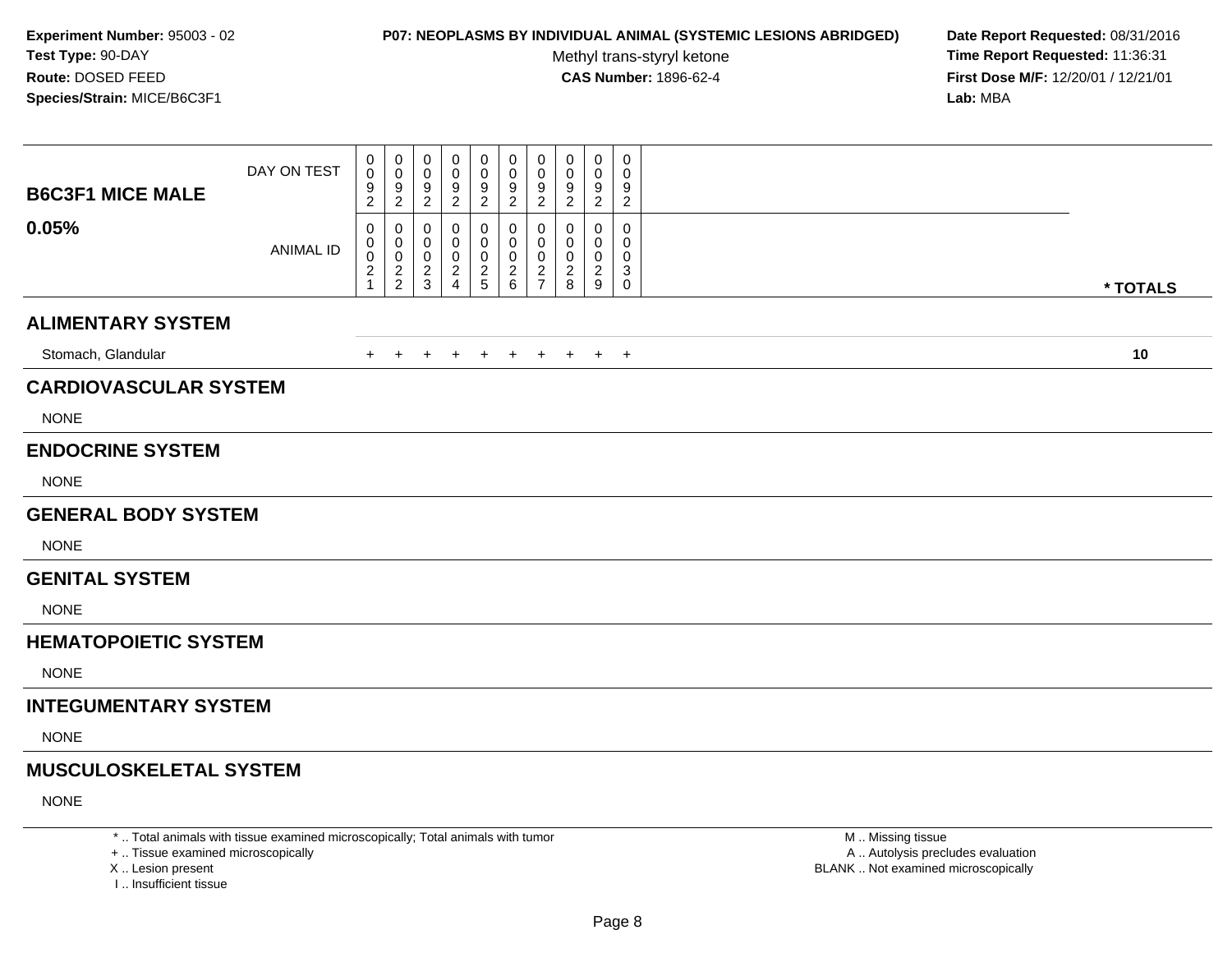## **P07: NEOPLASMS BY INDIVIDUAL ANIMAL (SYSTEMIC LESIONS ABRIDGED) Date Report Requested:** 08/31/2016

Methyl trans-styryl ketone<br>CAS Number: 1896-62-4

 **Time Report Requested:** 11:36:31 **First Dose M/F:** 12/20/01 / 12/21/01<br>Lab: MBA **Lab:** MBA

| <b>B6C3F1 MICE MALE</b>      | DAY ON TEST | 0<br>$\pmb{0}$<br>9<br>$\overline{c}$                                       | $\pmb{0}$<br>$\mathbf 0$<br>$\boldsymbol{9}$<br>$\overline{c}$ | 0<br>$\mathbf 0$<br>9<br>$\overline{c}$        | 0<br>$\pmb{0}$<br>$\boldsymbol{9}$<br>$\overline{c}$            | $\begin{smallmatrix}0\0\0\9\end{smallmatrix}$<br>$\boldsymbol{2}$ | $\begin{array}{c} 0 \\ 0 \\ 9 \\ 2 \end{array}$ | $\begin{smallmatrix}0\\0\\9\end{smallmatrix}$<br>$\overline{2}$ | 0<br>0<br>9<br>$\overline{c}$                | $\pmb{0}$<br>$\pmb{0}$<br>$\boldsymbol{9}$<br>$\overline{c}$ | 0<br>0<br>9<br>$\overline{c}$   |          |
|------------------------------|-------------|-----------------------------------------------------------------------------|----------------------------------------------------------------|------------------------------------------------|-----------------------------------------------------------------|-------------------------------------------------------------------|-------------------------------------------------|-----------------------------------------------------------------|----------------------------------------------|--------------------------------------------------------------|---------------------------------|----------|
| 0.05%                        | ANIMAL ID   | 0<br>$\pmb{0}$<br>$\ddot{\mathbf{0}}$<br>$\boldsymbol{2}$<br>$\overline{A}$ | $\pmb{0}$<br>$\mathbf 0$<br>$\frac{0}{2}$                      | 0<br>$\mathbf 0$<br>$\pmb{0}$<br>$\frac{2}{3}$ | 0<br>$\pmb{0}$<br>$\pmb{0}$<br>$\overline{c}$<br>$\overline{4}$ | 0<br>$_{\rm 0}^{\rm 0}$<br>$\frac{2}{5}$                          |                                                 | 0<br>$\begin{matrix} 0 \\ 0 \\ 2 \\ 7 \end{matrix}$             | 0<br>$\pmb{0}$<br>0<br>$\boldsymbol{2}$<br>8 | $\pmb{0}$<br>$\pmb{0}$<br>$\boldsymbol{2}$<br>9              | 0<br>0<br>0<br>3<br>$\mathbf 0$ | * TOTALS |
| <b>NERVOUS SYSTEM</b>        |             |                                                                             |                                                                |                                                |                                                                 |                                                                   |                                                 |                                                                 |                                              |                                                              |                                 |          |
| <b>NONE</b>                  |             |                                                                             |                                                                |                                                |                                                                 |                                                                   |                                                 |                                                                 |                                              |                                                              |                                 |          |
| <b>RESPIRATORY SYSTEM</b>    |             |                                                                             |                                                                |                                                |                                                                 |                                                                   |                                                 |                                                                 |                                              |                                                              |                                 |          |
| Nose                         |             | $+$                                                                         |                                                                | $\pm$                                          | $+$                                                             | $\ddot{}$                                                         | $+$                                             | $+$                                                             | $+$                                          |                                                              | $+$ $+$                         | 10       |
| <b>SPECIAL SENSES SYSTEM</b> |             |                                                                             |                                                                |                                                |                                                                 |                                                                   |                                                 |                                                                 |                                              |                                                              |                                 |          |
| <b>NONE</b>                  |             |                                                                             |                                                                |                                                |                                                                 |                                                                   |                                                 |                                                                 |                                              |                                                              |                                 |          |
| <b>URINARY SYSTEM</b>        |             |                                                                             |                                                                |                                                |                                                                 |                                                                   |                                                 |                                                                 |                                              |                                                              |                                 |          |
| Kidney                       |             | $+$                                                                         | $\pm$                                                          | $\ddot{}$                                      | $\pm$                                                           | $+$                                                               | $+$                                             | $+$                                                             | $+$                                          |                                                              | $+$ $+$                         | 10       |
| <b>SYSTEMIC LESIONS</b>      |             |                                                                             |                                                                |                                                |                                                                 |                                                                   |                                                 |                                                                 |                                              |                                                              |                                 |          |
| Multiple Organ               |             |                                                                             |                                                                |                                                |                                                                 |                                                                   |                                                 |                                                                 |                                              |                                                              | $+$                             | 10       |

\* .. Total animals with tissue examined microscopically; Total animals with tumor

+ .. Tissue examined microscopically

X .. Lesion present

I .. Insufficient tissue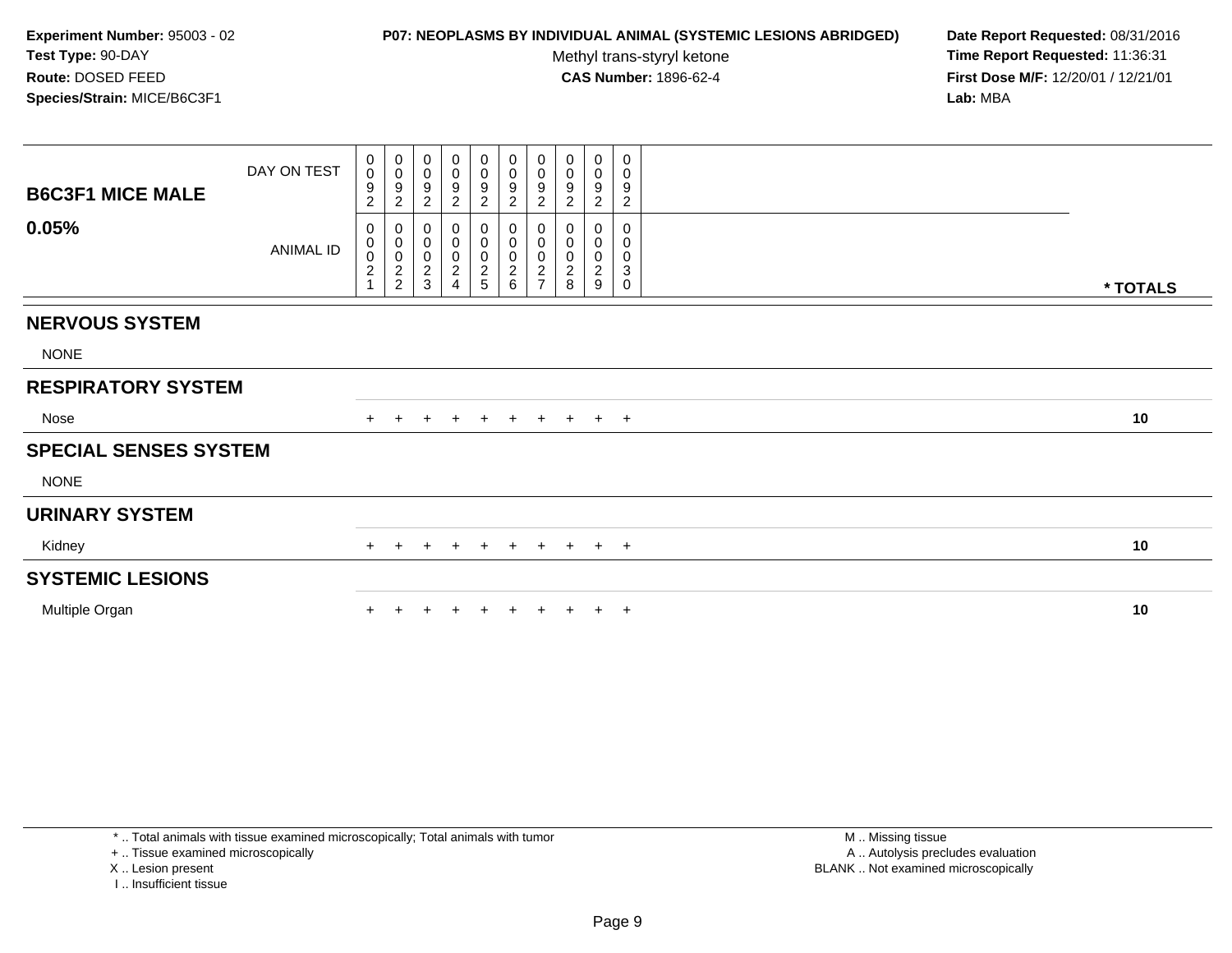#### **P07: NEOPLASMS BY INDIVIDUAL ANIMAL (SYSTEMIC LESIONS ABRIDGED) Date Report Requested:** 08/31/2016

Methyl trans-styryl ketone<br>CAS Number: 1896-62-4

 **Time Report Requested:** 11:36:31 **First Dose M/F:** 12/20/01 / 12/21/01<br>Lab: MBA **Lab:** MBA

| <b>B6C3F1 MICE MALE</b>       | DAY ON TEST      | 0<br>0<br>9<br>$\overline{c}$                 | 0<br>$\mathbf 0$<br>$\boldsymbol{9}$<br>$\boldsymbol{2}$ | 0<br>0<br>9<br>$\overline{c}$ | 0<br>0<br>9<br>$\boldsymbol{2}$ | 0<br>0<br>9<br>$\boldsymbol{2}$                     | 0<br>0<br>9<br>$\overline{a}$    | 0<br>$\mathbf 0$<br>9<br>$\sqrt{2}$                             | 0<br>$\Omega$<br>9<br>$\overline{c}$ | $\mathbf 0$<br>0<br>9<br>$\overline{2}$         | $\pmb{0}$<br>0<br>9<br>$\overline{c}$ |          |
|-------------------------------|------------------|-----------------------------------------------|----------------------------------------------------------|-------------------------------|---------------------------------|-----------------------------------------------------|----------------------------------|-----------------------------------------------------------------|--------------------------------------|-------------------------------------------------|---------------------------------------|----------|
| 0.1%                          | <b>ANIMAL ID</b> | 0<br>0<br>0<br>$\ensuremath{\mathsf{3}}$<br>1 | $\mathbf 0$<br>0<br>$\mathbf 0$<br>$\sqrt{3}$<br>2       | 0<br>0<br>0<br>3<br>3         | 0<br>0<br>0<br>3<br>$\Delta$    | 0<br>0<br>$\,0\,$<br>$\ensuremath{\mathsf{3}}$<br>5 | 0<br>0<br>0<br>$\mathbf{3}$<br>6 | $\mathbf 0$<br>0<br>$\mathbf 0$<br>$\sqrt{3}$<br>$\overline{7}$ | 0<br>0<br>0<br>3<br>8                | $\Omega$<br>0<br>$\mathbf 0$<br>$\sqrt{3}$<br>9 | 0<br>0<br>0<br>4<br>0                 | * TOTALS |
| <b>ALIMENTARY SYSTEM</b>      |                  |                                               |                                                          |                               |                                 |                                                     |                                  |                                                                 |                                      |                                                 |                                       |          |
| Stomach, Glandular            |                  | $+$                                           | $+$                                                      |                               | $\ddot{}$                       | $^{+}$                                              | $\pm$                            | $+$                                                             | $+$                                  |                                                 | $+$ $+$                               | 9        |
| <b>CARDIOVASCULAR SYSTEM</b>  |                  |                                               |                                                          |                               |                                 |                                                     |                                  |                                                                 |                                      |                                                 |                                       |          |
| <b>NONE</b>                   |                  |                                               |                                                          |                               |                                 |                                                     |                                  |                                                                 |                                      |                                                 |                                       |          |
| <b>ENDOCRINE SYSTEM</b>       |                  |                                               |                                                          |                               |                                 |                                                     |                                  |                                                                 |                                      |                                                 |                                       |          |
| <b>NONE</b>                   |                  |                                               |                                                          |                               |                                 |                                                     |                                  |                                                                 |                                      |                                                 |                                       |          |
| <b>GENERAL BODY SYSTEM</b>    |                  |                                               |                                                          |                               |                                 |                                                     |                                  |                                                                 |                                      |                                                 |                                       |          |
| <b>NONE</b>                   |                  |                                               |                                                          |                               |                                 |                                                     |                                  |                                                                 |                                      |                                                 |                                       |          |
| <b>GENITAL SYSTEM</b>         |                  |                                               |                                                          |                               |                                 |                                                     |                                  |                                                                 |                                      |                                                 |                                       |          |
| <b>NONE</b>                   |                  |                                               |                                                          |                               |                                 |                                                     |                                  |                                                                 |                                      |                                                 |                                       |          |
| <b>HEMATOPOIETIC SYSTEM</b>   |                  |                                               |                                                          |                               |                                 |                                                     |                                  |                                                                 |                                      |                                                 |                                       |          |
| <b>NONE</b>                   |                  |                                               |                                                          |                               |                                 |                                                     |                                  |                                                                 |                                      |                                                 |                                       |          |
| <b>INTEGUMENTARY SYSTEM</b>   |                  |                                               |                                                          |                               |                                 |                                                     |                                  |                                                                 |                                      |                                                 |                                       |          |
| <b>NONE</b>                   |                  |                                               |                                                          |                               |                                 |                                                     |                                  |                                                                 |                                      |                                                 |                                       |          |
| <b>MUSCULOSKELETAL SYSTEM</b> |                  |                                               |                                                          |                               |                                 |                                                     |                                  |                                                                 |                                      |                                                 |                                       |          |
| <b>NONE</b>                   |                  |                                               |                                                          |                               |                                 |                                                     |                                  |                                                                 |                                      |                                                 |                                       |          |

\* .. Total animals with tissue examined microscopically; Total animals with tumor

+ .. Tissue examined microscopically

X .. Lesion present

I .. Insufficient tissue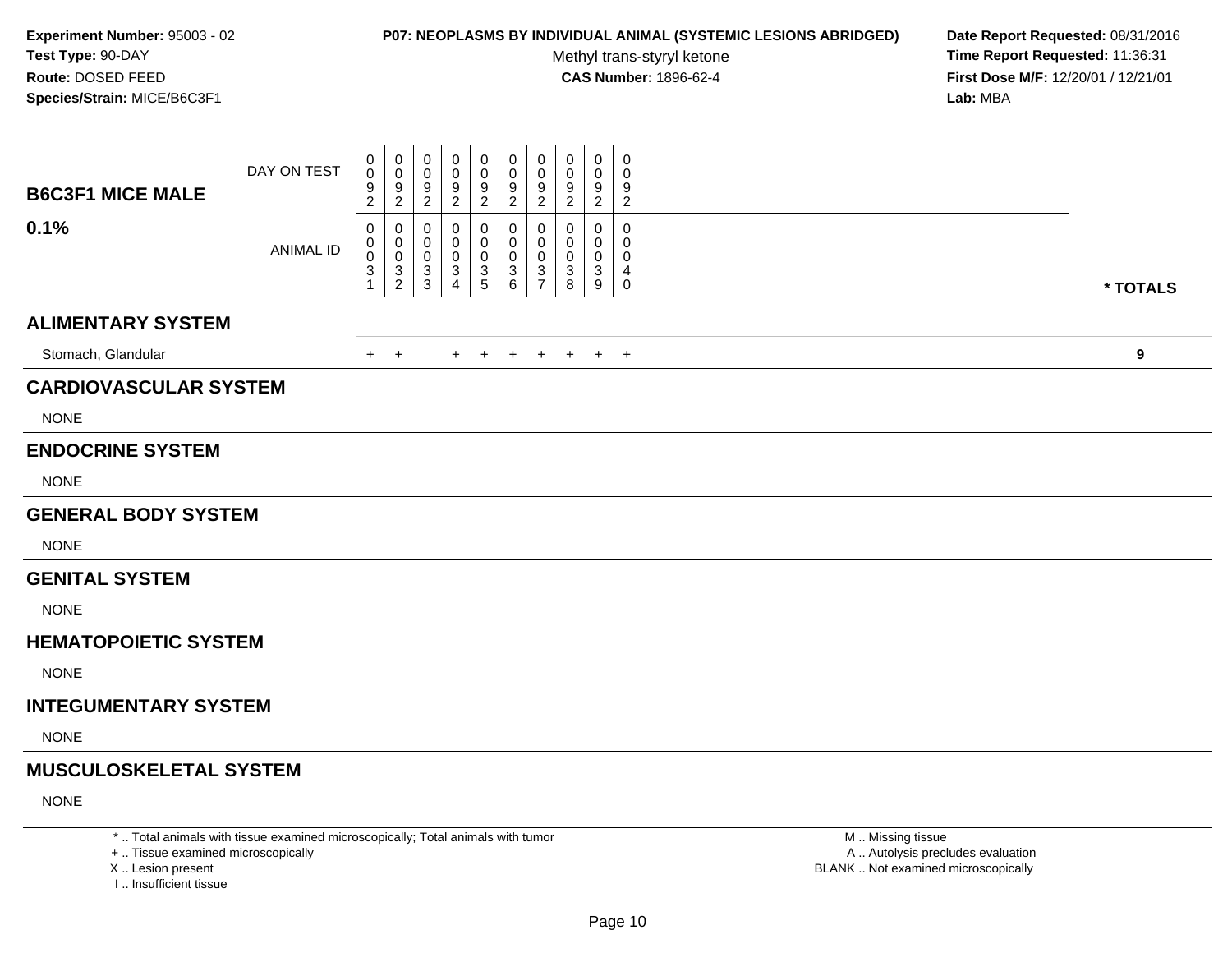## **P07: NEOPLASMS BY INDIVIDUAL ANIMAL (SYSTEMIC LESIONS ABRIDGED) Date Report Requested:** 08/31/2016

Methyl trans-styryl ketone<br>CAS Number: 1896-62-4

 **Time Report Requested:** 11:36:31 **First Dose M/F:** 12/20/01 / 12/21/01<br>Lab: MBA **Lab:** MBA

| <b>B6C3F1 MICE MALE</b>      | DAY ON TEST | 0<br>$\boldsymbol{0}$<br>9<br>$\overline{c}$                                | $_{\rm 0}^{\rm 0}$<br>$\boldsymbol{9}$<br>$\boldsymbol{2}$ | $_{\rm 0}^{\rm 0}$<br>$\boldsymbol{9}$<br>$\overline{2}$ | 0<br>0<br>9<br>$\boldsymbol{2}$ | $\begin{array}{c} 0 \\ 0 \\ 9 \\ 2 \end{array}$          | $\begin{array}{c} 0 \\ 0 \\ 9 \\ 2 \end{array}$ | $\begin{smallmatrix} 0\\0 \end{smallmatrix}$<br>$\boldsymbol{9}$<br>$\sqrt{2}$ | 0<br>$\mathbf 0$<br>9<br>$\overline{c}$            | $_{\rm 0}^{\rm 0}$<br>$\boldsymbol{9}$<br>$\overline{2}$ | 0<br>0<br>9<br>$\overline{c}$           |          |
|------------------------------|-------------|-----------------------------------------------------------------------------|------------------------------------------------------------|----------------------------------------------------------|---------------------------------|----------------------------------------------------------|-------------------------------------------------|--------------------------------------------------------------------------------|----------------------------------------------------|----------------------------------------------------------|-----------------------------------------|----------|
| 0.1%                         | ANIMAL ID   | $\mathbf 0$<br>$\mathbf 0$<br>$\boldsymbol{0}$<br>$\ensuremath{\mathsf{3}}$ | $\pmb{0}$<br>$\pmb{0}$<br>$\frac{0}{3}$<br>$\sqrt{2}$      | 0<br>$\mathbf 0$<br>$\frac{0}{3}$<br>3                   | 0<br>0<br>0<br>3<br>4           | $\boldsymbol{0}$<br>$\overline{0}$<br>$\frac{0}{3}$<br>5 | 0<br>$\mathsf{O}\xspace$<br>$\frac{0}{3}$<br>6  | $\pmb{0}$<br>$\pmb{0}$<br>$\pmb{0}$<br>$\overline{3}$<br>$\overline{7}$        | 0<br>$\pmb{0}$<br>$\mathbf 0$<br>$\mathbf{3}$<br>8 | 0<br>0<br>0<br>3<br>9                                    | 0<br>0<br>$\pmb{0}$<br>4<br>$\mathbf 0$ | * TOTALS |
| <b>NERVOUS SYSTEM</b>        |             |                                                                             |                                                            |                                                          |                                 |                                                          |                                                 |                                                                                |                                                    |                                                          |                                         |          |
| <b>NONE</b>                  |             |                                                                             |                                                            |                                                          |                                 |                                                          |                                                 |                                                                                |                                                    |                                                          |                                         |          |
| <b>RESPIRATORY SYSTEM</b>    |             |                                                                             |                                                            |                                                          |                                 |                                                          |                                                 |                                                                                |                                                    |                                                          |                                         |          |
| Nose                         |             | $+$                                                                         |                                                            | $\ddot{}$                                                | $\ddot{}$                       | $\overline{+}$                                           | $+$                                             | $+$                                                                            | $+$                                                | $+$ $+$                                                  |                                         | 10       |
| <b>SPECIAL SENSES SYSTEM</b> |             |                                                                             |                                                            |                                                          |                                 |                                                          |                                                 |                                                                                |                                                    |                                                          |                                         |          |
| <b>NONE</b>                  |             |                                                                             |                                                            |                                                          |                                 |                                                          |                                                 |                                                                                |                                                    |                                                          |                                         |          |
| <b>URINARY SYSTEM</b>        |             |                                                                             |                                                            |                                                          |                                 |                                                          |                                                 |                                                                                |                                                    |                                                          |                                         |          |
| Kidney                       |             | $+$                                                                         | $+$                                                        | $+$                                                      | $+$                             | $+$                                                      | $+$                                             | $+$                                                                            |                                                    | $+$ $+$ $+$                                              |                                         | 10       |
| <b>SYSTEMIC LESIONS</b>      |             |                                                                             |                                                            |                                                          |                                 |                                                          |                                                 |                                                                                |                                                    |                                                          |                                         |          |
| Multiple Organ               |             |                                                                             |                                                            |                                                          |                                 |                                                          |                                                 |                                                                                |                                                    |                                                          | $^+$                                    | 10       |

\* .. Total animals with tissue examined microscopically; Total animals with tumor

+ .. Tissue examined microscopically

X .. Lesion present

I .. Insufficient tissue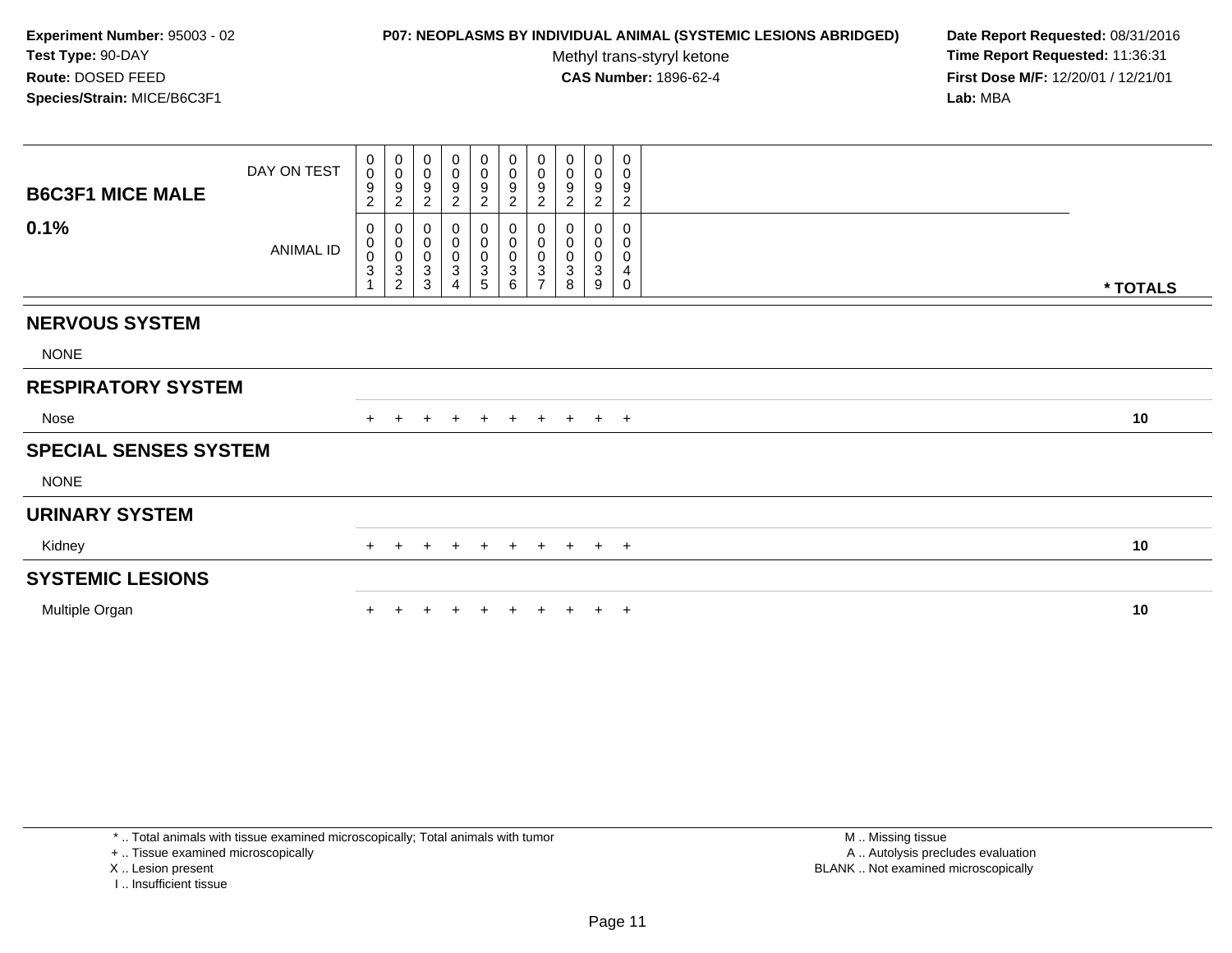## **P07: NEOPLASMS BY INDIVIDUAL ANIMAL (SYSTEMIC LESIONS ABRIDGED) Date Report Requested:** 08/31/2016

Methyl trans-styryl ketone<br>CAS Number: 1896-62-4

 **Time Report Requested:** 11:36:31 **First Dose M/F:** 12/20/01 / 12/21/01<br>Lab: MBA **Lab:** MBA

| <b>B6C3F1 MICE MALE</b>       | DAY ON TEST      | $\pmb{0}$<br>$\mathbf 0$<br>9<br>$\overline{c}$    | 0<br>0<br>9<br>$\overline{a}$              | 0<br>$\mathbf 0$<br>9<br>$\overline{2}$ | 0<br>0<br>9<br>$\overline{c}$              | 0<br>0<br>9<br>$\boldsymbol{2}$            | 0<br>0<br>9<br>$\overline{2}$                   | $\pmb{0}$<br>$\mathbf 0$<br>9<br>$\overline{2}$        | $\mathbf 0$<br>0<br>9<br>$\overline{c}$ | $\mathbf 0$<br>$\mathbf 0$<br>9<br>$\overline{2}$ | $\pmb{0}$<br>$\mathbf 0$<br>9<br>$\overline{c}$ |          |
|-------------------------------|------------------|----------------------------------------------------|--------------------------------------------|-----------------------------------------|--------------------------------------------|--------------------------------------------|-------------------------------------------------|--------------------------------------------------------|-----------------------------------------|---------------------------------------------------|-------------------------------------------------|----------|
| 0.2%                          | <b>ANIMAL ID</b> | 0<br>$\pmb{0}$<br>$\mathbf 0$<br>4<br>$\mathbf{1}$ | 0<br>0<br>$\pmb{0}$<br>4<br>$\overline{2}$ | 0<br>0<br>0<br>4<br>3                   | 0<br>0<br>0<br>4<br>$\boldsymbol{\Lambda}$ | 0<br>0<br>$\pmb{0}$<br>4<br>$\overline{5}$ | 0<br>$\overline{0}$<br>$\overline{0}$<br>4<br>6 | $\mathbf 0$<br>0<br>$\mathbf 0$<br>4<br>$\overline{7}$ | 0<br>0<br>0<br>4<br>8                   | 0<br>0<br>0<br>4<br>9                             | 0<br>0<br>0<br>5<br>0                           | * TOTALS |
| <b>ALIMENTARY SYSTEM</b>      |                  |                                                    |                                            |                                         |                                            |                                            |                                                 |                                                        |                                         |                                                   |                                                 |          |
| Stomach, Glandular            |                  | +                                                  |                                            |                                         |                                            | $^{+}$                                     | $+$                                             | $+$                                                    | $+$                                     |                                                   | $+$ $+$                                         | 10       |
| <b>CARDIOVASCULAR SYSTEM</b>  |                  |                                                    |                                            |                                         |                                            |                                            |                                                 |                                                        |                                         |                                                   |                                                 |          |
| <b>NONE</b>                   |                  |                                                    |                                            |                                         |                                            |                                            |                                                 |                                                        |                                         |                                                   |                                                 |          |
| <b>ENDOCRINE SYSTEM</b>       |                  |                                                    |                                            |                                         |                                            |                                            |                                                 |                                                        |                                         |                                                   |                                                 |          |
| <b>NONE</b>                   |                  |                                                    |                                            |                                         |                                            |                                            |                                                 |                                                        |                                         |                                                   |                                                 |          |
| <b>GENERAL BODY SYSTEM</b>    |                  |                                                    |                                            |                                         |                                            |                                            |                                                 |                                                        |                                         |                                                   |                                                 |          |
| <b>NONE</b>                   |                  |                                                    |                                            |                                         |                                            |                                            |                                                 |                                                        |                                         |                                                   |                                                 |          |
| <b>GENITAL SYSTEM</b>         |                  |                                                    |                                            |                                         |                                            |                                            |                                                 |                                                        |                                         |                                                   |                                                 |          |
| <b>NONE</b>                   |                  |                                                    |                                            |                                         |                                            |                                            |                                                 |                                                        |                                         |                                                   |                                                 |          |
| <b>HEMATOPOIETIC SYSTEM</b>   |                  |                                                    |                                            |                                         |                                            |                                            |                                                 |                                                        |                                         |                                                   |                                                 |          |
| <b>NONE</b>                   |                  |                                                    |                                            |                                         |                                            |                                            |                                                 |                                                        |                                         |                                                   |                                                 |          |
| <b>INTEGUMENTARY SYSTEM</b>   |                  |                                                    |                                            |                                         |                                            |                                            |                                                 |                                                        |                                         |                                                   |                                                 |          |
| <b>NONE</b>                   |                  |                                                    |                                            |                                         |                                            |                                            |                                                 |                                                        |                                         |                                                   |                                                 |          |
| <b>MUSCULOSKELETAL SYSTEM</b> |                  |                                                    |                                            |                                         |                                            |                                            |                                                 |                                                        |                                         |                                                   |                                                 |          |
| <b>NONE</b>                   |                  |                                                    |                                            |                                         |                                            |                                            |                                                 |                                                        |                                         |                                                   |                                                 |          |
|                               |                  |                                                    |                                            |                                         |                                            |                                            |                                                 |                                                        |                                         |                                                   |                                                 |          |

\* .. Total animals with tissue examined microscopically; Total animals with tumor

+ .. Tissue examined microscopically

X .. Lesion present

I .. Insufficient tissue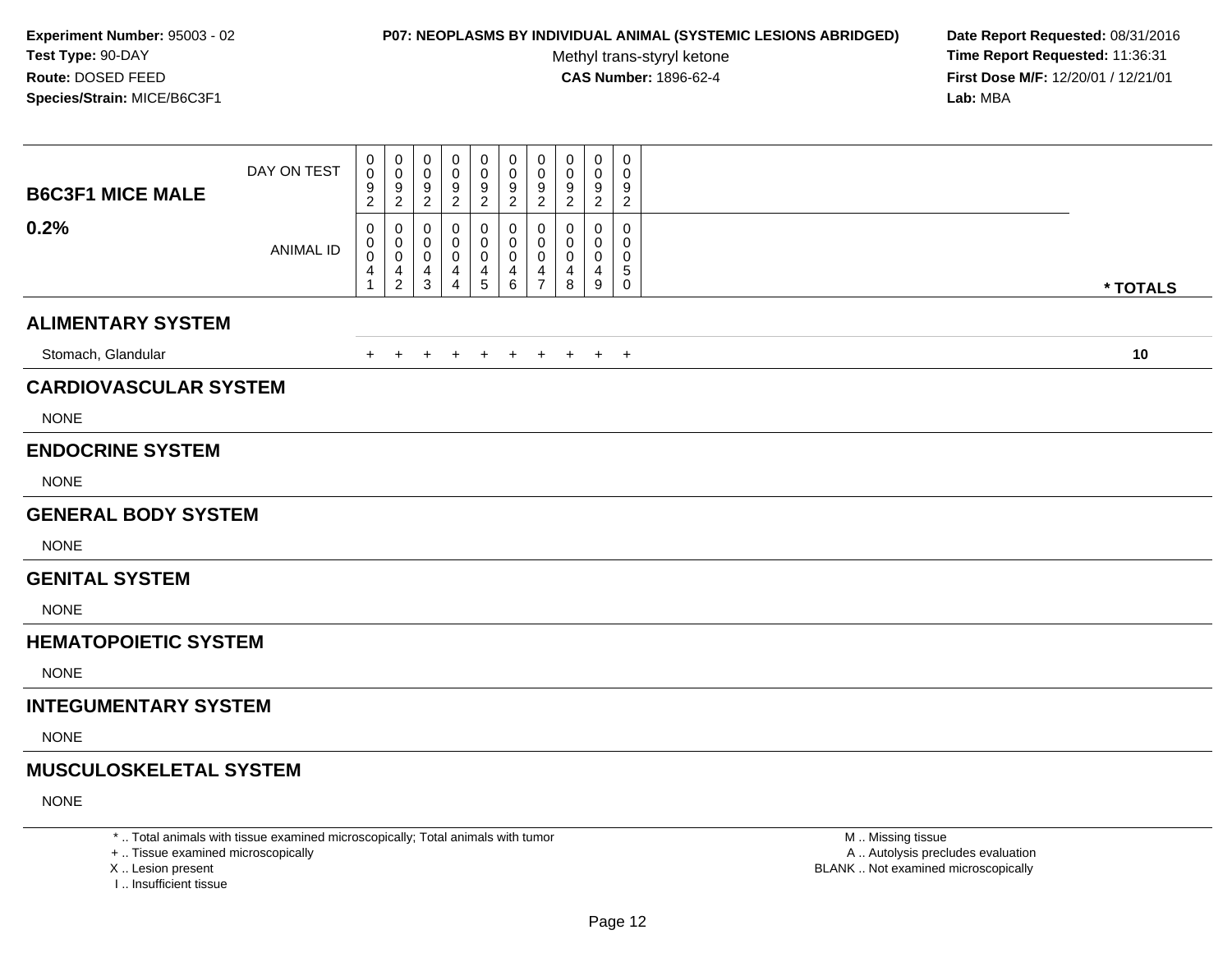## **P07: NEOPLASMS BY INDIVIDUAL ANIMAL (SYSTEMIC LESIONS ABRIDGED) Date Report Requested:** 08/31/2016

Methyl trans-styryl ketone<br>CAS Number: 1896-62-4

 **Time Report Requested:** 11:36:31 **First Dose M/F:** 12/20/01 / 12/21/01<br>Lab: MBA **Lab:** MBA

| <b>B6C3F1 MICE MALE</b>      | DAY ON TEST | 0<br>$\mathsf 0$<br>9<br>$\overline{c}$    | $\,0\,$<br>$\mathbf 0$<br>$\boldsymbol{9}$<br>$\overline{c}$                    | 0<br>$\mathbf 0$<br>9<br>$\overline{c}$ | 0<br>$\pmb{0}$<br>$\boldsymbol{9}$<br>$\overline{2}$ | $\begin{smallmatrix}0\0\0\9\end{smallmatrix}$<br>$\boldsymbol{2}$ | $\begin{array}{c} 0 \\ 0 \\ 9 \\ 2 \end{array}$                                     | $\begin{smallmatrix}0\\0\\9\end{smallmatrix}$<br>$\overline{2}$ | 0<br>$\pmb{0}$<br>9<br>$\overline{c}$ | $\pmb{0}$<br>$\pmb{0}$<br>$\boldsymbol{9}$<br>$\overline{c}$ | 0<br>0<br>9<br>$\overline{c}$ |          |
|------------------------------|-------------|--------------------------------------------|---------------------------------------------------------------------------------|-----------------------------------------|------------------------------------------------------|-------------------------------------------------------------------|-------------------------------------------------------------------------------------|-----------------------------------------------------------------|---------------------------------------|--------------------------------------------------------------|-------------------------------|----------|
| 0.2%                         | ANIMAL ID   | 0<br>$\pmb{0}$<br>$\ddot{\mathbf{0}}$<br>4 | $\boldsymbol{0}$<br>$\pmb{0}$<br>$\overline{0}$<br>$\overline{4}$<br>$\sqrt{2}$ | 0<br>$\mathbf 0$<br>$\pmb{0}$<br>4<br>3 | 0<br>$\pmb{0}$<br>$\pmb{0}$<br>4<br>$\overline{4}$   | 0<br>$_{\rm 0}^{\rm 0}$<br>$\overline{\mathbf{4}}$<br>5           | $\begin{smallmatrix}0\0\0\0\end{smallmatrix}$<br>$\overline{\mathbf{4}}$<br>$\,6\,$ | 0<br>$\overline{0}$<br>$\frac{4}{7}$                            | 0<br>$\pmb{0}$<br>0<br>4<br>8         | $\pmb{0}$<br>$\pmb{0}$<br>4<br>9                             | 0<br>0<br>0<br>5<br>$\Omega$  | * TOTALS |
| <b>NERVOUS SYSTEM</b>        |             |                                            |                                                                                 |                                         |                                                      |                                                                   |                                                                                     |                                                                 |                                       |                                                              |                               |          |
| <b>NONE</b>                  |             |                                            |                                                                                 |                                         |                                                      |                                                                   |                                                                                     |                                                                 |                                       |                                                              |                               |          |
| <b>RESPIRATORY SYSTEM</b>    |             |                                            |                                                                                 |                                         |                                                      |                                                                   |                                                                                     |                                                                 |                                       |                                                              |                               |          |
| Nose                         |             | $+$                                        |                                                                                 | $\pm$                                   | $+$                                                  | $\ddot{}$                                                         | $+$                                                                                 | $+$                                                             | $+$                                   | $+$ $+$                                                      |                               | 10       |
| <b>SPECIAL SENSES SYSTEM</b> |             |                                            |                                                                                 |                                         |                                                      |                                                                   |                                                                                     |                                                                 |                                       |                                                              |                               |          |
| <b>NONE</b>                  |             |                                            |                                                                                 |                                         |                                                      |                                                                   |                                                                                     |                                                                 |                                       |                                                              |                               |          |
| <b>URINARY SYSTEM</b>        |             |                                            |                                                                                 |                                         |                                                      |                                                                   |                                                                                     |                                                                 |                                       |                                                              |                               |          |
| Kidney                       |             | $+$                                        | $\pm$                                                                           | $\ddot{}$                               | $+$                                                  | $+$                                                               | $+$                                                                                 | $+$                                                             | $+$                                   |                                                              | $+$ $+$                       | 10       |
| <b>SYSTEMIC LESIONS</b>      |             |                                            |                                                                                 |                                         |                                                      |                                                                   |                                                                                     |                                                                 |                                       |                                                              |                               |          |
| Multiple Organ               |             |                                            |                                                                                 |                                         |                                                      |                                                                   |                                                                                     |                                                                 |                                       |                                                              | $+$                           | 10       |

\* .. Total animals with tissue examined microscopically; Total animals with tumor

+ .. Tissue examined microscopically

X .. Lesion present

I .. Insufficient tissue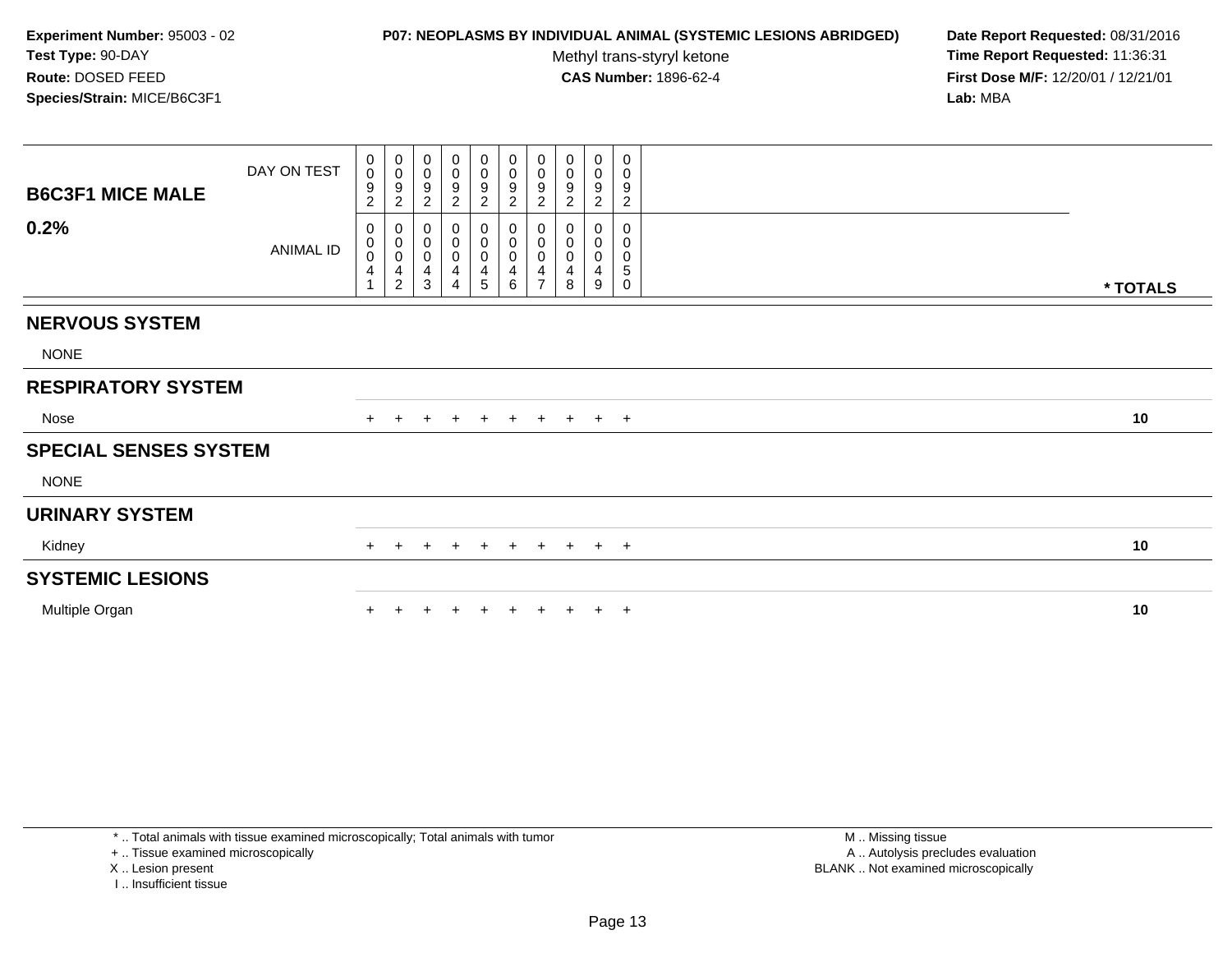#### **P07: NEOPLASMS BY INDIVIDUAL ANIMAL (SYSTEMIC LESIONS ABRIDGED) Date Report Requested:** 08/31/2016

Methyl trans-styryl ketone<br>CAS Number: 1896-62-4

 **Time Report Requested:** 11:36:31 **First Dose M/F:** 12/20/01 / 12/21/01<br>**Lab:** MBA **Lab:** MBA

| <b>B6C3F1 MICE MALE</b>   | DAY ON TEST      | $\pmb{0}$<br>$\pmb{0}$<br>$\frac{9}{2}$                | 0<br>$\pmb{0}$<br>$\frac{9}{2}$                                                  | $\pmb{0}$<br>$\mathbf 0$<br>$\frac{9}{2}$                     | $\pmb{0}$<br>$\frac{0}{9}$                                                | $\pmb{0}$<br>$\pmb{0}$<br>$\frac{9}{2}$   | $\mathbf 0$<br>$\mathbf 0$<br>$\frac{9}{2}$                                | 0<br>$\pmb{0}$<br>9<br>$\overline{c}$                  | $\pmb{0}$<br>$\mathsf{O}\xspace$<br>$\frac{9}{2}$   | $\pmb{0}$<br>$\pmb{0}$<br>$\frac{9}{2}$        | $\boldsymbol{0}$<br>$\mathbf 0$<br>$\frac{9}{2}$ |          |
|---------------------------|------------------|--------------------------------------------------------|----------------------------------------------------------------------------------|---------------------------------------------------------------|---------------------------------------------------------------------------|-------------------------------------------|----------------------------------------------------------------------------|--------------------------------------------------------|-----------------------------------------------------|------------------------------------------------|--------------------------------------------------|----------|
| 0.4%                      | <b>ANIMAL ID</b> | $\pmb{0}$<br>$_{\rm 0}^{\rm 0}$<br>$\overline{5}$<br>1 | 0<br>$\begin{smallmatrix}0\\0\end{smallmatrix}$<br>$\,$ 5 $\,$<br>$\overline{2}$ | $\mathbf 0$<br>$\mathbf 0$<br>$\mathbf 0$<br>$\,$ 5 $\,$<br>3 | $\mathbf 0$<br>$\pmb{0}$<br>$\pmb{0}$<br>$\overline{5}$<br>$\overline{4}$ | $\mathbf 0$<br>$\pmb{0}$<br>$\frac{0}{5}$ | $\mathbf 0$<br>$\mathbf 0$<br>$\mathbf 0$<br>$\sqrt{5}$<br>$6\phantom{1}6$ | $\mathbf 0$<br>0<br>$\mathbf 0$<br>5<br>$\overline{7}$ | $\mathbf 0$<br>0<br>$\mathbf 0$<br>$\,$ 5 $\,$<br>8 | 0<br>$\pmb{0}$<br>$\pmb{0}$<br>$\sqrt{5}$<br>9 | 0<br>0<br>$\mathbf 0$<br>$\,6\,$<br>$\mathbf 0$  | * TOTALS |
| <b>ALIMENTARY SYSTEM</b>  |                  |                                                        |                                                                                  |                                                               |                                                                           |                                           |                                                                            |                                                        |                                                     |                                                |                                                  |          |
| Esophagus                 |                  |                                                        |                                                                                  |                                                               |                                                                           |                                           |                                                                            |                                                        |                                                     |                                                | $+$                                              | 10       |
| Gallbladder               |                  | $+$                                                    | M                                                                                |                                                               |                                                                           |                                           |                                                                            |                                                        |                                                     | $\ddot{}$                                      | M                                                | 8        |
| Intestine Large, Cecum    |                  |                                                        |                                                                                  |                                                               |                                                                           |                                           |                                                                            |                                                        |                                                     |                                                | $\overline{+}$                                   | 10       |
| Intestine Large, Colon    |                  |                                                        |                                                                                  |                                                               |                                                                           |                                           |                                                                            |                                                        |                                                     | $\div$                                         | $\ddot{}$                                        | 10       |
| Intestine Large, Rectum   |                  |                                                        |                                                                                  |                                                               |                                                                           |                                           |                                                                            |                                                        |                                                     | $\div$                                         | $+$                                              | 10       |
| Intestine Small, Duodenum |                  |                                                        |                                                                                  |                                                               |                                                                           |                                           |                                                                            |                                                        |                                                     | $\ddot{}$                                      | $+$                                              | 10       |
| Intestine Small, Ileum    |                  |                                                        |                                                                                  |                                                               |                                                                           |                                           |                                                                            |                                                        |                                                     | $\pm$                                          | $+$                                              | 10       |
| Intestine Small, Jejunum  |                  |                                                        |                                                                                  |                                                               |                                                                           |                                           |                                                                            |                                                        |                                                     | $\ddot{}$                                      | $+$                                              | 10       |
| Liver                     |                  | $+$                                                    |                                                                                  |                                                               |                                                                           |                                           |                                                                            |                                                        |                                                     | $\div$                                         | $+$                                              | 10       |
| Pancreas                  |                  | $\pm$                                                  |                                                                                  |                                                               |                                                                           |                                           |                                                                            |                                                        |                                                     | $\ddot{}$                                      | $+$                                              | 10       |
| Salivary Glands           |                  |                                                        |                                                                                  |                                                               |                                                                           |                                           |                                                                            |                                                        |                                                     | $\div$                                         | $+$                                              | 10       |
| Stomach, Forestomach      |                  |                                                        |                                                                                  |                                                               |                                                                           |                                           |                                                                            |                                                        |                                                     |                                                | $\ddot{}$                                        | 10       |
| Stomach, Glandular        |                  |                                                        |                                                                                  |                                                               |                                                                           |                                           |                                                                            |                                                        |                                                     |                                                | $\ddot{}$                                        | 10       |
| Tongue                    |                  |                                                        |                                                                                  |                                                               |                                                                           |                                           |                                                                            |                                                        |                                                     |                                                | $\overline{+}$                                   | 10       |

## **CARDIOVASCULAR SYSTEM**

\* .. Total animals with tissue examined microscopically; Total animals with tumor

+ .. Tissue examined microscopically

X .. Lesion present

I .. Insufficient tissue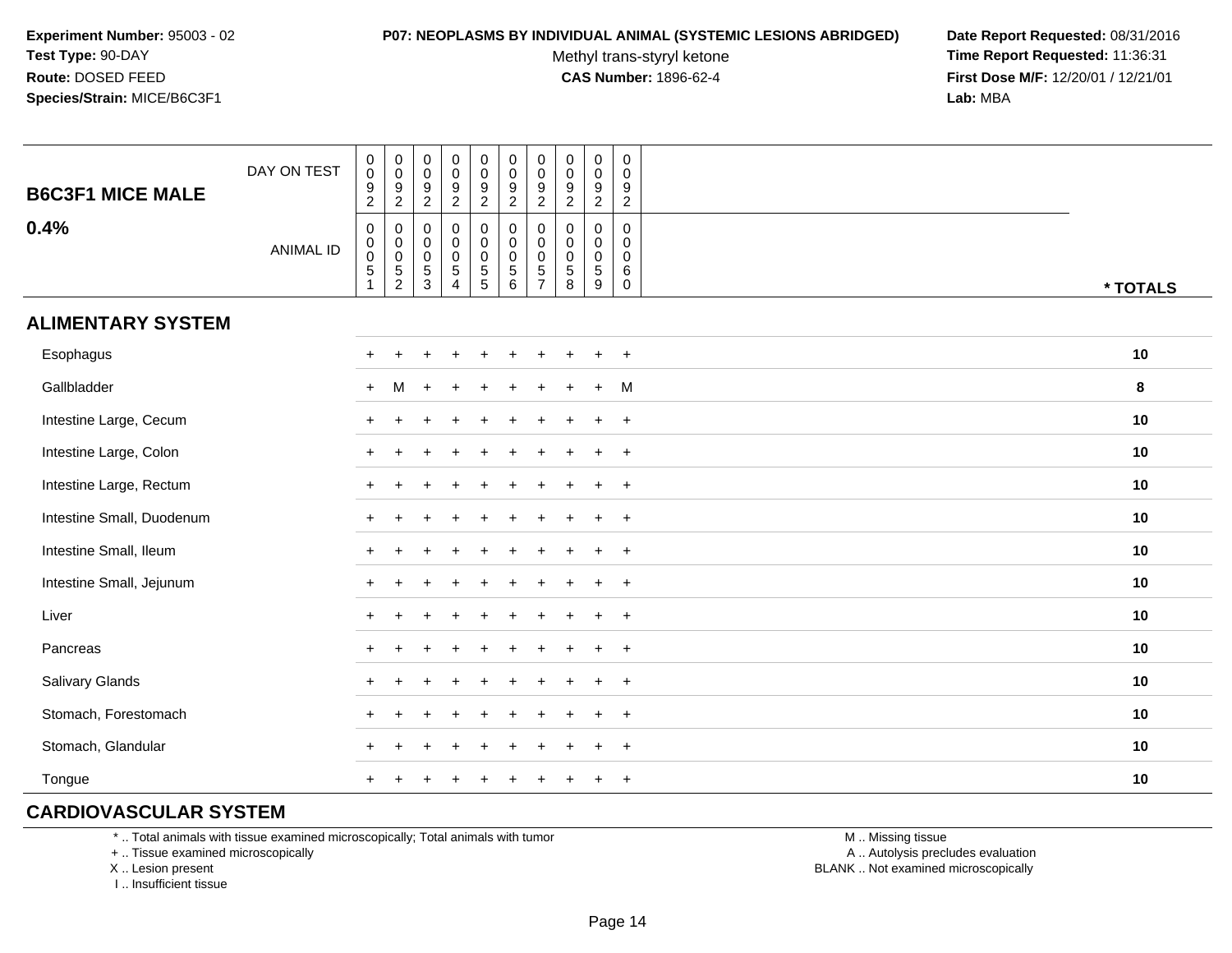#### **P07: NEOPLASMS BY INDIVIDUAL ANIMAL (SYSTEMIC LESIONS ABRIDGED) Date Report Requested:** 08/31/2016

Methyl trans-styryl ketone<br>CAS Number: 1896-62-4

| <b>B6C3F1 MICE MALE</b>                                                          | DAY ON TEST                                                                     | $\pmb{0}$<br>$\overline{0}$<br>$\boldsymbol{9}$<br>2                    | $\mathbf 0$<br>$\pmb{0}$<br>9<br>$\sqrt{2}$              | $\boldsymbol{0}$<br>$\mathsf{O}\xspace$<br>9<br>$\overline{2}$            | $\,0\,$<br>$\pmb{0}$<br>9<br>$\overline{c}$                | $\pmb{0}$<br>$\mathsf{O}\xspace$<br>$\boldsymbol{9}$<br>$\overline{2}$ | $\pmb{0}$<br>$\overline{0}$<br>9<br>$\overline{c}$                      | $\pmb{0}$<br>$\pmb{0}$<br>9<br>$\overline{2}$                 | $\mathbf 0$<br>$\pmb{0}$<br>9<br>$\overline{2}$                       | 0<br>$\mathbf 0$<br>9<br>$\overline{2}$                         | $\mathbf 0$<br>$\Omega$<br>9<br>$\overline{2}$           |                                                                                               |              |
|----------------------------------------------------------------------------------|---------------------------------------------------------------------------------|-------------------------------------------------------------------------|----------------------------------------------------------|---------------------------------------------------------------------------|------------------------------------------------------------|------------------------------------------------------------------------|-------------------------------------------------------------------------|---------------------------------------------------------------|-----------------------------------------------------------------------|-----------------------------------------------------------------|----------------------------------------------------------|-----------------------------------------------------------------------------------------------|--------------|
| 0.4%                                                                             | <b>ANIMAL ID</b>                                                                | $\mathbf 0$<br>$\pmb{0}$<br>$\mathbf 0$<br>$\sqrt{5}$<br>$\overline{1}$ | $\mathbf 0$<br>$\mathbf 0$<br>$\pmb{0}$<br>$\frac{5}{2}$ | $\pmb{0}$<br>$\mathbf 0$<br>$\mathbf 0$<br>$\overline{5}$<br>$\mathbf{3}$ | $\mathsf 0$<br>$\mathbf 0$<br>$\pmb{0}$<br>$\sqrt{5}$<br>4 | $\pmb{0}$<br>$\mathbf 0$<br>$\pmb{0}$<br>$\frac{5}{5}$                 | $\pmb{0}$<br>$\mathbf 0$<br>$\mathbf 0$<br>$\sqrt{5}$<br>$6\phantom{a}$ | $\mathbf 0$<br>$\Omega$<br>$\mathbf 0$<br>5<br>$\overline{7}$ | $\pmb{0}$<br>$\mathbf 0$<br>$\pmb{0}$<br>$\sqrt{5}$<br>$\overline{8}$ | 0<br>$\mathbf 0$<br>$\mathbf 0$<br>$\sqrt{5}$<br>$\overline{9}$ | $\pmb{0}$<br>$\Omega$<br>$\mathbf 0$<br>6<br>$\mathbf 0$ |                                                                                               | * TOTALS     |
| <b>Blood Vessel</b>                                                              |                                                                                 |                                                                         |                                                          |                                                                           |                                                            |                                                                        |                                                                         |                                                               |                                                                       | $\ddot{}$                                                       | $\overline{+}$                                           |                                                                                               | 10           |
| Heart                                                                            |                                                                                 |                                                                         |                                                          |                                                                           |                                                            |                                                                        |                                                                         |                                                               |                                                                       | ÷                                                               | $\overline{+}$                                           |                                                                                               | 10           |
| <b>ENDOCRINE SYSTEM</b>                                                          |                                                                                 |                                                                         |                                                          |                                                                           |                                                            |                                                                        |                                                                         |                                                               |                                                                       |                                                                 |                                                          |                                                                                               |              |
| <b>Adrenal Cortex</b>                                                            |                                                                                 |                                                                         |                                                          |                                                                           |                                                            |                                                                        |                                                                         |                                                               |                                                                       | $\ddot{}$                                                       | $+$                                                      |                                                                                               | 10           |
| Adrenal Medulla                                                                  |                                                                                 |                                                                         |                                                          |                                                                           |                                                            |                                                                        |                                                                         |                                                               |                                                                       | $\ddot{}$                                                       | $+$                                                      |                                                                                               | 10           |
| Islets, Pancreatic                                                               |                                                                                 |                                                                         |                                                          |                                                                           |                                                            |                                                                        |                                                                         |                                                               |                                                                       | ÷                                                               | $\overline{+}$                                           |                                                                                               | 10           |
| Parathyroid Gland                                                                |                                                                                 | м                                                                       | м                                                        | $\ddot{}$                                                                 |                                                            | М                                                                      | M                                                                       | M                                                             | M                                                                     | $+$                                                             | M                                                        |                                                                                               | $\mathbf{2}$ |
| <b>Pituitary Gland</b>                                                           |                                                                                 |                                                                         | ÷                                                        |                                                                           |                                                            |                                                                        | $\div$                                                                  | ÷                                                             | $\div$                                                                |                                                                 | $+$                                                      |                                                                                               | 8            |
| <b>Thyroid Gland</b>                                                             |                                                                                 | $+$                                                                     | M                                                        |                                                                           |                                                            |                                                                        | $\div$                                                                  |                                                               |                                                                       | $\ddot{}$                                                       | $+$                                                      |                                                                                               | 9            |
| <b>GENERAL BODY SYSTEM</b>                                                       |                                                                                 |                                                                         |                                                          |                                                                           |                                                            |                                                                        |                                                                         |                                                               |                                                                       |                                                                 |                                                          |                                                                                               |              |
| <b>NONE</b>                                                                      |                                                                                 |                                                                         |                                                          |                                                                           |                                                            |                                                                        |                                                                         |                                                               |                                                                       |                                                                 |                                                          |                                                                                               |              |
| <b>GENITAL SYSTEM</b>                                                            |                                                                                 |                                                                         |                                                          |                                                                           |                                                            |                                                                        |                                                                         |                                                               |                                                                       |                                                                 |                                                          |                                                                                               |              |
| Epididymis                                                                       |                                                                                 |                                                                         |                                                          |                                                                           |                                                            |                                                                        |                                                                         |                                                               |                                                                       | $\ddot{}$                                                       | $+$                                                      |                                                                                               | 10           |
| <b>Preputial Gland</b>                                                           |                                                                                 |                                                                         |                                                          |                                                                           |                                                            |                                                                        |                                                                         |                                                               |                                                                       |                                                                 | $\overline{+}$                                           |                                                                                               | 10           |
| Prostate                                                                         |                                                                                 |                                                                         |                                                          |                                                                           |                                                            |                                                                        |                                                                         |                                                               |                                                                       |                                                                 | $\ddot{}$                                                |                                                                                               | 10           |
| Seminal Vesicle                                                                  |                                                                                 |                                                                         |                                                          |                                                                           |                                                            |                                                                        |                                                                         |                                                               |                                                                       |                                                                 | $\ddot{}$                                                |                                                                                               | 10           |
| +  Tissue examined microscopically<br>X  Lesion present<br>I Insufficient tissue | *  Total animals with tissue examined microscopically; Total animals with tumor |                                                                         |                                                          |                                                                           |                                                            |                                                                        |                                                                         |                                                               |                                                                       |                                                                 |                                                          | M  Missing tissue<br>A  Autolysis precludes evaluation<br>BLANK  Not examined microscopically |              |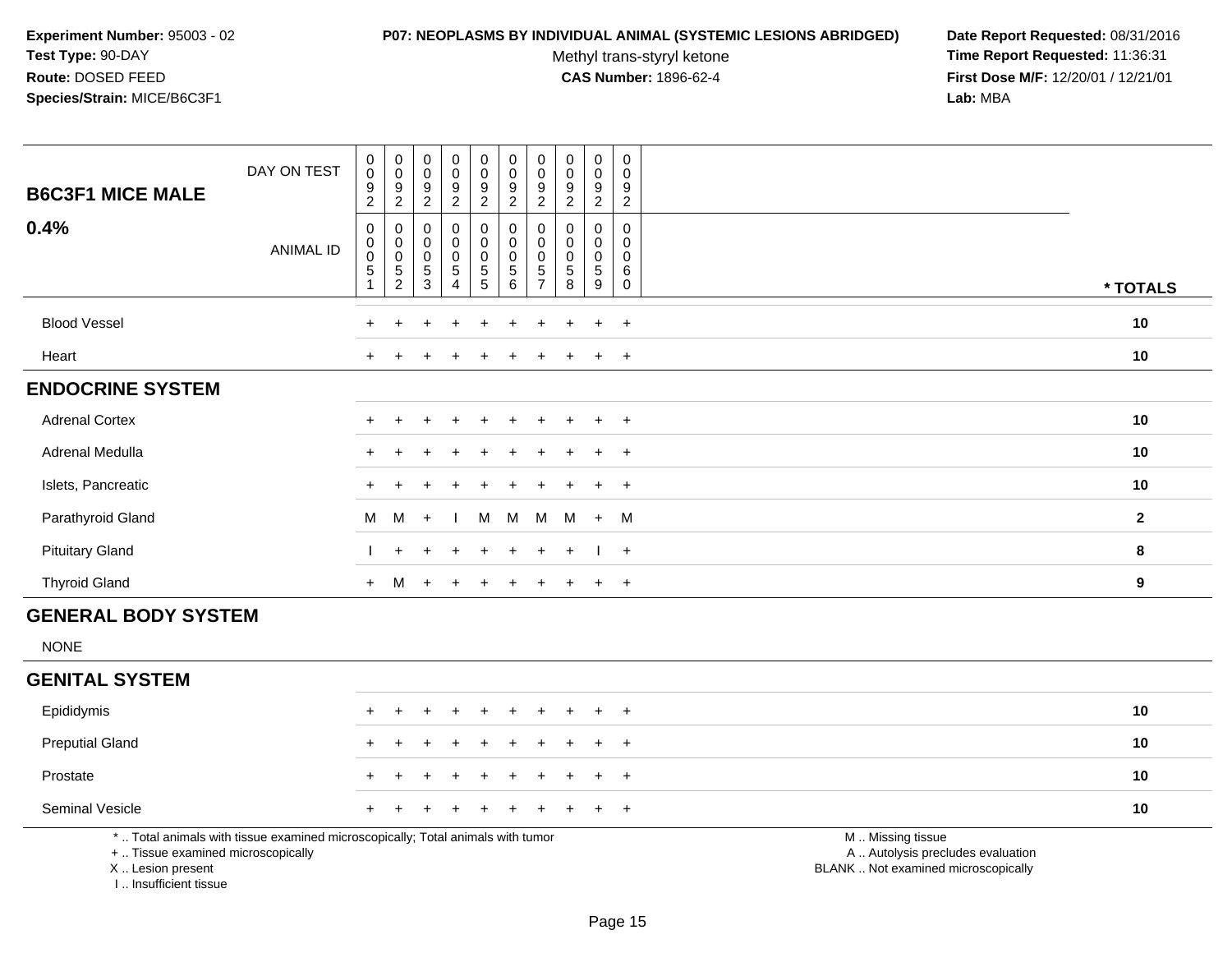#### **P07: NEOPLASMS BY INDIVIDUAL ANIMAL (SYSTEMIC LESIONS ABRIDGED) Date Report Requested:** 08/31/2016

Methyl trans-styryl ketone<br>CAS Number: 1896-62-4

| <b>B6C3F1 MICE MALE</b>                                                          | DAY ON TEST                                                                     | $\pmb{0}$<br>0<br>9       | $\pmb{0}$<br>$\mathsf{O}\xspace$<br>$\boldsymbol{9}$ | $\boldsymbol{0}$<br>$\mathbf 0$<br>9 | $\pmb{0}$<br>$\pmb{0}$<br>$\overline{9}$ | $\pmb{0}$<br>$\mathbf 0$<br>$\boldsymbol{9}$       | $\boldsymbol{0}$<br>$\mathbf 0$<br>$\boldsymbol{9}$ | $\pmb{0}$<br>$\mathbf 0$<br>$9\,$ | $\pmb{0}$<br>$\pmb{0}$<br>$\boldsymbol{9}$ | $\mathsf 0$<br>$\mathbf 0$<br>9 | $\pmb{0}$<br>$\mathbf 0$<br>9 |                                                                                               |                  |
|----------------------------------------------------------------------------------|---------------------------------------------------------------------------------|---------------------------|------------------------------------------------------|--------------------------------------|------------------------------------------|----------------------------------------------------|-----------------------------------------------------|-----------------------------------|--------------------------------------------|---------------------------------|-------------------------------|-----------------------------------------------------------------------------------------------|------------------|
|                                                                                  |                                                                                 | $\sqrt{2}$                | $\sqrt{2}$                                           | $\overline{c}$                       | $\overline{2}$                           | $\overline{2}$                                     | $\overline{2}$                                      | $\overline{2}$                    | $\sqrt{2}$                                 | $\overline{2}$                  | $\overline{2}$                |                                                                                               |                  |
| 0.4%                                                                             | <b>ANIMAL ID</b>                                                                | $\mathbf 0$<br>0          | 0<br>$\pmb{0}$                                       | 0<br>0                               | $\mathsf 0$<br>0                         | 0<br>$\mathbf 0$                                   | $\pmb{0}$<br>$\pmb{0}$                              | $\mathbf 0$<br>$\mathbf 0$        | $\pmb{0}$<br>0                             | $\mathbf 0$<br>$\mathbf 0$      | 0<br>0                        |                                                                                               |                  |
|                                                                                  |                                                                                 | $\mathsf 0$<br>$\sqrt{5}$ | $\pmb{0}$<br>5                                       | $\pmb{0}$<br>5                       | $\pmb{0}$<br>5                           | $\pmb{0}$<br>$\begin{array}{c} 5 \\ 5 \end{array}$ | $\mathbf 0$<br>$\sqrt{5}$                           | $\mathbf 0$<br>$\sqrt{5}$         | $\pmb{0}$<br>5                             | $\mathbf 0$<br>$\overline{5}$   | 0<br>6                        |                                                                                               |                  |
|                                                                                  |                                                                                 | $\mathbf{1}$              | $\overline{2}$                                       | $\overline{3}$                       | $\overline{4}$                           |                                                    | 6                                                   | $\overline{7}$                    | $\overline{8}$                             | $\overline{9}$                  | $\mathsf{O}\xspace$           |                                                                                               | * TOTALS         |
| <b>Testes</b>                                                                    |                                                                                 | $\ddot{}$                 | $\ddot{}$                                            | $\ddot{}$                            | М                                        | $+$                                                | $+$                                                 | $\ddot{}$                         | $\div$                                     | $\ddot{}$                       | $+$                           |                                                                                               | $\boldsymbol{9}$ |
| <b>HEMATOPOIETIC SYSTEM</b>                                                      |                                                                                 |                           |                                                      |                                      |                                          |                                                    |                                                     |                                   |                                            |                                 |                               |                                                                                               |                  |
| <b>Bone Marrow</b>                                                               |                                                                                 |                           |                                                      |                                      |                                          |                                                    |                                                     |                                   |                                            | $\ddot{}$                       | $\overline{+}$                |                                                                                               | 10               |
| Lymph Node, Mandibular                                                           |                                                                                 |                           |                                                      |                                      |                                          |                                                    |                                                     |                                   |                                            | $\ddot{}$                       | $+$                           |                                                                                               | 10               |
| Lymph Node, Mesenteric                                                           |                                                                                 |                           |                                                      |                                      |                                          |                                                    |                                                     |                                   |                                            | $\ddot{}$                       | $+$                           |                                                                                               | 10               |
| Spleen                                                                           |                                                                                 |                           |                                                      |                                      |                                          |                                                    |                                                     |                                   |                                            |                                 | $\pm$                         |                                                                                               | 10               |
| Thymus                                                                           |                                                                                 | +                         |                                                      |                                      |                                          |                                                    |                                                     |                                   |                                            | $\overline{+}$                  | $\overline{+}$                |                                                                                               | 10               |
| <b>INTEGUMENTARY SYSTEM</b>                                                      |                                                                                 |                           |                                                      |                                      |                                          |                                                    |                                                     |                                   |                                            |                                 |                               |                                                                                               |                  |
| Mammary Gland                                                                    |                                                                                 | м                         | М                                                    | М                                    | M                                        | м                                                  | м                                                   | M                                 | M                                          |                                 | M M                           |                                                                                               | $\mathbf 0$      |
| Skin                                                                             |                                                                                 |                           |                                                      |                                      |                                          |                                                    |                                                     |                                   |                                            | $\ddot{}$                       | $+$                           |                                                                                               | 10               |
| <b>MUSCULOSKELETAL SYSTEM</b>                                                    |                                                                                 |                           |                                                      |                                      |                                          |                                                    |                                                     |                                   |                                            |                                 |                               |                                                                                               |                  |
| Bone                                                                             |                                                                                 | $+$                       | $\overline{+}$                                       |                                      | $\overline{+}$                           | $\ddot{}$                                          | $\ddot{}$                                           | $\ddot{}$                         | $\pm$                                      | $+$                             | $+$                           |                                                                                               | 10               |
| <b>NERVOUS SYSTEM</b>                                                            |                                                                                 |                           |                                                      |                                      |                                          |                                                    |                                                     |                                   |                                            |                                 |                               |                                                                                               |                  |
| <b>Brain</b>                                                                     |                                                                                 | $+$                       | $\ddot{}$                                            |                                      | $\div$                                   | $\div$                                             | $\pm$                                               | $\ddot{}$                         | $\pm$                                      | $\pm$                           | $+$                           |                                                                                               | 10               |
| <b>RESPIRATORY SYSTEM</b>                                                        |                                                                                 |                           |                                                      |                                      |                                          |                                                    |                                                     |                                   |                                            |                                 |                               |                                                                                               |                  |
| Lung                                                                             |                                                                                 | +                         |                                                      |                                      |                                          |                                                    |                                                     |                                   |                                            |                                 | $\overline{+}$                |                                                                                               | 10               |
| +  Tissue examined microscopically<br>X  Lesion present<br>I Insufficient tissue | *  Total animals with tissue examined microscopically; Total animals with tumor |                           |                                                      |                                      |                                          |                                                    |                                                     |                                   |                                            |                                 |                               | M  Missing tissue<br>A  Autolysis precludes evaluation<br>BLANK  Not examined microscopically |                  |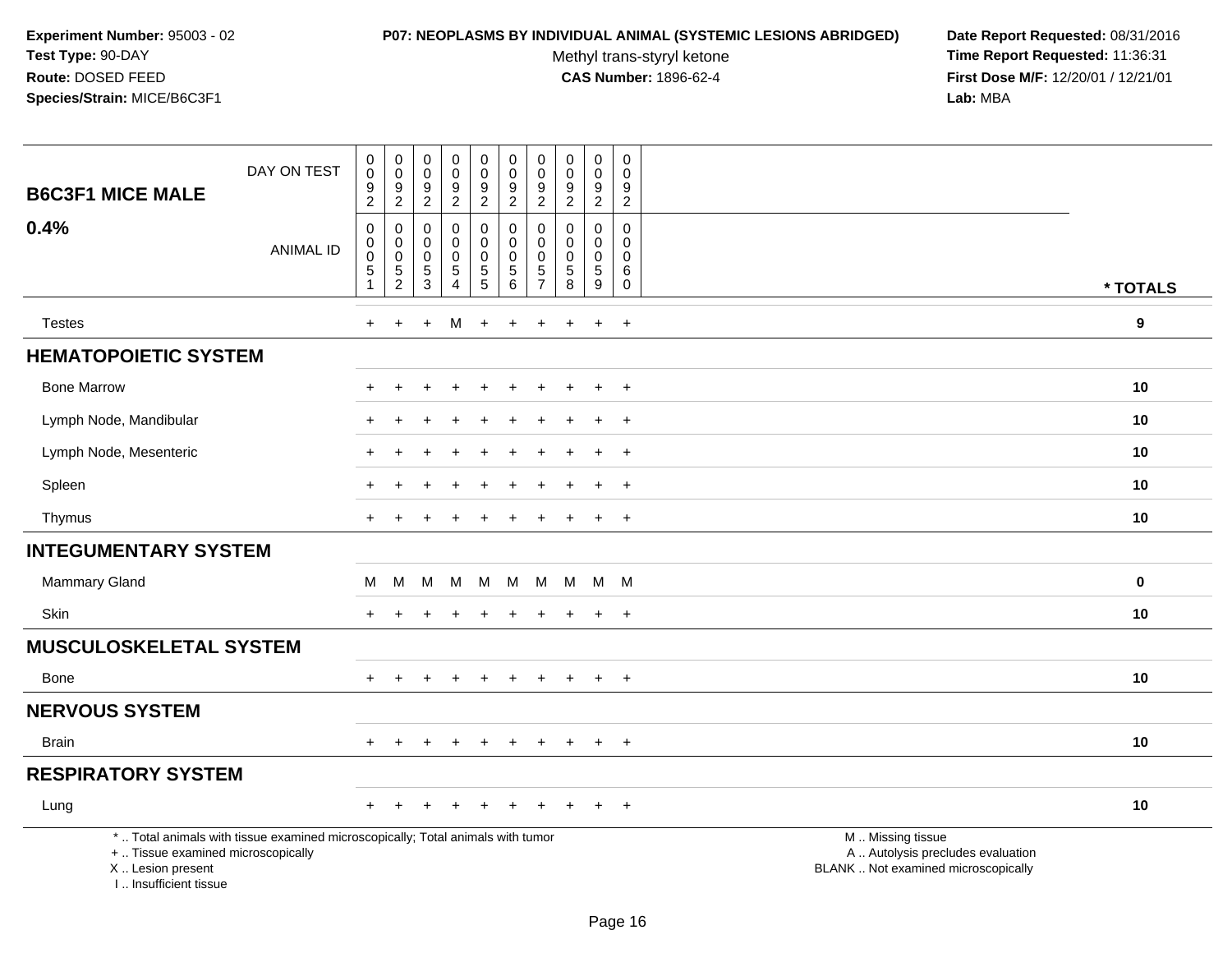#### **P07: NEOPLASMS BY INDIVIDUAL ANIMAL (SYSTEMIC LESIONS ABRIDGED) Date Report Requested:** 08/31/2016

Methyl trans-styryl ketone<br>CAS Number: 1896-62-4

 **Time Report Requested:** 11:36:31 **First Dose M/F:** 12/20/01 / 12/21/01<br>Lab: MBA **Lab:** MBA

| <b>B6C3F1 MICE MALE</b>      | DAY ON TEST | $\pmb{0}$<br>$\pmb{0}$<br>9<br>$\overline{a}$ | $_{\rm 0}^{\rm 0}$<br>$\begin{array}{c} 9 \\ 2 \end{array}$ | $\begin{smallmatrix} 0\\0 \end{smallmatrix}$<br>$\boldsymbol{9}$<br>$\overline{c}$ | $_0^0$<br>$\boldsymbol{9}$<br>$\overline{c}$         | $\begin{smallmatrix} 0\\0 \end{smallmatrix}$<br>$\boldsymbol{9}$<br>$\boldsymbol{2}$ | $\begin{smallmatrix} 0\\0 \end{smallmatrix}$<br>$\boldsymbol{9}$<br>$\overline{a}$ | $_{\rm 0}^{\rm 0}$<br>9<br>$\overline{c}$ | $\begin{smallmatrix} 0\\0 \end{smallmatrix}$<br>$\boldsymbol{9}$<br>$\overline{c}$ | $_{\rm 0}^{\rm 0}$<br>$\boldsymbol{9}$<br>$\overline{c}$ | $\pmb{0}$<br>$\mathbf 0$<br>9<br>$\overline{c}$     |          |
|------------------------------|-------------|-----------------------------------------------|-------------------------------------------------------------|------------------------------------------------------------------------------------|------------------------------------------------------|--------------------------------------------------------------------------------------|------------------------------------------------------------------------------------|-------------------------------------------|------------------------------------------------------------------------------------|----------------------------------------------------------|-----------------------------------------------------|----------|
| 0.4%                         | ANIMAL ID   | 0<br>$\pmb{0}$<br>0<br>5                      | $\boldsymbol{0}$<br>0005                                    | $\mathbf 0$<br>$_{\rm 0}^{\rm 0}$<br>$\frac{5}{3}$                                 | 0<br>0<br>$\begin{array}{c} 0 \\ 5 \end{array}$<br>4 | 0<br>$\pmb{0}$<br>$\pmb{0}$<br>$\sqrt{5}$<br>$\overline{5}$                          | 0<br>$\pmb{0}$<br>$\begin{array}{c} 0 \\ 5 \\ 6 \end{array}$                       | 0<br>$\pmb{0}$<br>5<br>$\overline{7}$     | 0<br>$\pmb{0}$<br>$\pmb{0}$<br>5<br>8                                              | 0<br>0<br>0<br>5<br>9                                    | 0<br>$\mathbf 0$<br>$\mathbf 0$<br>6<br>$\mathbf 0$ | * TOTALS |
| Nose                         |             | $\pm$                                         | $+$                                                         |                                                                                    | $\pm$                                                | $\div$                                                                               | $\pm$                                                                              | $\pm$                                     | $\pm$                                                                              | $+$                                                      | $+$                                                 | 10       |
| Trachea                      |             | $+$                                           | $\pm$                                                       |                                                                                    | $\pm$                                                | $\ddot{}$                                                                            | $\pm$                                                                              | $\pm$                                     | $\pm$                                                                              | $\overline{+}$                                           | $+$                                                 | $10$     |
| <b>SPECIAL SENSES SYSTEM</b> |             |                                               |                                                             |                                                                                    |                                                      |                                                                                      |                                                                                    |                                           |                                                                                    |                                                          |                                                     |          |
| Eye                          |             | $\pm$                                         | $+$                                                         | $\pm$                                                                              | $+$                                                  | $+$                                                                                  | $+$                                                                                | $+$                                       | $+$                                                                                | $+$                                                      | $+$                                                 | 10       |
| Harderian Gland              |             | $+$                                           | $+$                                                         | $\pm$                                                                              | $+$                                                  | $+$                                                                                  | $\ddot{}$                                                                          | $+$                                       | $+$                                                                                | $+$                                                      | $+$                                                 | 10       |
| <b>URINARY SYSTEM</b>        |             |                                               |                                                             |                                                                                    |                                                      |                                                                                      |                                                                                    |                                           |                                                                                    |                                                          |                                                     |          |
| Kidney                       |             | $\ddot{}$                                     | $+$                                                         |                                                                                    | $+$                                                  | $\ddot{}$                                                                            | $\pm$                                                                              | $\pm$                                     | $+$                                                                                | $+$                                                      | $+$                                                 | 10       |
| <b>Urinary Bladder</b>       |             | $\ddot{}$                                     | $+$                                                         |                                                                                    | $\pm$                                                | $\pm$                                                                                |                                                                                    | $\pm$                                     |                                                                                    | $\overline{+}$                                           | $+$                                                 | 10       |
| <b>SYSTEMIC LESIONS</b>      |             |                                               |                                                             |                                                                                    |                                                      |                                                                                      |                                                                                    |                                           |                                                                                    |                                                          |                                                     |          |
| Multiple Organ               |             | $\ddot{}$                                     | $+$                                                         | $\overline{+}$                                                                     | $+$                                                  | $+$                                                                                  | $+$                                                                                | $+$ $+$                                   |                                                                                    | $+$ $+$                                                  |                                                     | 10       |

\*\*\* END OF MALE DATA \*\*\*

\* .. Total animals with tissue examined microscopically; Total animals with tumor

+ .. Tissue examined microscopically

X .. Lesion present

I .. Insufficient tissue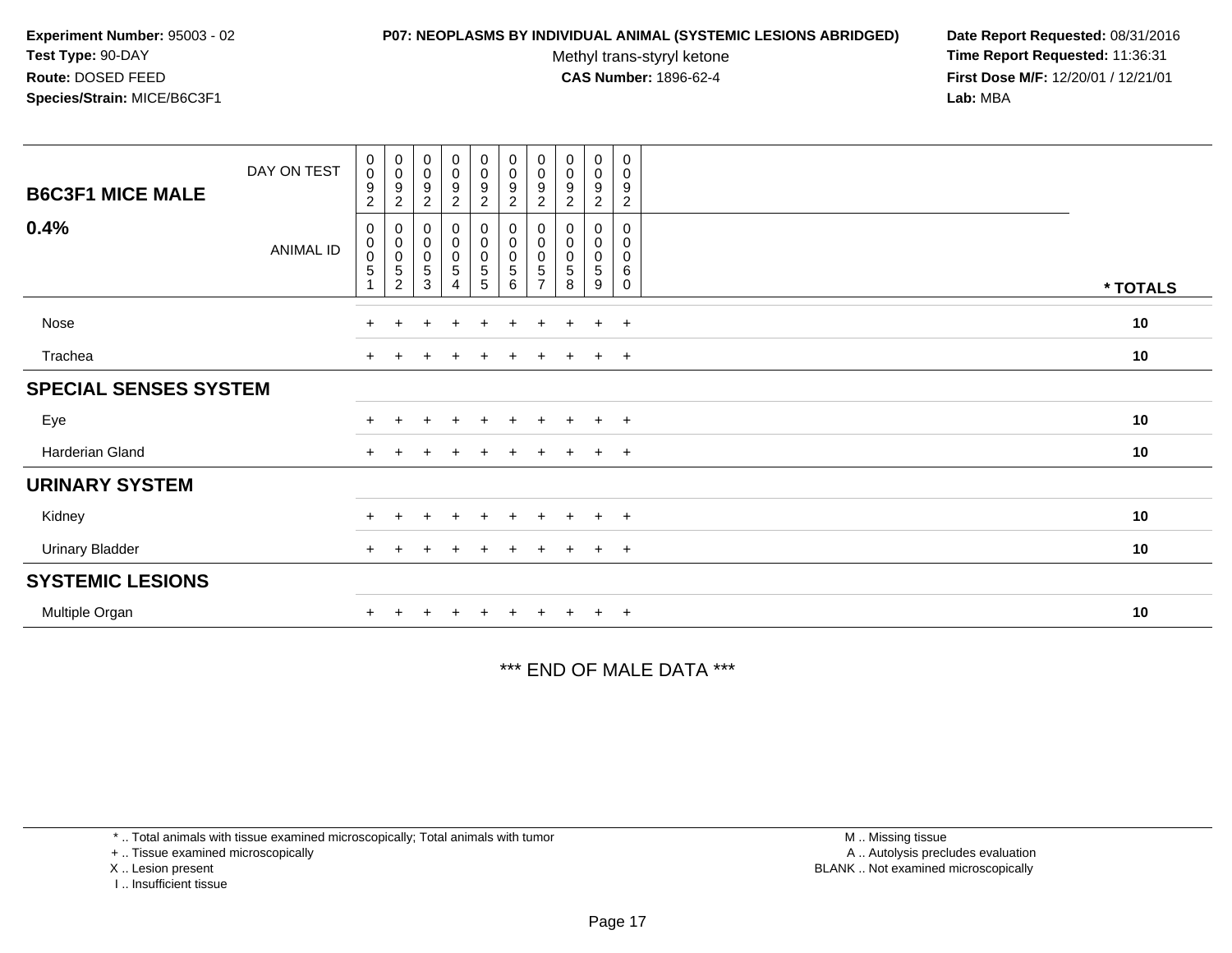#### **P07: NEOPLASMS BY INDIVIDUAL ANIMAL (SYSTEMIC LESIONS ABRIDGED) Date Report Requested:** 08/31/2016

Methyl trans-styryl ketone<br>CAS Number: 1896-62-4

 **Time Report Requested:** 11:36:31 **First Dose M/F:** 12/20/01 / 12/21/01<br>**Lab:** MBA **Lab:** MBA

| <b>B6C3F1 MICE FEMALE</b> | DAY ON TEST      | $\pmb{0}$<br>$\mathsf{O}\xspace$<br>$\boldsymbol{9}$          | $\begin{array}{c} 0 \\ 0 \\ 9 \\ 2 \end{array}$                       | $\begin{smallmatrix} 0\\0 \end{smallmatrix}$<br>$\frac{9}{2}$    | $\begin{smallmatrix}0\0\0\9\end{smallmatrix}$                                  | $\pmb{0}$<br>$\mathbf 0$<br>$\boldsymbol{7}$                                | $\pmb{0}$<br>$\ddot{\mathbf{0}}$<br>$\boldsymbol{9}$                                         | $\pmb{0}$<br>$\mathbf 0$<br>9                                            | $\mathbf 0$<br>$\mathbf 0$<br>$\boldsymbol{9}$        | $\pmb{0}$<br>$\ddot{\mathbf{0}}$<br>$\boldsymbol{9}$                  | $\mathbf 0$<br>$\mathbf 0$<br>9                                                          |                  |
|---------------------------|------------------|---------------------------------------------------------------|-----------------------------------------------------------------------|------------------------------------------------------------------|--------------------------------------------------------------------------------|-----------------------------------------------------------------------------|----------------------------------------------------------------------------------------------|--------------------------------------------------------------------------|-------------------------------------------------------|-----------------------------------------------------------------------|------------------------------------------------------------------------------------------|------------------|
| <b>VEHICLE CONTROL</b>    | <b>ANIMAL ID</b> | $\overline{a}$<br>0<br>$\pmb{0}$<br>$\mathbf 0$<br>$\,6$<br>1 | 0<br>$\mathsf{O}\xspace$<br>$\overline{0}$<br>$\,6$<br>$\overline{2}$ | 0<br>$\pmb{0}$<br>$\ddot{\mathbf{0}}$<br>$\,6\,$<br>$\mathbf{3}$ | $\overline{c}$<br>$\pmb{0}$<br>$_{\rm 0}^{\rm 0}$<br>$\,6\,$<br>$\overline{4}$ | $\bf 8$<br>0<br>$\mathbf 0$<br>$\ddot{\mathbf{0}}$<br>$\,6\,$<br>$\sqrt{5}$ | $\boldsymbol{2}$<br>$\pmb{0}$<br>$\mathbf 0$<br>$\overline{0}$<br>$\,6\,$<br>$6\phantom{1}6$ | $\overline{2}$<br>0<br>$\mathbf 0$<br>$\mathbf 0$<br>6<br>$\overline{7}$ | $\overline{2}$<br>$\mathbf 0$<br>0<br>0<br>$\,6$<br>8 | $\overline{2}$<br>$\mathbf 0$<br>$\mathbf 0$<br>0<br>$\,6\,$<br>$9\,$ | $\sqrt{2}$<br>$\mathbf 0$<br>$\mathbf 0$<br>$\mathbf 0$<br>$\overline{7}$<br>$\mathbf 0$ | * TOTALS         |
| <b>ALIMENTARY SYSTEM</b>  |                  |                                                               |                                                                       |                                                                  |                                                                                |                                                                             |                                                                                              |                                                                          |                                                       |                                                                       |                                                                                          |                  |
| Esophagus                 |                  |                                                               |                                                                       |                                                                  |                                                                                | м                                                                           |                                                                                              |                                                                          |                                                       |                                                                       | $+$                                                                                      | 9                |
| Gallbladder               |                  | M                                                             | $\ddot{}$                                                             |                                                                  |                                                                                | м                                                                           |                                                                                              |                                                                          |                                                       |                                                                       | $\overline{+}$                                                                           | $\overline{7}$   |
| Intestine Large, Cecum    |                  |                                                               |                                                                       |                                                                  |                                                                                |                                                                             |                                                                                              |                                                                          |                                                       |                                                                       |                                                                                          | 9                |
| Intestine Large, Colon    |                  |                                                               |                                                                       |                                                                  |                                                                                |                                                                             |                                                                                              |                                                                          |                                                       |                                                                       | $\ddot{}$                                                                                | 9                |
| Intestine Large, Rectum   |                  |                                                               |                                                                       |                                                                  |                                                                                | м                                                                           |                                                                                              |                                                                          |                                                       | $+$                                                                   | $+$                                                                                      | $\boldsymbol{9}$ |
| Intestine Small, Duodenum |                  |                                                               |                                                                       |                                                                  |                                                                                | м                                                                           |                                                                                              |                                                                          |                                                       | $\pm$                                                                 | $+$                                                                                      | $\boldsymbol{9}$ |
| Intestine Small, Ileum    |                  |                                                               |                                                                       |                                                                  |                                                                                | A                                                                           |                                                                                              |                                                                          |                                                       | $+$                                                                   | $+$                                                                                      | 9                |
| Intestine Small, Jejunum  |                  |                                                               |                                                                       |                                                                  |                                                                                | A                                                                           |                                                                                              |                                                                          |                                                       | $\ddot{}$                                                             | $\ddot{}$                                                                                | 9                |
| Liver                     |                  |                                                               |                                                                       |                                                                  |                                                                                | м                                                                           |                                                                                              |                                                                          |                                                       | $\ddot{}$                                                             | $+$                                                                                      | 9                |
| Pancreas                  |                  | $+$                                                           |                                                                       |                                                                  |                                                                                | м                                                                           |                                                                                              |                                                                          |                                                       | $+$                                                                   | $+$                                                                                      | 9                |
| Salivary Glands           |                  |                                                               |                                                                       |                                                                  |                                                                                | м                                                                           |                                                                                              |                                                                          |                                                       | $\ddot{}$                                                             | $+$                                                                                      | 9                |
| Stomach, Forestomach      |                  |                                                               |                                                                       |                                                                  |                                                                                |                                                                             |                                                                                              |                                                                          |                                                       |                                                                       | $+$                                                                                      | 9                |
| Stomach, Glandular        |                  |                                                               |                                                                       |                                                                  |                                                                                | м                                                                           |                                                                                              |                                                                          |                                                       |                                                                       | $+$                                                                                      | $\boldsymbol{9}$ |
| Tongue                    |                  |                                                               |                                                                       |                                                                  |                                                                                | M                                                                           |                                                                                              |                                                                          |                                                       | +                                                                     | $\overline{+}$                                                                           | 9                |

## **CARDIOVASCULAR SYSTEM**

\* .. Total animals with tissue examined microscopically; Total animals with tumor

+ .. Tissue examined microscopically

X .. Lesion present

I .. Insufficient tissue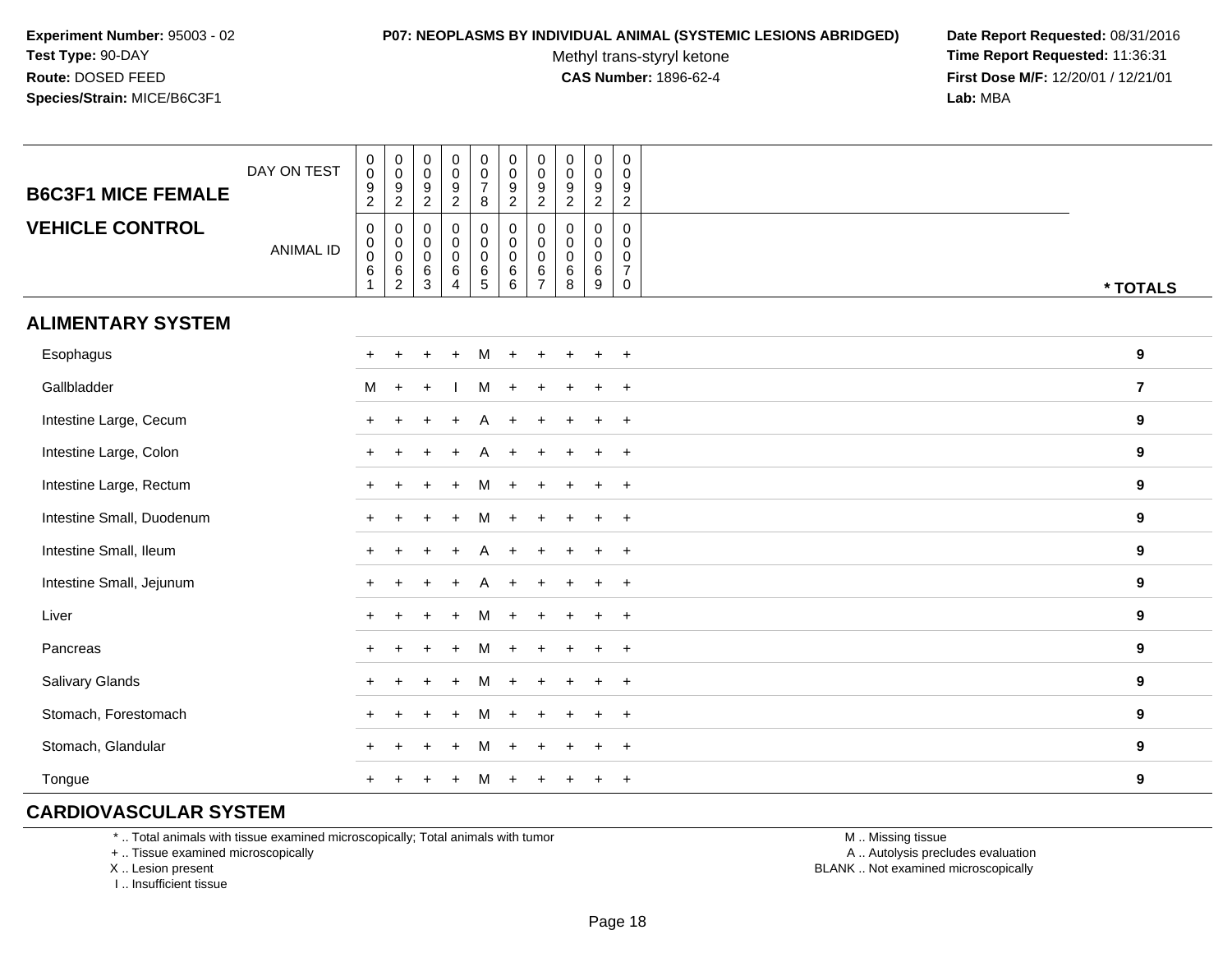#### **P07: NEOPLASMS BY INDIVIDUAL ANIMAL (SYSTEMIC LESIONS ABRIDGED) Date Report Requested:** 08/31/2016

Methyl trans-styryl ketone<br>CAS Number: 1896-62-4

 **Time Report Requested:** 11:36:31 **First Dose M/F:** 12/20/01 / 12/21/01<br>**Lab:** MBA **Lab:** MBA

| <b>VEHICLE CONTROL</b><br>0<br>$\pmb{0}$<br>$\mathbf 0$<br>0<br>0<br>0<br>$\begin{smallmatrix}0\0\0\end{smallmatrix}$<br>$\mathbf 0$<br>0<br>0<br>$\mathsf{O}\xspace$<br>$\mathbf 0$<br>$\mathbf 0$<br>$\pmb{0}$<br>$\begin{matrix}0\\0\\6\\2\end{matrix}$<br>$\pmb{0}$<br>$\mathbf 0$<br>0<br>$\mathbf 0$<br><b>ANIMAL ID</b><br>$\mathbf 0$<br>$\pmb{0}$<br>$\mathsf 0$<br>$\boldsymbol{0}$<br>$\mathbf 0$<br>$\boldsymbol{0}$<br>$\mathbf 0$<br>0<br>$\mathbf 0$<br>$\frac{6}{4}$<br>$\frac{6}{5}$<br>$\,6\,$<br>$\,6$<br>$\,6\,$<br>$\,6\,$<br>$\,6\,$<br>6<br>$\overline{7}$<br>$\overline{3}$<br>6<br>$\overline{7}$<br>9<br>8<br>0<br>* TOTALS<br><b>Blood Vessel</b><br>9<br>M<br>$\ddot{}$<br>$+$<br>$\ddot{}$<br>$\ddot{}$<br>$\ddot{}$<br>$\ddot{}$<br>Heart<br>9<br>M<br>$+$<br>$+$<br>$+$<br>$\ddot{}$<br>$+$<br>$\pm$<br>$\overline{+}$<br><b>ENDOCRINE SYSTEM</b><br><b>Adrenal Cortex</b><br>$\boldsymbol{9}$<br>M<br>$+$<br>$+$<br>$+$<br>$+$<br>$\ddot{}$<br>$+$<br>$+$<br>$+$<br>$+$<br>Adrenal Medulla<br>9<br>M<br>$+$<br>$+$<br>$\ddot{}$<br>$+$<br>$+$<br>$\pm$ |  |
|----------------------------------------------------------------------------------------------------------------------------------------------------------------------------------------------------------------------------------------------------------------------------------------------------------------------------------------------------------------------------------------------------------------------------------------------------------------------------------------------------------------------------------------------------------------------------------------------------------------------------------------------------------------------------------------------------------------------------------------------------------------------------------------------------------------------------------------------------------------------------------------------------------------------------------------------------------------------------------------------------------------------------------------------------------------------------------------|--|
|                                                                                                                                                                                                                                                                                                                                                                                                                                                                                                                                                                                                                                                                                                                                                                                                                                                                                                                                                                                                                                                                                        |  |
|                                                                                                                                                                                                                                                                                                                                                                                                                                                                                                                                                                                                                                                                                                                                                                                                                                                                                                                                                                                                                                                                                        |  |
|                                                                                                                                                                                                                                                                                                                                                                                                                                                                                                                                                                                                                                                                                                                                                                                                                                                                                                                                                                                                                                                                                        |  |
|                                                                                                                                                                                                                                                                                                                                                                                                                                                                                                                                                                                                                                                                                                                                                                                                                                                                                                                                                                                                                                                                                        |  |
|                                                                                                                                                                                                                                                                                                                                                                                                                                                                                                                                                                                                                                                                                                                                                                                                                                                                                                                                                                                                                                                                                        |  |
|                                                                                                                                                                                                                                                                                                                                                                                                                                                                                                                                                                                                                                                                                                                                                                                                                                                                                                                                                                                                                                                                                        |  |
| Islets, Pancreatic<br>M<br>M<br>8<br>$+$<br>$+$<br>$+$<br>$+$<br>$+$<br>$\ddot{}$                                                                                                                                                                                                                                                                                                                                                                                                                                                                                                                                                                                                                                                                                                                                                                                                                                                                                                                                                                                                      |  |
| $5\phantom{.0}$<br>Parathyroid Gland<br>M<br>M<br>M M<br>M<br>$+$<br>$\ddot{}$<br>$+$<br>$+$<br>$+$                                                                                                                                                                                                                                                                                                                                                                                                                                                                                                                                                                                                                                                                                                                                                                                                                                                                                                                                                                                    |  |
| <b>Pituitary Gland</b><br>9<br>M<br>$+$<br>$+$<br>$+$<br>$+$<br>$+$<br>$+$<br>$+$<br>$+$<br>$+$                                                                                                                                                                                                                                                                                                                                                                                                                                                                                                                                                                                                                                                                                                                                                                                                                                                                                                                                                                                        |  |
| <b>Thyroid Gland</b><br>M<br>9<br>$+$<br>$+$<br>$+$<br>$+$<br>$+$<br>$+$<br>$+$ $+$<br>$+$                                                                                                                                                                                                                                                                                                                                                                                                                                                                                                                                                                                                                                                                                                                                                                                                                                                                                                                                                                                             |  |
| <b>GENERAL BODY SYSTEM</b>                                                                                                                                                                                                                                                                                                                                                                                                                                                                                                                                                                                                                                                                                                                                                                                                                                                                                                                                                                                                                                                             |  |
| <b>NONE</b>                                                                                                                                                                                                                                                                                                                                                                                                                                                                                                                                                                                                                                                                                                                                                                                                                                                                                                                                                                                                                                                                            |  |
| <b>GENITAL SYSTEM</b>                                                                                                                                                                                                                                                                                                                                                                                                                                                                                                                                                                                                                                                                                                                                                                                                                                                                                                                                                                                                                                                                  |  |
| <b>Clitoral Gland</b><br>$5\phantom{.0}$<br>M M<br>$M$ M<br>M<br>$+$<br>$\ddot{}$<br>$+$<br>$\pm$<br>$\ddot{}$                                                                                                                                                                                                                                                                                                                                                                                                                                                                                                                                                                                                                                                                                                                                                                                                                                                                                                                                                                         |  |
| Ovary<br>9<br>М<br>$+$<br>$\ddot{}$<br>$+$<br>$+$<br>$\pm$<br>$\ddot{}$<br>$\ddot{}$<br>$+$<br>$+$                                                                                                                                                                                                                                                                                                                                                                                                                                                                                                                                                                                                                                                                                                                                                                                                                                                                                                                                                                                     |  |
| 9<br>Uterus<br>M<br>$+$<br>$+$<br>$\ddot{}$<br>$\ddot{}$<br>$^{+}$<br>$\pm$                                                                                                                                                                                                                                                                                                                                                                                                                                                                                                                                                                                                                                                                                                                                                                                                                                                                                                                                                                                                            |  |

## **HEMATOPOIETIC SYSTEM**

\* .. Total animals with tissue examined microscopically; Total animals with tumor

+ .. Tissue examined microscopically

X .. Lesion present

I .. Insufficient tissue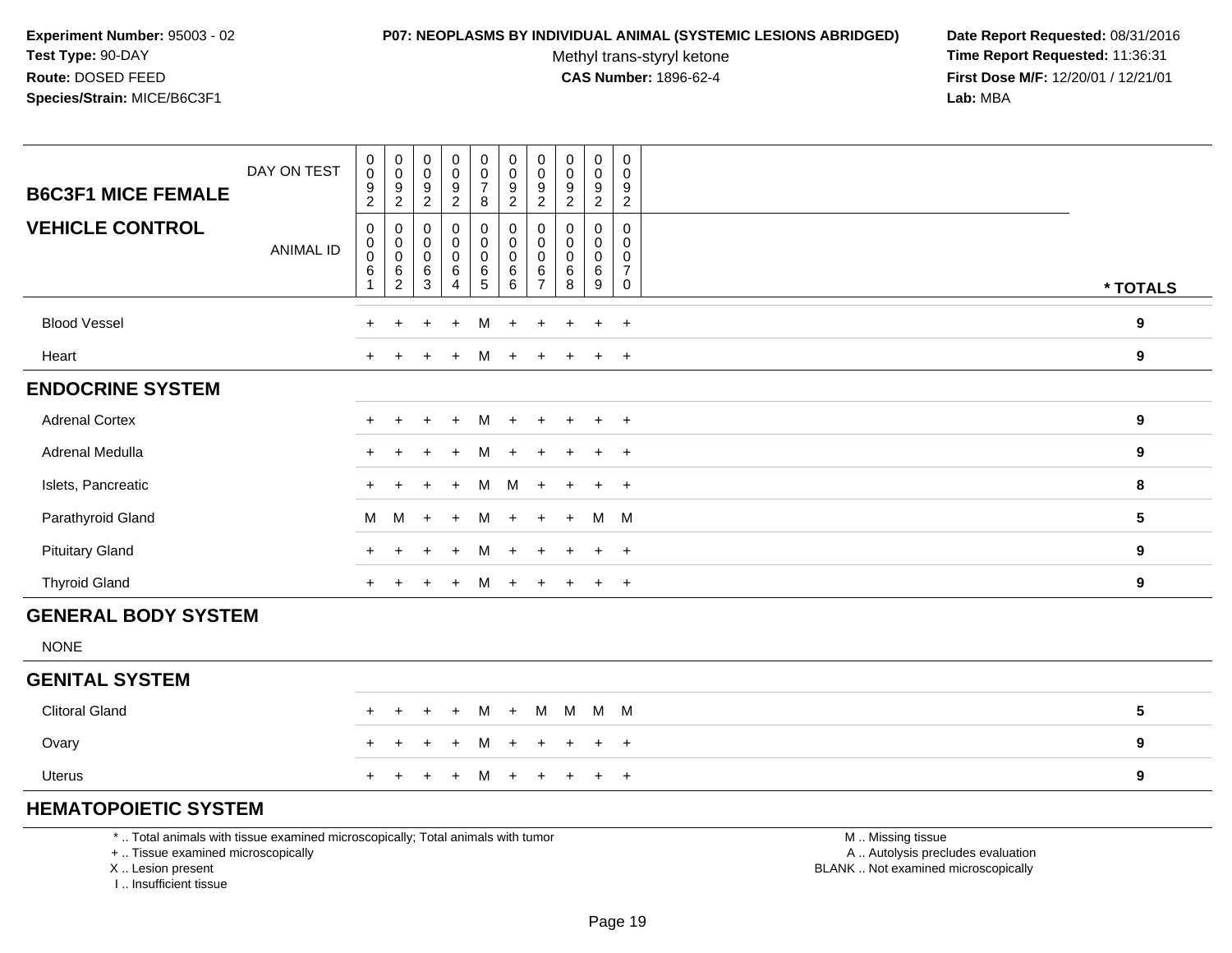## **P07: NEOPLASMS BY INDIVIDUAL ANIMAL (SYSTEMIC LESIONS ABRIDGED) Date Report Requested:** 08/31/2016

Methyl trans-styryl ketone<br>CAS Number: 1896-62-4

| DAY ON TEST<br><b>B6C3F1 MICE FEMALE</b>                                                                                                                            | $\mathbf 0$<br>$\ddot{\mathbf{0}}$<br>$\frac{9}{2}$                  | $\mathbf 0$<br>$\ddot{\mathbf{0}}$<br>$\frac{9}{2}$                | $\pmb{0}$<br>$\ddot{\mathbf{0}}$<br>$\boldsymbol{9}$                          | $\mathsf{O}\xspace$<br>$\overline{0}$<br>9                              | $\pmb{0}$<br>$\ddot{\mathbf{0}}$<br>$\overline{7}$                 | $\mathbf 0$<br>$\ddot{\mathbf{0}}$<br>$\boldsymbol{9}$                    | 0<br>$\mathbf 0$<br>9                                                              | $\pmb{0}$<br>$\pmb{0}$<br>$9$                                      | $\pmb{0}$<br>$\mathbf 0$<br>9                               | 0<br>$\mathbf 0$<br>9                                                    |                                                                                               |                  |
|---------------------------------------------------------------------------------------------------------------------------------------------------------------------|----------------------------------------------------------------------|--------------------------------------------------------------------|-------------------------------------------------------------------------------|-------------------------------------------------------------------------|--------------------------------------------------------------------|---------------------------------------------------------------------------|------------------------------------------------------------------------------------|--------------------------------------------------------------------|-------------------------------------------------------------|--------------------------------------------------------------------------|-----------------------------------------------------------------------------------------------|------------------|
| <b>VEHICLE CONTROL</b><br><b>ANIMAL ID</b>                                                                                                                          | $\mathbf 0$<br>$\pmb{0}$<br>$\mathsf 0$<br>$\,6\,$<br>$\overline{1}$ | $\mathbf 0$<br>$\mathbf 0$<br>$\mathbf 0$<br>$\,6\,$<br>$\sqrt{2}$ | $\overline{2}$<br>$\mathbf 0$<br>$\mathbf 0$<br>$\mathsf{O}\xspace$<br>6<br>3 | $\overline{2}$<br>$\mathbf 0$<br>$\mathsf{O}$<br>$\mathsf{O}$<br>6<br>4 | 8<br>$\pmb{0}$<br>$\mathsf{O}\xspace$<br>$\pmb{0}$<br>$\,6\,$<br>5 | $\overline{2}$<br>$\mathbf 0$<br>$\pmb{0}$<br>$\mathbf 0$<br>$\,6\,$<br>6 | $\overline{2}$<br>$\mathbf 0$<br>$\mathbf 0$<br>$\mathbf 0$<br>6<br>$\overline{7}$ | $\overline{2}$<br>$\Omega$<br>$\mathbf 0$<br>$\mathbf 0$<br>6<br>8 | $\overline{2}$<br>$\mathbf 0$<br>0<br>$\mathbf 0$<br>6<br>9 | $\overline{2}$<br>0<br>$\mathbf 0$<br>$\mathbf 0$<br>$\overline{7}$<br>0 |                                                                                               | * TOTALS         |
| <b>Bone Marrow</b>                                                                                                                                                  | $\div$                                                               | $\div$                                                             |                                                                               |                                                                         | м                                                                  |                                                                           |                                                                                    |                                                                    |                                                             |                                                                          |                                                                                               | 9                |
|                                                                                                                                                                     |                                                                      |                                                                    |                                                                               | $\ddot{}$                                                               |                                                                    | $\ddot{}$                                                                 | $\ddot{}$                                                                          | $\ddot{}$                                                          | $\ddot{}$                                                   | $+$                                                                      |                                                                                               |                  |
| Lymph Node                                                                                                                                                          |                                                                      | $+$                                                                |                                                                               |                                                                         |                                                                    |                                                                           |                                                                                    |                                                                    |                                                             |                                                                          |                                                                                               | $\mathbf 1$      |
| Lymph Node, Mandibular                                                                                                                                              | $\pm$                                                                | $\ddot{}$                                                          |                                                                               | $\ddot{}$                                                               | M                                                                  | $+$                                                                       | м                                                                                  | $\ddot{}$                                                          | $\ddot{}$                                                   | $\overline{+}$                                                           |                                                                                               | 8                |
| Lymph Node, Mesenteric                                                                                                                                              |                                                                      |                                                                    |                                                                               |                                                                         | M                                                                  |                                                                           |                                                                                    |                                                                    | $\div$                                                      | $+$                                                                      |                                                                                               | $\boldsymbol{9}$ |
| Spleen                                                                                                                                                              |                                                                      |                                                                    |                                                                               | $\ddot{}$                                                               | M                                                                  | $\overline{+}$                                                            | $\div$                                                                             |                                                                    | $\ddot{}$                                                   | $+$                                                                      |                                                                                               | 9                |
| Thymus                                                                                                                                                              |                                                                      |                                                                    |                                                                               |                                                                         | M                                                                  | $\ddot{}$                                                                 |                                                                                    |                                                                    | $\ddot{}$                                                   | $\ddot{}$                                                                |                                                                                               | 9                |
| <b>INTEGUMENTARY SYSTEM</b>                                                                                                                                         |                                                                      |                                                                    |                                                                               |                                                                         |                                                                    |                                                                           |                                                                                    |                                                                    |                                                             |                                                                          |                                                                                               |                  |
| Mammary Gland                                                                                                                                                       |                                                                      |                                                                    |                                                                               | $\ddot{}$                                                               | M                                                                  | $\pm$                                                                     | $\pm$                                                                              | $\ddot{}$                                                          | $\ddot{}$                                                   | $+$                                                                      |                                                                                               | $\boldsymbol{9}$ |
| Skin                                                                                                                                                                | $+$                                                                  |                                                                    |                                                                               | $\ddot{}$                                                               | M                                                                  | $+$                                                                       | $+$                                                                                | $\ddot{}$                                                          | $\ddot{}$                                                   | $+$                                                                      |                                                                                               | 9                |
| <b>MUSCULOSKELETAL SYSTEM</b>                                                                                                                                       |                                                                      |                                                                    |                                                                               |                                                                         |                                                                    |                                                                           |                                                                                    |                                                                    |                                                             |                                                                          |                                                                                               |                  |
| Bone                                                                                                                                                                | $+$                                                                  |                                                                    |                                                                               | $\ddot{}$                                                               | A                                                                  | $+$                                                                       | $+$                                                                                |                                                                    | $\ddot{}$                                                   | $+$                                                                      |                                                                                               | 9                |
| <b>NERVOUS SYSTEM</b>                                                                                                                                               |                                                                      |                                                                    |                                                                               |                                                                         |                                                                    |                                                                           |                                                                                    |                                                                    |                                                             |                                                                          |                                                                                               |                  |
| <b>Brain</b>                                                                                                                                                        | $+$                                                                  | $\ddot{}$                                                          | $\ddot{}$                                                                     | $+$                                                                     | M                                                                  | $+$                                                                       | $+$                                                                                | $+$                                                                | $+$                                                         | $+$                                                                      |                                                                                               | 9                |
| Spinal Cord                                                                                                                                                         |                                                                      |                                                                    |                                                                               |                                                                         | M                                                                  |                                                                           |                                                                                    |                                                                    |                                                             |                                                                          |                                                                                               | $\pmb{0}$        |
| <b>RESPIRATORY SYSTEM</b>                                                                                                                                           |                                                                      |                                                                    |                                                                               |                                                                         |                                                                    |                                                                           |                                                                                    |                                                                    |                                                             |                                                                          |                                                                                               |                  |
| Lung                                                                                                                                                                | $+$                                                                  | $\ddot{}$                                                          | $\ddot{}$                                                                     | $^{+}$                                                                  | M                                                                  | $+$                                                                       | $+$                                                                                | $+$                                                                | $+$                                                         | $+$                                                                      |                                                                                               | 9                |
| *  Total animals with tissue examined microscopically; Total animals with tumor<br>+  Tissue examined microscopically<br>X  Lesion present<br>I Insufficient tissue |                                                                      |                                                                    |                                                                               |                                                                         |                                                                    |                                                                           |                                                                                    |                                                                    |                                                             |                                                                          | M  Missing tissue<br>A  Autolysis precludes evaluation<br>BLANK  Not examined microscopically |                  |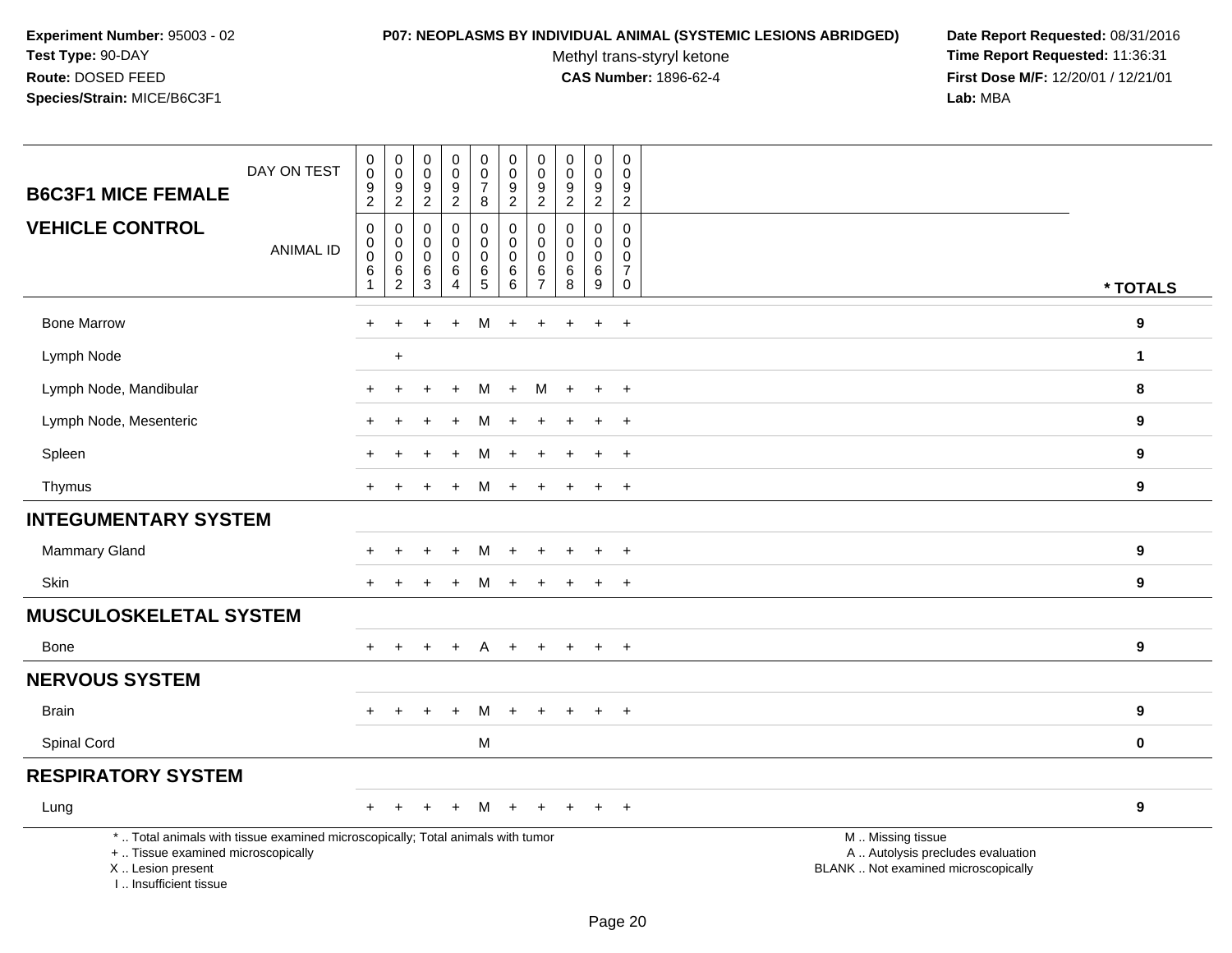#### **P07: NEOPLASMS BY INDIVIDUAL ANIMAL (SYSTEMIC LESIONS ABRIDGED) Date Report Requested:** 08/31/2016

Methyl trans-styryl ketone<br>CAS Number: 1896-62-4

 **Time Report Requested:** 11:36:31 **First Dose M/F:** 12/20/01 / 12/21/01<br>**Lab:** MBA **Lab:** MBA

| <b>B6C3F1 MICE FEMALE</b>    | DAY ON TEST | 0<br>$\mathsf{O}\xspace$<br>9<br>$\overline{c}$ | $\begin{smallmatrix} 0\\0 \end{smallmatrix}$<br>9<br>$\boldsymbol{2}$ | $\begin{smallmatrix}0\0\0\end{smallmatrix}$<br>$\boldsymbol{9}$<br>$\sqrt{2}$ | $\begin{array}{c} 0 \\ 0 \\ 9 \\ 2 \end{array}$                           | $\begin{matrix} 0 \\ 0 \\ 7 \end{matrix}$<br>$\, 8$        | $\begin{smallmatrix}0\\0\end{smallmatrix}$<br>9<br>$\overline{c}$ | $_{\rm 0}^{\rm 0}$<br>9<br>$\overline{c}$ | $_{\rm 0}^{\rm 0}$<br>$\boldsymbol{9}$<br>$\overline{c}$ | $\pmb{0}$<br>$\pmb{0}$<br>$\boldsymbol{9}$<br>$\sqrt{2}$ | 0<br>$\mathbf 0$<br>9<br>$\overline{2}$   |                  |
|------------------------------|-------------|-------------------------------------------------|-----------------------------------------------------------------------|-------------------------------------------------------------------------------|---------------------------------------------------------------------------|------------------------------------------------------------|-------------------------------------------------------------------|-------------------------------------------|----------------------------------------------------------|----------------------------------------------------------|-------------------------------------------|------------------|
| <b>VEHICLE CONTROL</b>       | ANIMAL ID   | 0<br>0<br>$\pmb{0}$<br>6                        | 0<br>0<br>$\mathsf 0$<br>6<br>$\overline{c}$                          | $_{\rm 0}^{\rm 0}$<br>$\pmb{0}$<br>$\,6\,$<br>3                               | $\begin{smallmatrix} 0\\0 \end{smallmatrix}$<br>$\pmb{0}$<br>$\,6\,$<br>4 | $\pmb{0}$<br>$\boldsymbol{0}$<br>$\pmb{0}$<br>$\,6\,$<br>5 | 0<br>0<br>$\mathbf 0$<br>6<br>6                                   | 6<br>7                                    | 0<br>0<br>0<br>6<br>8                                    | 0<br>$\mathbf 0$<br>$\pmb{0}$<br>6<br>9                  | 0<br>0<br>0<br>$\overline{7}$<br>$\Omega$ | * TOTALS         |
| Nose                         |             | $+$                                             | $+$                                                                   | $+$                                                                           | $+$                                                                       | M                                                          | $+$                                                               | $+$                                       | $+$                                                      | $+$                                                      | $+$                                       | $\boldsymbol{9}$ |
| Trachea                      |             | $+$                                             | $+$                                                                   | $+$                                                                           | $+$                                                                       | M                                                          |                                                                   |                                           | $+$ $+$                                                  | $+$                                                      | $+$                                       | 8                |
| <b>SPECIAL SENSES SYSTEM</b> |             |                                                 |                                                                       |                                                                               |                                                                           |                                                            |                                                                   |                                           |                                                          |                                                          |                                           |                  |
| Eye                          |             | $+$                                             | $+$                                                                   | $+$                                                                           | $+$                                                                       | M                                                          | $+$                                                               | $+$                                       | $+$                                                      | $+$                                                      | $+$                                       | 9                |
| Harderian Gland              |             |                                                 | $+$ $+$                                                               | $+$                                                                           | $+$                                                                       |                                                            |                                                                   |                                           | M + + + + +                                              |                                                          |                                           | $\boldsymbol{9}$ |
| <b>URINARY SYSTEM</b>        |             |                                                 |                                                                       |                                                                               |                                                                           |                                                            |                                                                   |                                           |                                                          |                                                          |                                           |                  |
| Kidney                       |             | $+$                                             | $+$                                                                   | $+$                                                                           | $+$                                                                       | M                                                          | $+$                                                               | $+$                                       | $+$                                                      | $+$                                                      | $+$                                       | 9                |
| <b>Urinary Bladder</b>       |             | $+$                                             | $+$                                                                   | $+$                                                                           | $+$                                                                       | M                                                          | $+$                                                               | $+$                                       | $+$                                                      | $+$                                                      | $+$                                       | 9                |
| <b>SYSTEMIC LESIONS</b>      |             |                                                 |                                                                       |                                                                               |                                                                           |                                                            |                                                                   |                                           |                                                          |                                                          |                                           |                  |
| Multiple Organ               |             |                                                 |                                                                       |                                                                               | $\overline{+}$                                                            |                                                            |                                                                   |                                           |                                                          | $+$                                                      | $+$                                       | 9                |

\* .. Total animals with tissue examined microscopically; Total animals with tumor

+ .. Tissue examined microscopically

X .. Lesion present

I .. Insufficient tissue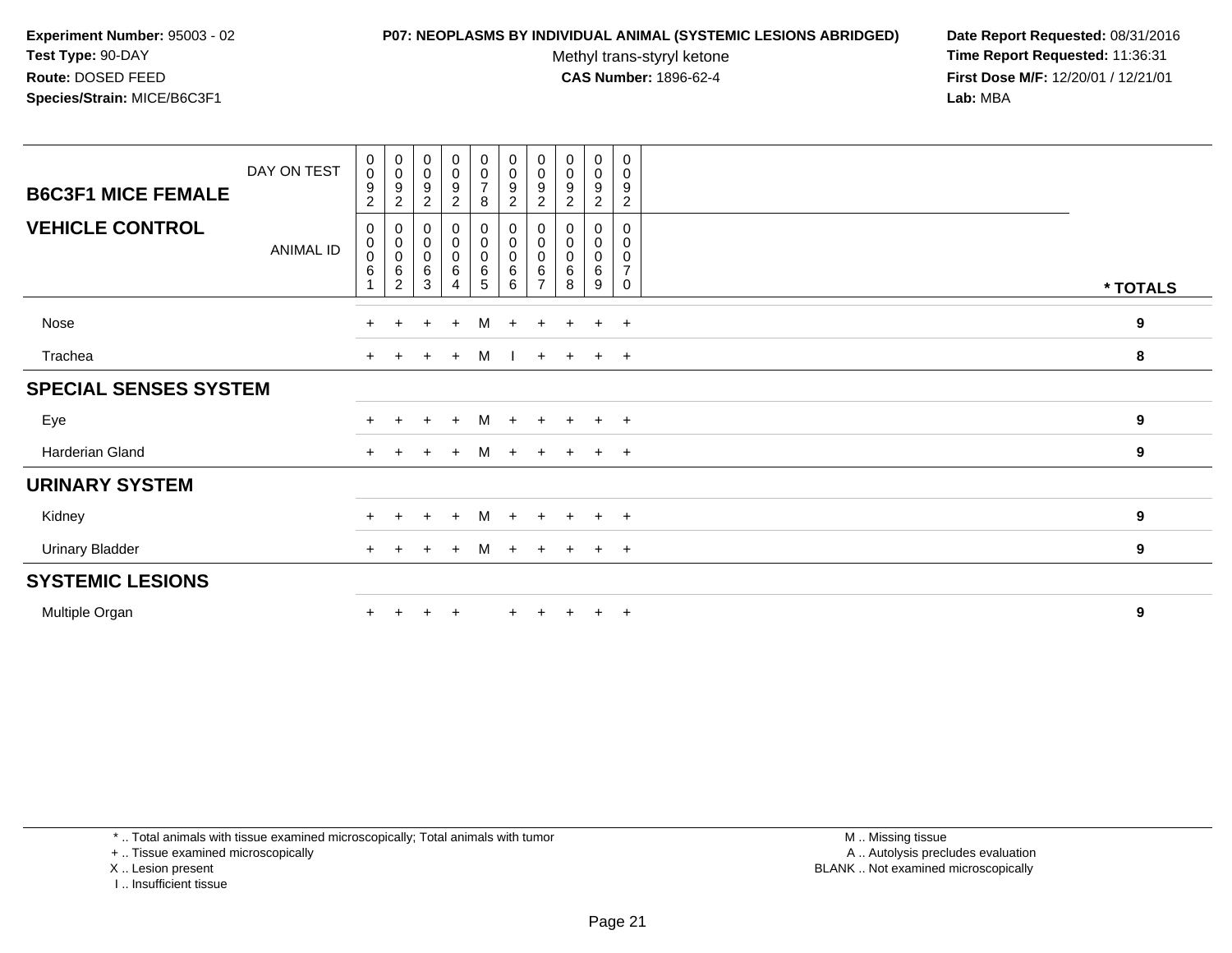## **P07: NEOPLASMS BY INDIVIDUAL ANIMAL (SYSTEMIC LESIONS ABRIDGED) Date Report Requested:** 08/31/2016

Methyl trans-styryl ketone<br>CAS Number: 1896-62-4

 **Time Report Requested:** 11:36:31 **First Dose M/F:** 12/20/01 / 12/21/01<br>Lab: MBA **Lab:** MBA

| <b>B6C3F1 MICE FEMALE</b>     | DAY ON TEST      | 0<br>$\mathbf 0$<br>9<br>$\overline{2}$                         | 0<br>$\mathbf 0$<br>9<br>$\overline{c}$                   | 0<br>0<br>9<br>$\overline{2}$      | 0<br>0<br>9<br>$\overline{c}$              | 0<br>0<br>9<br>$\overline{c}$              | $\mathbf 0$<br>0<br>9<br>$\overline{2}$                  | 0<br>0<br>9<br>$\overline{2}$                          | 0<br>0<br>9<br>$\overline{c}$      | 0<br>0<br>9<br>$\overline{2}$                    | 0<br>$\Omega$<br>9<br>$\overline{c}$             |          |
|-------------------------------|------------------|-----------------------------------------------------------------|-----------------------------------------------------------|------------------------------------|--------------------------------------------|--------------------------------------------|----------------------------------------------------------|--------------------------------------------------------|------------------------------------|--------------------------------------------------|--------------------------------------------------|----------|
| 0.025%                        | <b>ANIMAL ID</b> | $\mathbf 0$<br>0<br>$\pmb{0}$<br>$\overline{7}$<br>$\mathbf{1}$ | 0<br>0<br>$\mathbf 0$<br>$\overline{7}$<br>$\overline{2}$ | 0<br>0<br>0<br>$\overline{7}$<br>3 | 0<br>0<br>0<br>7<br>$\boldsymbol{\Lambda}$ | 0<br>0<br>$\pmb{0}$<br>$\overline{7}$<br>5 | $\mathbf{0}$<br>$\mathbf{0}$<br>0<br>$\overline{7}$<br>6 | $\mathbf 0$<br>$\mathbf 0$<br>0<br>7<br>$\overline{7}$ | 0<br>0<br>0<br>$\overline{7}$<br>8 | $\Omega$<br>$\Omega$<br>0<br>$\overline{7}$<br>9 | $\mathbf 0$<br>$\Omega$<br>0<br>8<br>$\mathbf 0$ | * TOTALS |
| <b>ALIMENTARY SYSTEM</b>      |                  |                                                                 |                                                           |                                    |                                            |                                            |                                                          |                                                        |                                    |                                                  |                                                  |          |
| Stomach, Glandular            |                  | $+$                                                             | $\ddot{}$                                                 |                                    |                                            | $\overline{+}$                             | $\ddot{}$                                                | $+$                                                    | $+$                                |                                                  | $+$ $+$                                          | 10       |
| <b>CARDIOVASCULAR SYSTEM</b>  |                  |                                                                 |                                                           |                                    |                                            |                                            |                                                          |                                                        |                                    |                                                  |                                                  |          |
| <b>NONE</b>                   |                  |                                                                 |                                                           |                                    |                                            |                                            |                                                          |                                                        |                                    |                                                  |                                                  |          |
| <b>ENDOCRINE SYSTEM</b>       |                  |                                                                 |                                                           |                                    |                                            |                                            |                                                          |                                                        |                                    |                                                  |                                                  |          |
| <b>NONE</b>                   |                  |                                                                 |                                                           |                                    |                                            |                                            |                                                          |                                                        |                                    |                                                  |                                                  |          |
| <b>GENERAL BODY SYSTEM</b>    |                  |                                                                 |                                                           |                                    |                                            |                                            |                                                          |                                                        |                                    |                                                  |                                                  |          |
| <b>NONE</b>                   |                  |                                                                 |                                                           |                                    |                                            |                                            |                                                          |                                                        |                                    |                                                  |                                                  |          |
| <b>GENITAL SYSTEM</b>         |                  |                                                                 |                                                           |                                    |                                            |                                            |                                                          |                                                        |                                    |                                                  |                                                  |          |
| <b>NONE</b>                   |                  |                                                                 |                                                           |                                    |                                            |                                            |                                                          |                                                        |                                    |                                                  |                                                  |          |
| <b>HEMATOPOIETIC SYSTEM</b>   |                  |                                                                 |                                                           |                                    |                                            |                                            |                                                          |                                                        |                                    |                                                  |                                                  |          |
| <b>NONE</b>                   |                  |                                                                 |                                                           |                                    |                                            |                                            |                                                          |                                                        |                                    |                                                  |                                                  |          |
| <b>INTEGUMENTARY SYSTEM</b>   |                  |                                                                 |                                                           |                                    |                                            |                                            |                                                          |                                                        |                                    |                                                  |                                                  |          |
| <b>NONE</b>                   |                  |                                                                 |                                                           |                                    |                                            |                                            |                                                          |                                                        |                                    |                                                  |                                                  |          |
| <b>MUSCULOSKELETAL SYSTEM</b> |                  |                                                                 |                                                           |                                    |                                            |                                            |                                                          |                                                        |                                    |                                                  |                                                  |          |
| <b>NONE</b>                   |                  |                                                                 |                                                           |                                    |                                            |                                            |                                                          |                                                        |                                    |                                                  |                                                  |          |

\* .. Total animals with tissue examined microscopically; Total animals with tumor

+ .. Tissue examined microscopically

X .. Lesion present

I .. Insufficient tissue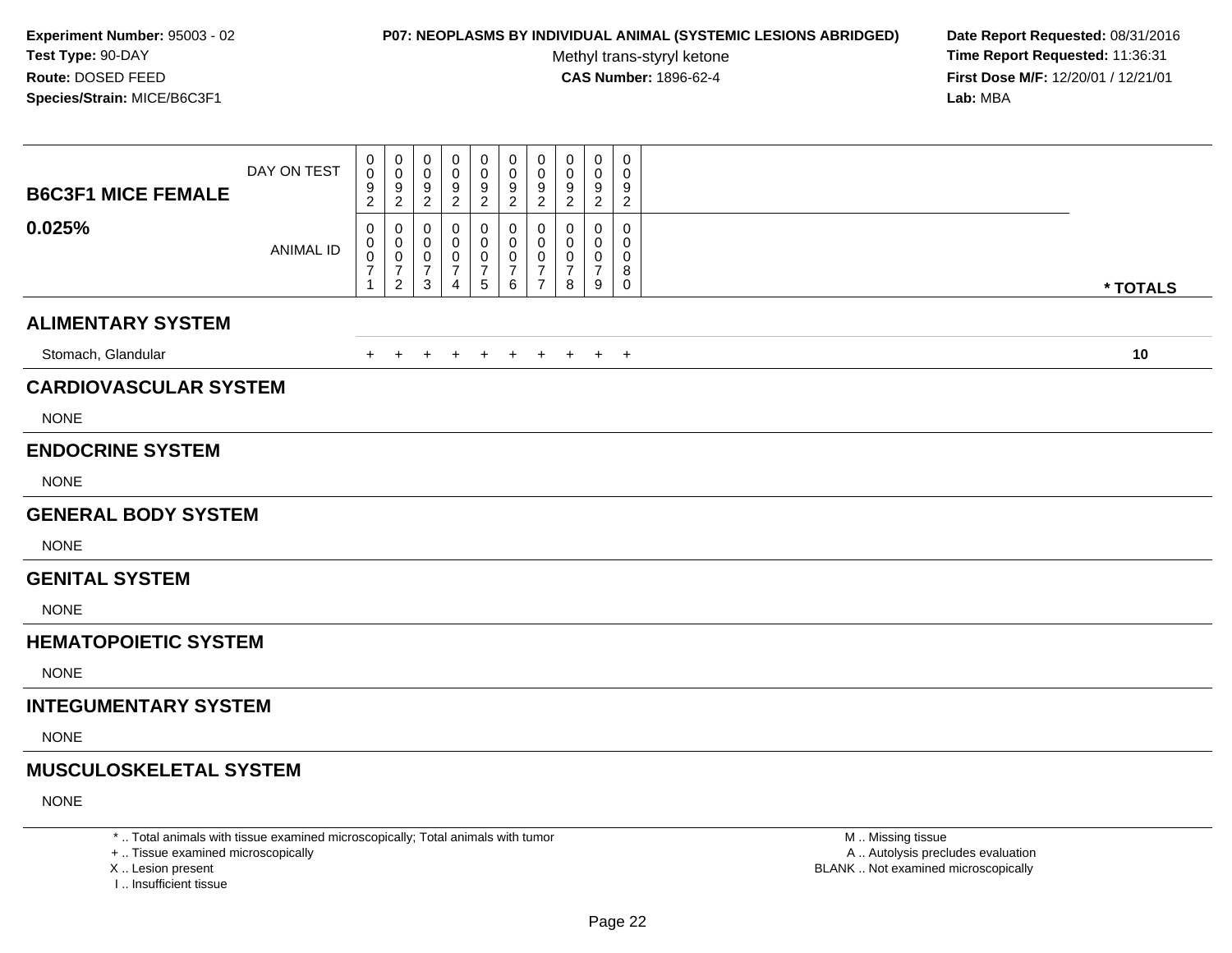## **P07: NEOPLASMS BY INDIVIDUAL ANIMAL (SYSTEMIC LESIONS ABRIDGED) Date Report Requested:** 08/31/2016

Methyl trans-styryl ketone<br>CAS Number: 1896-62-4

 **Time Report Requested:** 11:36:31 **First Dose M/F:** 12/20/01 / 12/21/01<br>Lab: MBA **Lab:** MBA

| <b>B6C3F1 MICE FEMALE</b>    | DAY ON TEST | 0<br>$\pmb{0}$<br>9<br>$\overline{c}$          | $\pmb{0}$<br>$\boldsymbol{0}$<br>$\boldsymbol{9}$<br>$\overline{c}$             | 0<br>0<br>9<br>$\overline{c}$                        | 0<br>$\pmb{0}$<br>9<br>$\overline{c}$                   | $\begin{smallmatrix}0\0\0\9\end{smallmatrix}$<br>$\sqrt{2}$                 | $\begin{array}{c} 0 \\ 0 \\ 9 \\ 2 \end{array}$ | $\begin{smallmatrix} 0\\0 \end{smallmatrix}$<br>$9\,$<br>$\overline{2}$ | 0<br>0<br>9<br>2                   | $\pmb{0}$<br>$\mathbf 0$<br>$\boldsymbol{9}$<br>$\overline{c}$ | 0<br>0<br>9<br>$\overline{c}$   |          |
|------------------------------|-------------|------------------------------------------------|---------------------------------------------------------------------------------|------------------------------------------------------|---------------------------------------------------------|-----------------------------------------------------------------------------|-------------------------------------------------|-------------------------------------------------------------------------|------------------------------------|----------------------------------------------------------------|---------------------------------|----------|
| 0.025%                       | ANIMAL ID   | 0<br>$\begin{matrix} 0 \\ 0 \\ 7 \end{matrix}$ | $\boldsymbol{0}$<br>$\begin{matrix} 0 \\ 0 \\ 7 \end{matrix}$<br>$\overline{c}$ | 0<br>$\mathbf 0$<br>$\pmb{0}$<br>$\overline{7}$<br>3 | 0<br>$\pmb{0}$<br>0<br>$\overline{7}$<br>$\overline{4}$ | $\boldsymbol{0}$<br>$\begin{matrix} 0 \\ 0 \\ 7 \end{matrix}$<br>$\sqrt{5}$ | $\,6\,$                                         | 0<br>$\begin{matrix} 0 \\ 0 \\ 7 \end{matrix}$<br>$\overline{7}$        | 0<br>0<br>0<br>$\overline{7}$<br>8 | 0<br>$\pmb{0}$<br>$\overline{7}$<br>9                          | 0<br>0<br>0<br>8<br>$\mathbf 0$ | * TOTALS |
| <b>NERVOUS SYSTEM</b>        |             |                                                |                                                                                 |                                                      |                                                         |                                                                             |                                                 |                                                                         |                                    |                                                                |                                 |          |
| <b>NONE</b>                  |             |                                                |                                                                                 |                                                      |                                                         |                                                                             |                                                 |                                                                         |                                    |                                                                |                                 |          |
| <b>RESPIRATORY SYSTEM</b>    |             |                                                |                                                                                 |                                                      |                                                         |                                                                             |                                                 |                                                                         |                                    |                                                                |                                 |          |
| Nose                         |             |                                                |                                                                                 | $\pm$                                                | $+$                                                     | $\ddot{}$                                                                   | $+$                                             | $+$                                                                     | $+$                                |                                                                | $+$ $+$                         | 10       |
| <b>SPECIAL SENSES SYSTEM</b> |             |                                                |                                                                                 |                                                      |                                                         |                                                                             |                                                 |                                                                         |                                    |                                                                |                                 |          |
| <b>NONE</b>                  |             |                                                |                                                                                 |                                                      |                                                         |                                                                             |                                                 |                                                                         |                                    |                                                                |                                 |          |
| <b>URINARY SYSTEM</b>        |             |                                                |                                                                                 |                                                      |                                                         |                                                                             |                                                 |                                                                         |                                    |                                                                |                                 |          |
| Kidney                       |             | $+$                                            |                                                                                 | $\ddot{}$                                            | $+$                                                     | $\ddot{}$                                                                   | $+$                                             | $+$                                                                     | $+$                                |                                                                | $+$ $+$                         | 10       |
| <b>SYSTEMIC LESIONS</b>      |             |                                                |                                                                                 |                                                      |                                                         |                                                                             |                                                 |                                                                         |                                    |                                                                |                                 |          |
| Multiple Organ               |             |                                                |                                                                                 |                                                      |                                                         |                                                                             |                                                 |                                                                         |                                    |                                                                | $\overline{+}$                  | 10       |

\* .. Total animals with tissue examined microscopically; Total animals with tumor

+ .. Tissue examined microscopically

X .. Lesion present

I .. Insufficient tissue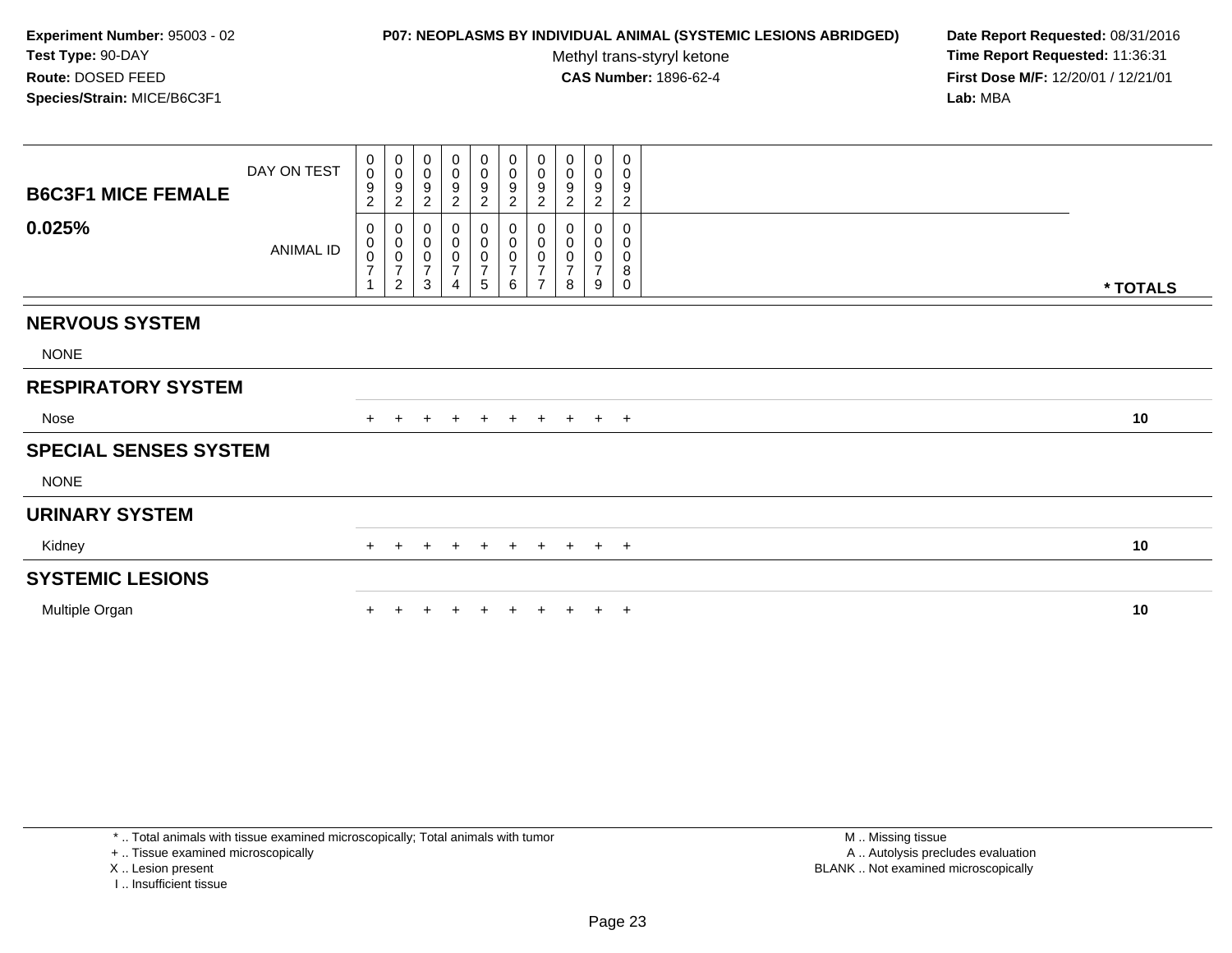#### **P07: NEOPLASMS BY INDIVIDUAL ANIMAL (SYSTEMIC LESIONS ABRIDGED) Date Report Requested:** 08/31/2016

Methyl trans-styryl ketone<br>CAS Number: 1896-62-4

 **Time Report Requested:** 11:36:31 **First Dose M/F:** 12/20/01 / 12/21/01<br>**Lab:** MBA **Lab:** MBA

| <b>B6C3F1 MICE FEMALE</b>     | DAY ON TEST      | 0<br>0<br>9<br>$\overline{c}$ | 0<br>$\pmb{0}$<br>$\boldsymbol{9}$<br>$\overline{2}$ | 0<br>0<br>9<br>$\overline{c}$ | 0<br>0<br>9<br>$\overline{2}$ | $\mathbf 0$<br>$\pmb{0}$<br>$\boldsymbol{9}$<br>$\sqrt{2}$             | $\mathbf 0$<br>$\pmb{0}$<br>$\boldsymbol{9}$<br>$\boldsymbol{2}$ | 0<br>0<br>9<br>$\overline{2}$                          | 0<br>0<br>9<br>2      | 0<br>0<br>9<br>$\overline{c}$ | $\pmb{0}$<br>0<br>9<br>$\mathbf{2}$                 |          |
|-------------------------------|------------------|-------------------------------|------------------------------------------------------|-------------------------------|-------------------------------|------------------------------------------------------------------------|------------------------------------------------------------------|--------------------------------------------------------|-----------------------|-------------------------------|-----------------------------------------------------|----------|
| 0.05%                         | <b>ANIMAL ID</b> | 0<br>0<br>$\pmb{0}$<br>8<br>1 | 0<br>$\mathbf 0$<br>$\pmb{0}$<br>8<br>$\overline{2}$ | 0<br>0<br>0<br>8<br>3         | 0<br>0<br>0<br>8<br>4         | 0<br>$\mathbf 0$<br>$\pmb{0}$<br>$\begin{array}{c} 8 \\ 5 \end{array}$ | 0<br>$\mathbf 0$<br>$\pmb{0}$<br>$\bf8$<br>$\,6\,$               | 0<br>$\mathbf 0$<br>$\mathbf 0$<br>8<br>$\overline{7}$ | 0<br>0<br>0<br>8<br>8 | 0<br>0<br>0<br>8<br>9         | $\mathbf 0$<br>0<br>$\mathbf 0$<br>9<br>$\mathbf 0$ | * TOTALS |
| <b>ALIMENTARY SYSTEM</b>      |                  |                               |                                                      |                               |                               |                                                                        |                                                                  |                                                        |                       |                               |                                                     |          |
| Stomach, Glandular            |                  | $+$                           | $+$                                                  | $+$                           | $+$                           | $+$                                                                    | $+$                                                              | $+$                                                    | $+$                   |                               | $+$ $+$                                             | 10       |
| <b>CARDIOVASCULAR SYSTEM</b>  |                  |                               |                                                      |                               |                               |                                                                        |                                                                  |                                                        |                       |                               |                                                     |          |
| <b>NONE</b>                   |                  |                               |                                                      |                               |                               |                                                                        |                                                                  |                                                        |                       |                               |                                                     |          |
| <b>ENDOCRINE SYSTEM</b>       |                  |                               |                                                      |                               |                               |                                                                        |                                                                  |                                                        |                       |                               |                                                     |          |
| <b>NONE</b>                   |                  |                               |                                                      |                               |                               |                                                                        |                                                                  |                                                        |                       |                               |                                                     |          |
| <b>GENERAL BODY SYSTEM</b>    |                  |                               |                                                      |                               |                               |                                                                        |                                                                  |                                                        |                       |                               |                                                     |          |
| <b>NONE</b>                   |                  |                               |                                                      |                               |                               |                                                                        |                                                                  |                                                        |                       |                               |                                                     |          |
| <b>GENITAL SYSTEM</b>         |                  |                               |                                                      |                               |                               |                                                                        |                                                                  |                                                        |                       |                               |                                                     |          |
| <b>NONE</b>                   |                  |                               |                                                      |                               |                               |                                                                        |                                                                  |                                                        |                       |                               |                                                     |          |
| <b>HEMATOPOIETIC SYSTEM</b>   |                  |                               |                                                      |                               |                               |                                                                        |                                                                  |                                                        |                       |                               |                                                     |          |
| <b>NONE</b>                   |                  |                               |                                                      |                               |                               |                                                                        |                                                                  |                                                        |                       |                               |                                                     |          |
| <b>INTEGUMENTARY SYSTEM</b>   |                  |                               |                                                      |                               |                               |                                                                        |                                                                  |                                                        |                       |                               |                                                     |          |
| <b>NONE</b>                   |                  |                               |                                                      |                               |                               |                                                                        |                                                                  |                                                        |                       |                               |                                                     |          |
| <b>MUSCULOSKELETAL SYSTEM</b> |                  |                               |                                                      |                               |                               |                                                                        |                                                                  |                                                        |                       |                               |                                                     |          |
| <b>NONE</b>                   |                  |                               |                                                      |                               |                               |                                                                        |                                                                  |                                                        |                       |                               |                                                     |          |
|                               |                  |                               |                                                      |                               |                               |                                                                        |                                                                  |                                                        |                       |                               |                                                     |          |

\* .. Total animals with tissue examined microscopically; Total animals with tumor

+ .. Tissue examined microscopically

X .. Lesion present

I .. Insufficient tissue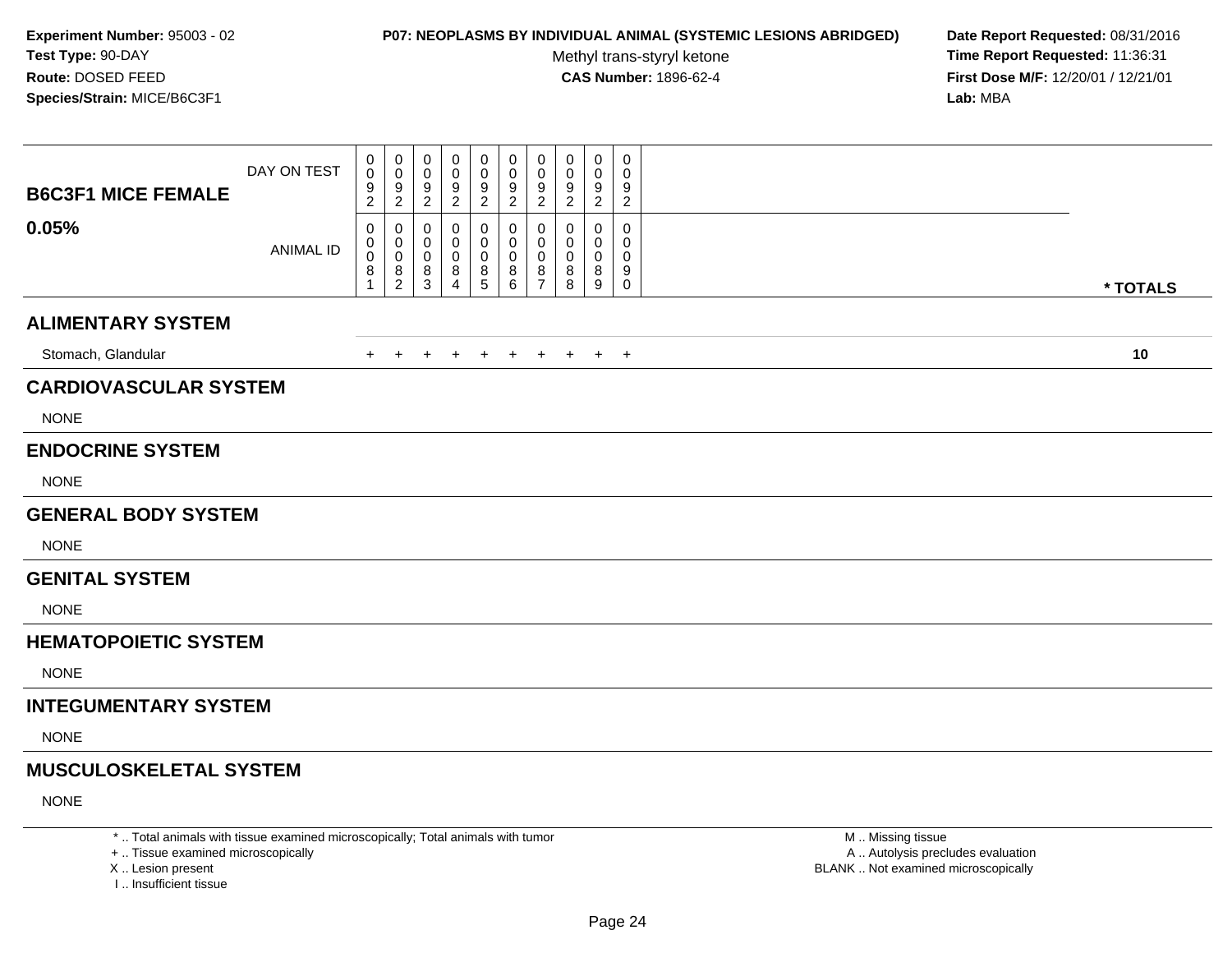## **P07: NEOPLASMS BY INDIVIDUAL ANIMAL (SYSTEMIC LESIONS ABRIDGED) Date Report Requested:** 08/31/2016

Methyl trans-styryl ketone<br>CAS Number: 1896-62-4

 **Time Report Requested:** 11:36:31 **First Dose M/F:** 12/20/01 / 12/21/01<br>Lab: MBA **Lab:** MBA

| <b>B6C3F1 MICE FEMALE</b>    | DAY ON TEST | 0<br>$\mathsf{O}$<br>9<br>$\overline{c}$  | 0<br>$\ddot{\mathbf{0}}$<br>$\boldsymbol{9}$<br>$\overline{2}$ | 0<br>$\boldsymbol{0}$<br>$\boldsymbol{9}$<br>$\overline{c}$ | 0<br>0<br>9<br>$\overline{2}$      | $\pmb{0}$<br>$\frac{0}{9}$<br>$\overline{2}$           | $\mathbf 0$<br>$\frac{0}{9}$<br>$\overline{c}$ | $\begin{smallmatrix} 0\\0 \end{smallmatrix}$<br>$9\,$<br>$\sqrt{2}$ | 0<br>$\mathbf 0$<br>9<br>2                | $\pmb{0}$<br>$\mathbf 0$<br>9<br>$\overline{c}$ | 0<br>0<br>9<br>$\overline{c}$   |          |
|------------------------------|-------------|-------------------------------------------|----------------------------------------------------------------|-------------------------------------------------------------|------------------------------------|--------------------------------------------------------|------------------------------------------------|---------------------------------------------------------------------|-------------------------------------------|-------------------------------------------------|---------------------------------|----------|
| 0.05%                        | ANIMAL ID   | 0<br>$\mathbf 0$<br>$\boldsymbol{0}$<br>8 | $\pmb{0}$<br>$_{\rm 0}^{\rm 0}$<br>$\frac{8}{2}$               | $\pmb{0}$<br>$_{\rm 0}^{\rm 0}$<br>$\bf 8$<br>$\sqrt{3}$    | 0<br>0<br>0<br>8<br>$\overline{4}$ | $\boldsymbol{0}$<br>$_{\rm 0}^{\rm 0}$<br>$\bf 8$<br>5 | 0<br>$\pmb{0}$<br>$\bar{0}$<br>8<br>6          | 0<br>$\pmb{0}$<br>$\overline{0}$<br>$\bf 8$<br>$\overline{7}$       | 0<br>$\mathbf 0$<br>$\mathbf 0$<br>8<br>8 | 0<br>0<br>0<br>8<br>9                           | 0<br>0<br>0<br>9<br>$\mathbf 0$ | * TOTALS |
| <b>NERVOUS SYSTEM</b>        |             |                                           |                                                                |                                                             |                                    |                                                        |                                                |                                                                     |                                           |                                                 |                                 |          |
| <b>NONE</b>                  |             |                                           |                                                                |                                                             |                                    |                                                        |                                                |                                                                     |                                           |                                                 |                                 |          |
| <b>RESPIRATORY SYSTEM</b>    |             |                                           |                                                                |                                                             |                                    |                                                        |                                                |                                                                     |                                           |                                                 |                                 |          |
| Nose                         |             |                                           |                                                                | $\div$                                                      | $+$                                | $+$                                                    | $+$                                            | $+$                                                                 | $+$                                       |                                                 | $+$ $+$                         | 10       |
| <b>SPECIAL SENSES SYSTEM</b> |             |                                           |                                                                |                                                             |                                    |                                                        |                                                |                                                                     |                                           |                                                 |                                 |          |
| <b>NONE</b>                  |             |                                           |                                                                |                                                             |                                    |                                                        |                                                |                                                                     |                                           |                                                 |                                 |          |
| <b>URINARY SYSTEM</b>        |             |                                           |                                                                |                                                             |                                    |                                                        |                                                |                                                                     |                                           |                                                 |                                 |          |
| Kidney                       |             | $+$                                       | $\pm$                                                          | $\ddot{}$                                                   | $\pm$                              | $+$                                                    | $+$                                            | $+$                                                                 | $+$                                       |                                                 | $+$ $+$                         | 10       |
| <b>SYSTEMIC LESIONS</b>      |             |                                           |                                                                |                                                             |                                    |                                                        |                                                |                                                                     |                                           |                                                 |                                 |          |
| Multiple Organ               |             |                                           |                                                                |                                                             |                                    |                                                        |                                                |                                                                     |                                           |                                                 | $^{+}$                          | 10       |

\* .. Total animals with tissue examined microscopically; Total animals with tumor

+ .. Tissue examined microscopically

X .. Lesion present

I .. Insufficient tissue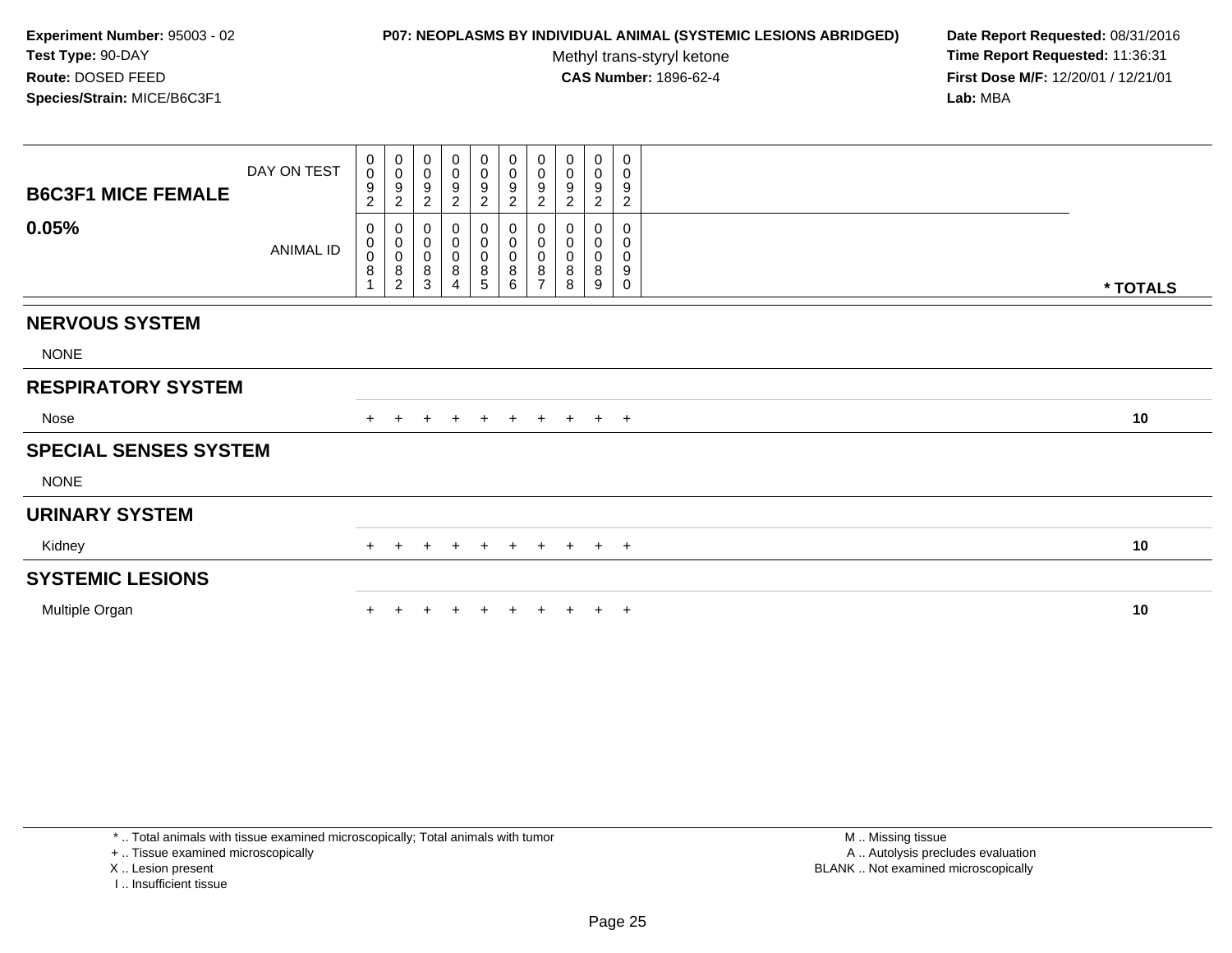#### **P07: NEOPLASMS BY INDIVIDUAL ANIMAL (SYSTEMIC LESIONS ABRIDGED) Date Report Requested:** 08/31/2016

Methyl trans-styryl ketone<br>CAS Number: 1896-62-4

 **Time Report Requested:** 11:36:31 **First Dose M/F:** 12/20/01 / 12/21/01<br>**Lab:** MBA **Lab:** MBA

| <b>B6C3F1 MICE FEMALE</b>     | DAY ON TEST      | 0<br>0<br>9<br>$\overline{c}$ | 0<br>$\pmb{0}$<br>$\boldsymbol{9}$<br>$\overline{2}$                | 0<br>0<br>9<br>$\overline{c}$ | 0<br>0<br>9<br>$\overline{2}$ | $\mathbf 0$<br>$\pmb{0}$<br>$\boldsymbol{9}$<br>$\sqrt{2}$             | 0<br>$\pmb{0}$<br>$\boldsymbol{9}$<br>$\boldsymbol{2}$ | 0<br>0<br>9<br>$\overline{2}$                          | 0<br>0<br>9<br>2      | $\mathbf 0$<br>0<br>9<br>$\overline{c}$ | $\pmb{0}$<br>0<br>9<br>$\overline{2}$ |          |
|-------------------------------|------------------|-------------------------------|---------------------------------------------------------------------|-------------------------------|-------------------------------|------------------------------------------------------------------------|--------------------------------------------------------|--------------------------------------------------------|-----------------------|-----------------------------------------|---------------------------------------|----------|
| 0.1%                          | <b>ANIMAL ID</b> | 0<br>0<br>$\pmb{0}$<br>9<br>1 | 0<br>$\mathbf 0$<br>$\pmb{0}$<br>$\boldsymbol{9}$<br>$\overline{2}$ | 0<br>0<br>0<br>9<br>3         | 0<br>0<br>0<br>9<br>4         | 0<br>$\mathbf 0$<br>$\pmb{0}$<br>$\begin{array}{c} 9 \\ 5 \end{array}$ | 0<br>$\mathbf 0$<br>$\overline{0}$<br>$9\,$<br>$\,6\,$ | 0<br>$\mathbf 0$<br>$\mathbf 0$<br>9<br>$\overline{7}$ | 0<br>0<br>0<br>9<br>8 | 0<br>0<br>0<br>9<br>9                   | $\mathbf 0$<br>0<br>1<br>0<br>0       | * TOTALS |
| <b>ALIMENTARY SYSTEM</b>      |                  |                               |                                                                     |                               |                               |                                                                        |                                                        |                                                        |                       |                                         |                                       |          |
| Stomach, Glandular            |                  | $+$                           | $+$                                                                 | $+$                           | $+$                           | $+$                                                                    | $+$                                                    | $+$                                                    | $+$                   |                                         | $+$ $+$                               | 10       |
| <b>CARDIOVASCULAR SYSTEM</b>  |                  |                               |                                                                     |                               |                               |                                                                        |                                                        |                                                        |                       |                                         |                                       |          |
| <b>NONE</b>                   |                  |                               |                                                                     |                               |                               |                                                                        |                                                        |                                                        |                       |                                         |                                       |          |
| <b>ENDOCRINE SYSTEM</b>       |                  |                               |                                                                     |                               |                               |                                                                        |                                                        |                                                        |                       |                                         |                                       |          |
| <b>NONE</b>                   |                  |                               |                                                                     |                               |                               |                                                                        |                                                        |                                                        |                       |                                         |                                       |          |
| <b>GENERAL BODY SYSTEM</b>    |                  |                               |                                                                     |                               |                               |                                                                        |                                                        |                                                        |                       |                                         |                                       |          |
| <b>NONE</b>                   |                  |                               |                                                                     |                               |                               |                                                                        |                                                        |                                                        |                       |                                         |                                       |          |
| <b>GENITAL SYSTEM</b>         |                  |                               |                                                                     |                               |                               |                                                                        |                                                        |                                                        |                       |                                         |                                       |          |
| <b>NONE</b>                   |                  |                               |                                                                     |                               |                               |                                                                        |                                                        |                                                        |                       |                                         |                                       |          |
| <b>HEMATOPOIETIC SYSTEM</b>   |                  |                               |                                                                     |                               |                               |                                                                        |                                                        |                                                        |                       |                                         |                                       |          |
| <b>NONE</b>                   |                  |                               |                                                                     |                               |                               |                                                                        |                                                        |                                                        |                       |                                         |                                       |          |
| <b>INTEGUMENTARY SYSTEM</b>   |                  |                               |                                                                     |                               |                               |                                                                        |                                                        |                                                        |                       |                                         |                                       |          |
| <b>NONE</b>                   |                  |                               |                                                                     |                               |                               |                                                                        |                                                        |                                                        |                       |                                         |                                       |          |
| <b>MUSCULOSKELETAL SYSTEM</b> |                  |                               |                                                                     |                               |                               |                                                                        |                                                        |                                                        |                       |                                         |                                       |          |
| <b>NONE</b>                   |                  |                               |                                                                     |                               |                               |                                                                        |                                                        |                                                        |                       |                                         |                                       |          |
|                               |                  |                               |                                                                     |                               |                               |                                                                        |                                                        |                                                        |                       |                                         |                                       |          |

\* .. Total animals with tissue examined microscopically; Total animals with tumor

+ .. Tissue examined microscopically

X .. Lesion present

I .. Insufficient tissue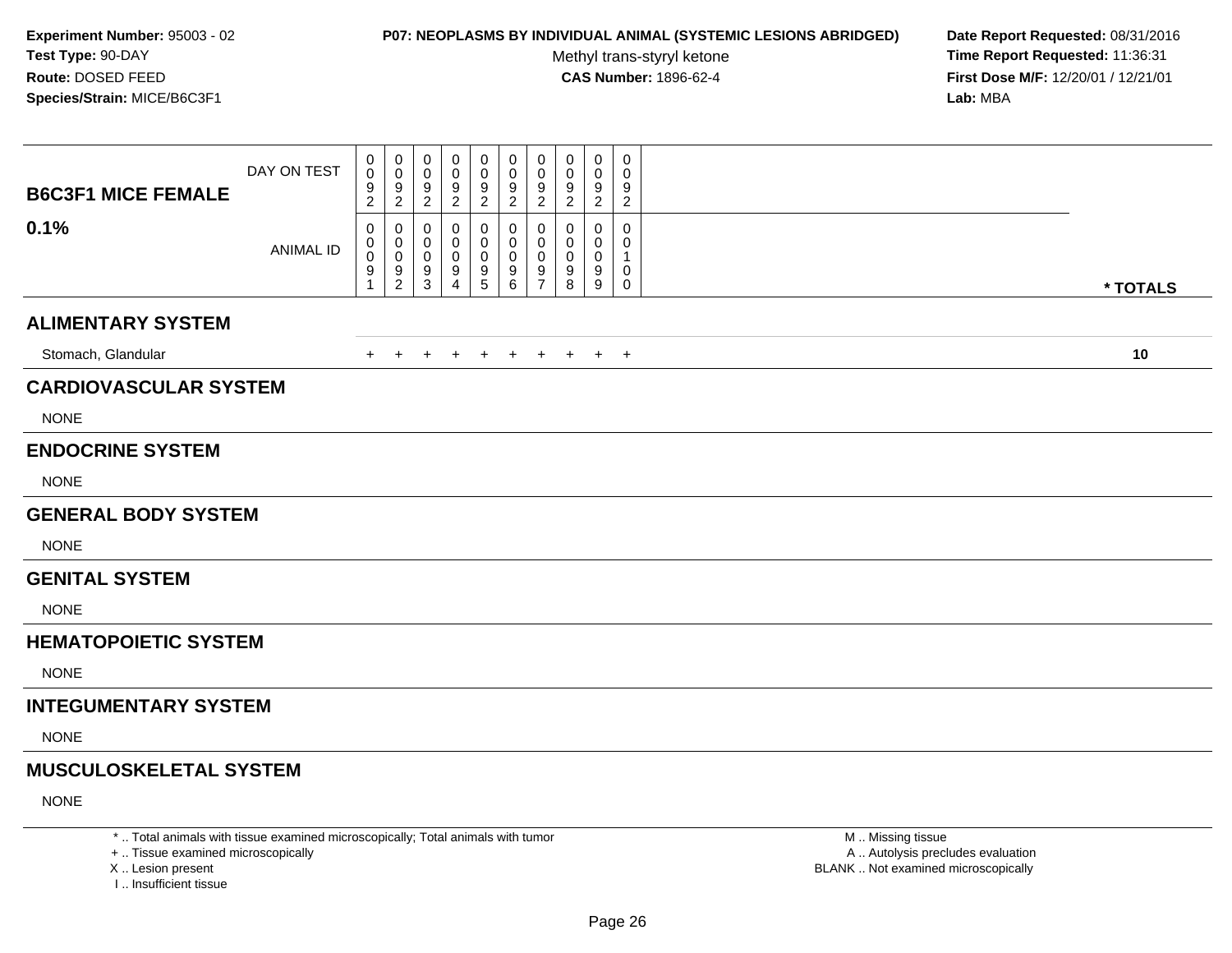## **P07: NEOPLASMS BY INDIVIDUAL ANIMAL (SYSTEMIC LESIONS ABRIDGED) Date Report Requested:** 08/31/2016

Methyl trans-styryl ketone<br>CAS Number: 1896-62-4

| <b>B6C3F1 MICE FEMALE</b>    | DAY ON TEST | 0<br>$\boldsymbol{0}$<br>9<br>$\overline{c}$ | $_{\rm 0}^{\rm 0}$<br>$\frac{9}{2}$                                 | $_{\rm 0}^{\rm 0}$<br>$\boldsymbol{9}$<br>$\sqrt{2}$ | 0<br>0<br>9<br>$\boldsymbol{2}$ | $\begin{array}{c} 0 \\ 0 \\ 9 \\ 2 \end{array}$      | $_0^0$<br>$\boldsymbol{9}$<br>$\overline{c}$   | $\begin{smallmatrix} 0\\0 \end{smallmatrix}$<br>$\boldsymbol{9}$<br>$\boldsymbol{2}$ | 0<br>$\pmb{0}$<br>9<br>$\overline{c}$ | $\begin{smallmatrix} 0\\0 \end{smallmatrix}$<br>9<br>$\boldsymbol{2}$ | 0<br>0<br>9<br>$\boldsymbol{2}$   |          |
|------------------------------|-------------|----------------------------------------------|---------------------------------------------------------------------|------------------------------------------------------|---------------------------------|------------------------------------------------------|------------------------------------------------|--------------------------------------------------------------------------------------|---------------------------------------|-----------------------------------------------------------------------|-----------------------------------|----------|
| 0.1%                         | ANIMAL ID   | 0<br>$\mathbf 0$<br>$\mathbf 0$<br>9         | $\pmb{0}$<br>$\pmb{0}$<br>$\pmb{0}$<br>$\overline{9}$<br>$\sqrt{2}$ | 0<br>$\pmb{0}$<br>$_{9}^{\rm 0}$<br>$\mathbf{3}$     | 0<br>0<br>0<br>9<br>4           | $\boldsymbol{0}$<br>$\pmb{0}$<br>$_{9}^{\rm o}$<br>5 | 0<br>$\mathbf 0$<br>0<br>$\boldsymbol{9}$<br>6 | 0<br>$\mathbf 0$<br>$\pmb{0}$<br>$\boldsymbol{9}$<br>$\overline{7}$                  | 0<br>0<br>$\pmb{0}$<br>9<br>8         | 0<br>0<br>9<br>9                                                      | $\mathbf 0$<br>0<br>0<br>$\Omega$ | * TOTALS |
| <b>NERVOUS SYSTEM</b>        |             |                                              |                                                                     |                                                      |                                 |                                                      |                                                |                                                                                      |                                       |                                                                       |                                   |          |
| <b>NONE</b>                  |             |                                              |                                                                     |                                                      |                                 |                                                      |                                                |                                                                                      |                                       |                                                                       |                                   |          |
| <b>RESPIRATORY SYSTEM</b>    |             |                                              |                                                                     |                                                      |                                 |                                                      |                                                |                                                                                      |                                       |                                                                       |                                   |          |
| Nose                         |             |                                              |                                                                     | $\div$                                               | $\pm$                           | $+$                                                  | $+$                                            | $+$                                                                                  | $+$                                   |                                                                       | $+$ $+$                           | 10       |
| <b>SPECIAL SENSES SYSTEM</b> |             |                                              |                                                                     |                                                      |                                 |                                                      |                                                |                                                                                      |                                       |                                                                       |                                   |          |
| <b>NONE</b>                  |             |                                              |                                                                     |                                                      |                                 |                                                      |                                                |                                                                                      |                                       |                                                                       |                                   |          |
| <b>URINARY SYSTEM</b>        |             |                                              |                                                                     |                                                      |                                 |                                                      |                                                |                                                                                      |                                       |                                                                       |                                   |          |
| Kidney                       |             | $+$                                          | $\ddot{}$                                                           | $\ddot{}$                                            | $\ddot{}$                       | $\overline{+}$                                       | $+$                                            | $+$                                                                                  | $+$                                   |                                                                       | $+$ $+$                           | 10       |
| <b>SYSTEMIC LESIONS</b>      |             |                                              |                                                                     |                                                      |                                 |                                                      |                                                |                                                                                      |                                       |                                                                       |                                   |          |
| Multiple Organ               |             |                                              |                                                                     |                                                      |                                 |                                                      |                                                |                                                                                      |                                       |                                                                       | $^{+}$                            | 10       |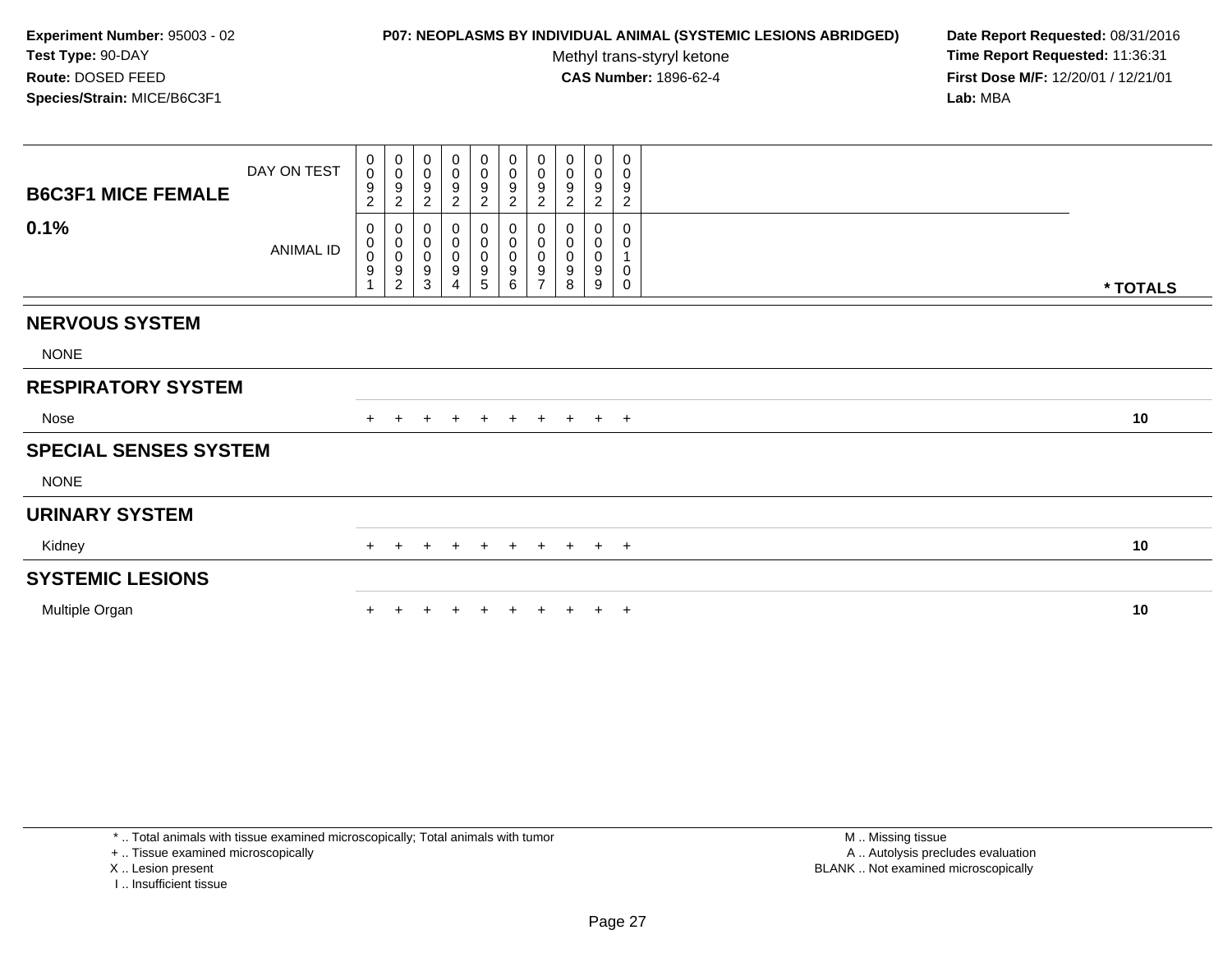#### **P07: NEOPLASMS BY INDIVIDUAL ANIMAL (SYSTEMIC LESIONS ABRIDGED) Date Report Requested:** 08/31/2016

Methyl trans-styryl ketone<br>CAS Number: 1896-62-4

 **Time Report Requested:** 11:36:31 **First Dose M/F:** 12/20/01 / 12/21/01<br>**Lab:** MBA **Lab:** MBA

| <b>B6C3F1 MICE FEMALE</b>     | DAY ON TEST      | 0<br>$\mathbf 0$<br>9<br>$\overline{2}$ | 0<br>0<br>$9\,$<br>$\overline{c}$                       | 0<br>0<br>9<br>$\overline{2}$ | 0<br>0<br>9<br>$\overline{2}$ | 0<br>0<br>$\frac{9}{2}$       | $\mathbf 0$<br>0<br>9<br>$\overline{2}$  | $\pmb{0}$<br>0<br>9<br>2                      | 0<br>0<br>9<br>2 | 0<br>0<br>9<br>$\overline{2}$ | $\mathbf 0$<br>0<br>9<br>$\overline{c}$ |          |  |
|-------------------------------|------------------|-----------------------------------------|---------------------------------------------------------|-------------------------------|-------------------------------|-------------------------------|------------------------------------------|-----------------------------------------------|------------------|-------------------------------|-----------------------------------------|----------|--|
| 0.2%                          | <b>ANIMAL ID</b> | 0<br>0<br>$\mathbf{1}$<br>$\,0\,$<br>1  | 0<br>0<br>$\mathbf{1}$<br>$\mathbf 0$<br>$\overline{c}$ | $\Omega$<br>0<br>-1<br>0<br>3 | 0<br>0<br>-1<br>0<br>Δ        | 0<br>0<br>1<br>$\pmb{0}$<br>5 | $\mathbf{0}$<br>$\overline{0}$<br>0<br>6 | $\mathbf 0$<br>0<br>-1<br>0<br>$\overline{7}$ | 0<br>0<br>0<br>8 | $\Omega$<br>0<br>1<br>0<br>9  | 0<br>0<br>1<br>0                        | * TOTALS |  |
| <b>ALIMENTARY SYSTEM</b>      |                  |                                         |                                                         |                               |                               |                               |                                          |                                               |                  |                               |                                         |          |  |
| Stomach, Glandular            |                  | $\pm$                                   |                                                         |                               |                               | $\div$                        | $\ddot{}$                                | $+$                                           | $\ddot{}$        |                               | $+$ $+$                                 | 10       |  |
| <b>CARDIOVASCULAR SYSTEM</b>  |                  |                                         |                                                         |                               |                               |                               |                                          |                                               |                  |                               |                                         |          |  |
| <b>NONE</b>                   |                  |                                         |                                                         |                               |                               |                               |                                          |                                               |                  |                               |                                         |          |  |
| <b>ENDOCRINE SYSTEM</b>       |                  |                                         |                                                         |                               |                               |                               |                                          |                                               |                  |                               |                                         |          |  |
| <b>NONE</b>                   |                  |                                         |                                                         |                               |                               |                               |                                          |                                               |                  |                               |                                         |          |  |
| <b>GENERAL BODY SYSTEM</b>    |                  |                                         |                                                         |                               |                               |                               |                                          |                                               |                  |                               |                                         |          |  |
| <b>NONE</b>                   |                  |                                         |                                                         |                               |                               |                               |                                          |                                               |                  |                               |                                         |          |  |
| <b>GENITAL SYSTEM</b>         |                  |                                         |                                                         |                               |                               |                               |                                          |                                               |                  |                               |                                         |          |  |
| <b>NONE</b>                   |                  |                                         |                                                         |                               |                               |                               |                                          |                                               |                  |                               |                                         |          |  |
| <b>HEMATOPOIETIC SYSTEM</b>   |                  |                                         |                                                         |                               |                               |                               |                                          |                                               |                  |                               |                                         |          |  |
| <b>NONE</b>                   |                  |                                         |                                                         |                               |                               |                               |                                          |                                               |                  |                               |                                         |          |  |
| <b>INTEGUMENTARY SYSTEM</b>   |                  |                                         |                                                         |                               |                               |                               |                                          |                                               |                  |                               |                                         |          |  |
| <b>NONE</b>                   |                  |                                         |                                                         |                               |                               |                               |                                          |                                               |                  |                               |                                         |          |  |
| <b>MUSCULOSKELETAL SYSTEM</b> |                  |                                         |                                                         |                               |                               |                               |                                          |                                               |                  |                               |                                         |          |  |
| <b>NONE</b>                   |                  |                                         |                                                         |                               |                               |                               |                                          |                                               |                  |                               |                                         |          |  |

\* .. Total animals with tissue examined microscopically; Total animals with tumor

+ .. Tissue examined microscopically

X .. Lesion present

I .. Insufficient tissue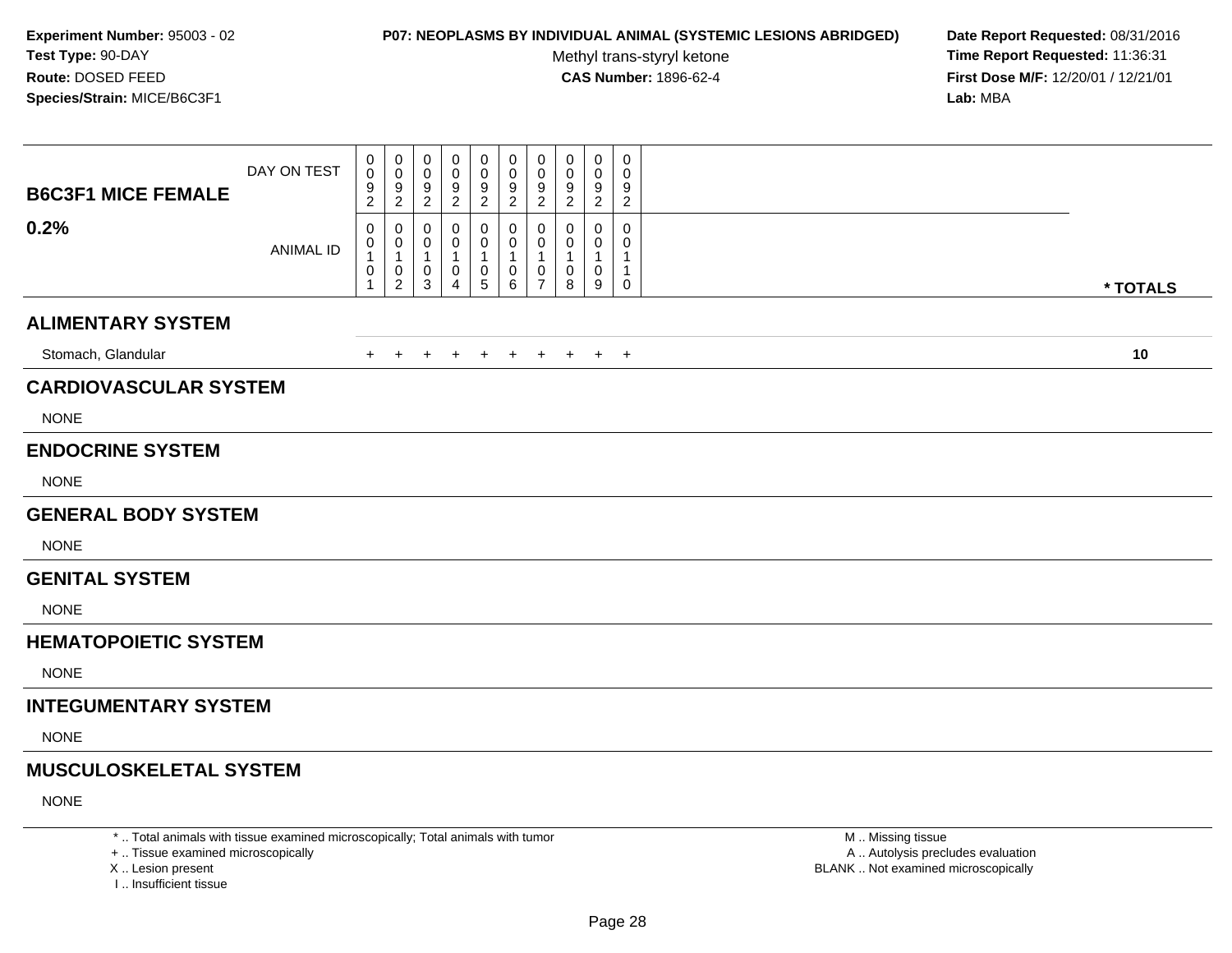## **P07: NEOPLASMS BY INDIVIDUAL ANIMAL (SYSTEMIC LESIONS ABRIDGED) Date Report Requested:** 08/31/2016

Methyl trans-styryl ketone<br>CAS Number: 1896-62-4

 **Time Report Requested:** 11:36:31 **First Dose M/F:** 12/20/01 / 12/21/01<br>Lab: MBA **Lab:** MBA

| <b>B6C3F1 MICE FEMALE</b><br>0.2% | DAY ON TEST<br>ANIMAL ID | 0<br>$\pmb{0}$<br>9<br>$\overline{c}$<br>0<br>$\pmb{0}$<br>$\mathbf{1}$<br>0 | $_{\rm 0}^{\rm 0}$<br>$\boldsymbol{9}$<br>$\overline{c}$<br>$\pmb{0}$<br>$\pmb{0}$<br>$\mathbf{1}$<br>$\pmb{0}$ | $\begin{smallmatrix}0\0\0\end{smallmatrix}$<br>9<br>$\overline{c}$<br>0<br>0<br>$\mathbf{1}$<br>0 | 0<br>$\pmb{0}$<br>9<br>$\overline{2}$<br>0<br>$\pmb{0}$<br>$\mathbf{1}$<br>0 | $\begin{array}{c} 0 \\ 0 \\ 9 \\ 2 \end{array}$<br>$\begin{smallmatrix} 0\\0 \end{smallmatrix}$<br>$\mathbf 0$ | $\begin{array}{c} 0 \\ 0 \\ 9 \\ 2 \end{array}$<br>$\begin{matrix} 0 \\ 0 \\ 1 \end{matrix}$<br>$\pmb{0}$ | $\begin{array}{c} 0 \\ 0 \\ 9 \\ 2 \end{array}$<br>$\pmb{0}$<br>$\overline{0}$<br>1<br>$\pmb{0}$ | 0<br>$\pmb{0}$<br>9<br>$\overline{c}$<br>0<br>$\pmb{0}$<br>0 | $\pmb{0}$<br>$\pmb{0}$<br>$\boldsymbol{9}$<br>$\overline{2}$<br>0<br>$\mathbf{1}$<br>$\mathbf 0$ | $\mathbf 0$<br>0<br>9<br>$\overline{c}$<br>0<br>0 |          |
|-----------------------------------|--------------------------|------------------------------------------------------------------------------|-----------------------------------------------------------------------------------------------------------------|---------------------------------------------------------------------------------------------------|------------------------------------------------------------------------------|----------------------------------------------------------------------------------------------------------------|-----------------------------------------------------------------------------------------------------------|--------------------------------------------------------------------------------------------------|--------------------------------------------------------------|--------------------------------------------------------------------------------------------------|---------------------------------------------------|----------|
|                                   |                          |                                                                              | $\overline{2}$                                                                                                  | 3                                                                                                 | $\overline{4}$                                                               | $\overline{5}$                                                                                                 | $\,6\,$                                                                                                   | $\overline{7}$                                                                                   | 8                                                            | 9                                                                                                | $\Omega$                                          | * TOTALS |
| <b>NERVOUS SYSTEM</b>             |                          |                                                                              |                                                                                                                 |                                                                                                   |                                                                              |                                                                                                                |                                                                                                           |                                                                                                  |                                                              |                                                                                                  |                                                   |          |
| <b>NONE</b>                       |                          |                                                                              |                                                                                                                 |                                                                                                   |                                                                              |                                                                                                                |                                                                                                           |                                                                                                  |                                                              |                                                                                                  |                                                   |          |
| <b>RESPIRATORY SYSTEM</b>         |                          |                                                                              |                                                                                                                 |                                                                                                   |                                                                              |                                                                                                                |                                                                                                           |                                                                                                  |                                                              |                                                                                                  |                                                   |          |
| Nose                              |                          | $+$                                                                          |                                                                                                                 | $\ddot{}$                                                                                         | $+$                                                                          | $\ddot{}$                                                                                                      | $+$                                                                                                       | $+$                                                                                              | $+$                                                          | $+$ $+$                                                                                          |                                                   | 10       |
| <b>SPECIAL SENSES SYSTEM</b>      |                          |                                                                              |                                                                                                                 |                                                                                                   |                                                                              |                                                                                                                |                                                                                                           |                                                                                                  |                                                              |                                                                                                  |                                                   |          |
| <b>NONE</b>                       |                          |                                                                              |                                                                                                                 |                                                                                                   |                                                                              |                                                                                                                |                                                                                                           |                                                                                                  |                                                              |                                                                                                  |                                                   |          |
| <b>URINARY SYSTEM</b>             |                          |                                                                              |                                                                                                                 |                                                                                                   |                                                                              |                                                                                                                |                                                                                                           |                                                                                                  |                                                              |                                                                                                  |                                                   |          |
| Kidney                            |                          | $+$                                                                          | $\pm$                                                                                                           | $\ddot{}$                                                                                         | $+$                                                                          | $+$                                                                                                            | $+$                                                                                                       | $+$                                                                                              | $+$                                                          | $+$ $+$                                                                                          |                                                   | 10       |
| <b>SYSTEMIC LESIONS</b>           |                          |                                                                              |                                                                                                                 |                                                                                                   |                                                                              |                                                                                                                |                                                                                                           |                                                                                                  |                                                              |                                                                                                  |                                                   |          |
| Multiple Organ                    |                          |                                                                              |                                                                                                                 |                                                                                                   |                                                                              |                                                                                                                |                                                                                                           |                                                                                                  |                                                              |                                                                                                  | $\pm$                                             | 10       |

\* .. Total animals with tissue examined microscopically; Total animals with tumor

+ .. Tissue examined microscopically

X .. Lesion present

I .. Insufficient tissue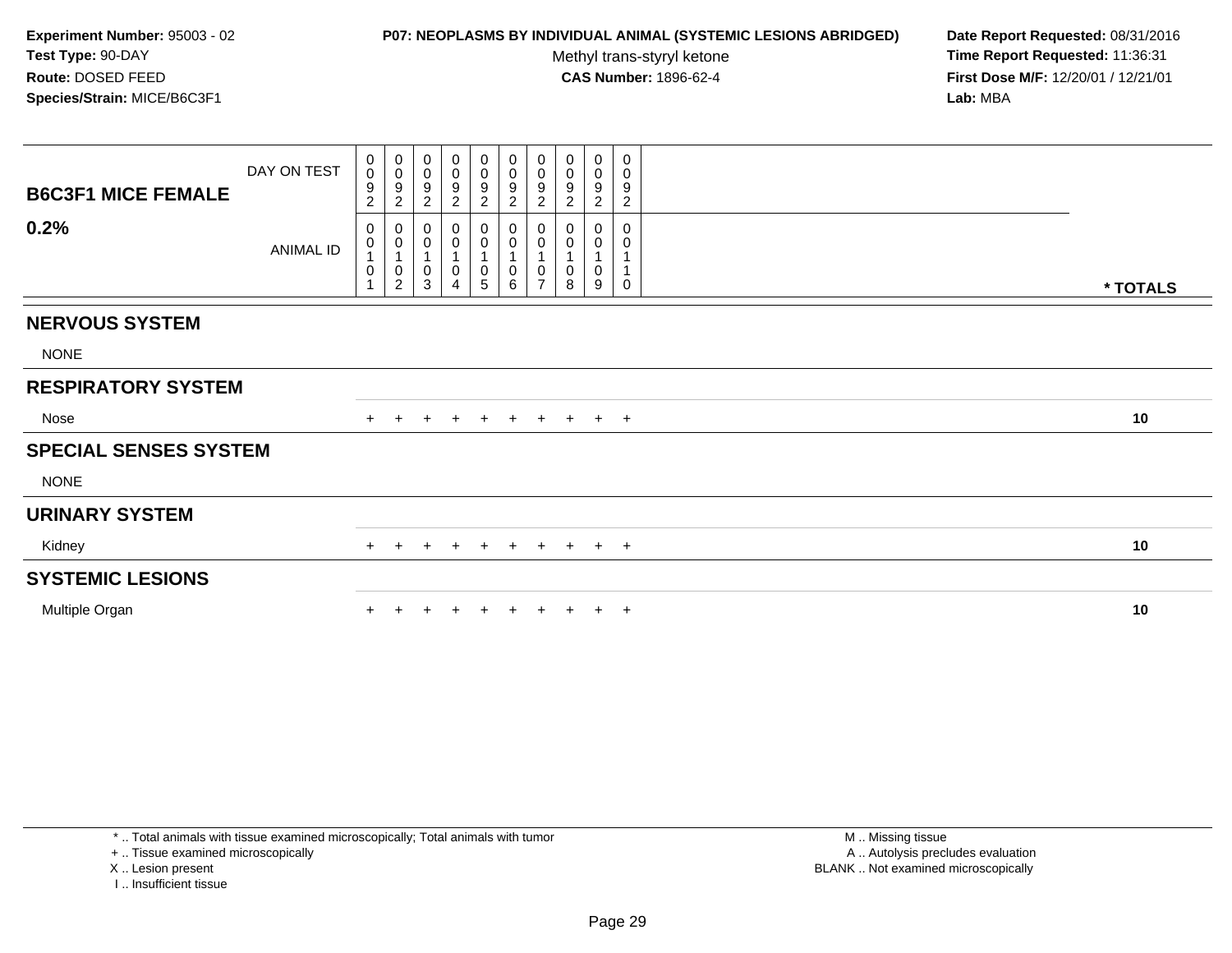#### **P07: NEOPLASMS BY INDIVIDUAL ANIMAL (SYSTEMIC LESIONS ABRIDGED) Date Report Requested:** 08/31/2016

Methyl trans-styryl ketone<br>CAS Number: 1896-62-4

 **Time Report Requested:** 11:36:31 **First Dose M/F:** 12/20/01 / 12/21/01<br>**Lab:** MBA **Lab:** MBA

| <b>B6C3F1 MICE FEMALE</b><br>0.4% | DAY ON TEST      | $\pmb{0}$<br>$\overline{0}$<br>$\frac{9}{2}$<br>$\pmb{0}$                      | $\begin{smallmatrix} 0\\0 \end{smallmatrix}$<br>$\boldsymbol{9}$<br>$\boldsymbol{2}$<br>$\pmb{0}$<br>$\pmb{0}$ | $_{\rm 0}^{\rm 0}$<br>$\frac{9}{2}$<br>$\boldsymbol{0}$<br>$\pmb{0}$ | $\begin{array}{c} 0 \\ 0 \\ 9 \\ 2 \end{array}$<br>$\pmb{0}$                | $\begin{smallmatrix}0\0\0\end{smallmatrix}$<br>$\frac{9}{2}$<br>0<br>$\mathbf 0$ | $\begin{smallmatrix}0\\0\\9\end{smallmatrix}$<br>$\overline{2}$<br>$\pmb{0}$<br>$\mathbf 0$ | $\pmb{0}$<br>$\ddot{\mathbf{0}}$<br>$\boldsymbol{9}$<br>$\boldsymbol{2}$<br>0<br>0 | $\begin{smallmatrix} 0\\0 \end{smallmatrix}$<br>9<br>$\overline{2}$<br>$\mathbf 0$<br>$\pmb{0}$ | $\begin{smallmatrix}0\0\0\9\end{smallmatrix}$<br>$\overline{2}$<br>$\mathbf 0$<br>$\mathsf 0$ | $\pmb{0}$<br>$\mathsf{O}\xspace$<br>9<br>$\overline{2}$<br>0<br>$\mathbf 0$ |                  |
|-----------------------------------|------------------|--------------------------------------------------------------------------------|----------------------------------------------------------------------------------------------------------------|----------------------------------------------------------------------|-----------------------------------------------------------------------------|----------------------------------------------------------------------------------|---------------------------------------------------------------------------------------------|------------------------------------------------------------------------------------|-------------------------------------------------------------------------------------------------|-----------------------------------------------------------------------------------------------|-----------------------------------------------------------------------------|------------------|
|                                   | <b>ANIMAL ID</b> | $\begin{smallmatrix}0\\1\end{smallmatrix}$<br>$\overline{1}$<br>$\overline{1}$ | $\mathbf{1}$<br>$\mathbf{1}$<br>$\overline{c}$                                                                 | $\mathbf{1}$<br>$\mathbf{1}$<br>$\mathbf{3}$                         | $\begin{smallmatrix}0\1\end{smallmatrix}$<br>$\mathbf{1}$<br>$\overline{4}$ | $\mathbf{1}$<br>$\mathbf{1}$<br>$5\phantom{.0}$                                  | $\overline{1}$<br>$\mathbf{1}$<br>$\,6\,$                                                   | $\mathbf{1}$<br>$\mathbf{1}$<br>$\overline{7}$                                     | $\mathbf{1}$<br>$\mathbf{1}$<br>8                                                               | $\mathbf{1}$<br>$\mathbf{1}$<br>9                                                             | $\mathbf{1}$<br>$\overline{c}$<br>$\pmb{0}$                                 | * TOTALS         |
| <b>ALIMENTARY SYSTEM</b>          |                  |                                                                                |                                                                                                                |                                                                      |                                                                             |                                                                                  |                                                                                             |                                                                                    |                                                                                                 |                                                                                               |                                                                             |                  |
| Esophagus                         |                  | $\pm$                                                                          |                                                                                                                |                                                                      |                                                                             |                                                                                  |                                                                                             |                                                                                    |                                                                                                 | $\ddot{}$                                                                                     | $+$                                                                         | 10               |
| Gallbladder                       |                  | $\ddot{}$                                                                      |                                                                                                                |                                                                      |                                                                             |                                                                                  |                                                                                             |                                                                                    |                                                                                                 | $+$                                                                                           | $+$                                                                         | 8                |
| Intestine Large, Cecum            |                  |                                                                                |                                                                                                                |                                                                      |                                                                             |                                                                                  |                                                                                             |                                                                                    |                                                                                                 |                                                                                               | $\ddot{}$                                                                   | 10               |
| Intestine Large, Colon            |                  |                                                                                |                                                                                                                |                                                                      |                                                                             |                                                                                  |                                                                                             |                                                                                    |                                                                                                 |                                                                                               | $+$                                                                         | 10               |
| Intestine Large, Rectum           |                  |                                                                                |                                                                                                                |                                                                      |                                                                             |                                                                                  |                                                                                             |                                                                                    |                                                                                                 | $\ddot{}$                                                                                     | $+$                                                                         | 10               |
| Intestine Small, Duodenum         |                  | ÷                                                                              |                                                                                                                |                                                                      |                                                                             |                                                                                  |                                                                                             |                                                                                    |                                                                                                 | $\overline{+}$                                                                                | $+$                                                                         | 10               |
| Intestine Small, Ileum            |                  | $\ddot{}$                                                                      |                                                                                                                |                                                                      |                                                                             |                                                                                  |                                                                                             |                                                                                    |                                                                                                 | $\ddot{}$                                                                                     | $+$                                                                         | 10               |
| Intestine Small, Jejunum          |                  |                                                                                |                                                                                                                |                                                                      |                                                                             |                                                                                  |                                                                                             |                                                                                    |                                                                                                 | $\ddot{}$                                                                                     | $+$                                                                         | 10               |
| Liver                             |                  | $+$                                                                            |                                                                                                                |                                                                      |                                                                             |                                                                                  |                                                                                             |                                                                                    |                                                                                                 | $\ddot{}$                                                                                     | $\overline{+}$                                                              | 10               |
| Pancreas                          |                  | $+$                                                                            |                                                                                                                |                                                                      |                                                                             |                                                                                  |                                                                                             |                                                                                    |                                                                                                 | $\ddot{}$                                                                                     | $+$                                                                         | 10               |
| Salivary Glands                   |                  |                                                                                |                                                                                                                |                                                                      |                                                                             |                                                                                  |                                                                                             |                                                                                    |                                                                                                 |                                                                                               | $\overline{+}$                                                              | 10               |
| Stomach, Forestomach              |                  |                                                                                |                                                                                                                |                                                                      |                                                                             |                                                                                  |                                                                                             |                                                                                    |                                                                                                 |                                                                                               | $+$                                                                         | 10               |
| Stomach, Glandular                |                  |                                                                                |                                                                                                                |                                                                      |                                                                             |                                                                                  |                                                                                             |                                                                                    |                                                                                                 |                                                                                               | $+$                                                                         | $\boldsymbol{9}$ |
| Tongue                            |                  |                                                                                |                                                                                                                |                                                                      |                                                                             |                                                                                  |                                                                                             |                                                                                    |                                                                                                 | $\div$                                                                                        | $+$                                                                         | 10               |

## **CARDIOVASCULAR SYSTEM**

\* .. Total animals with tissue examined microscopically; Total animals with tumor

+ .. Tissue examined microscopically

X .. Lesion present

I .. Insufficient tissue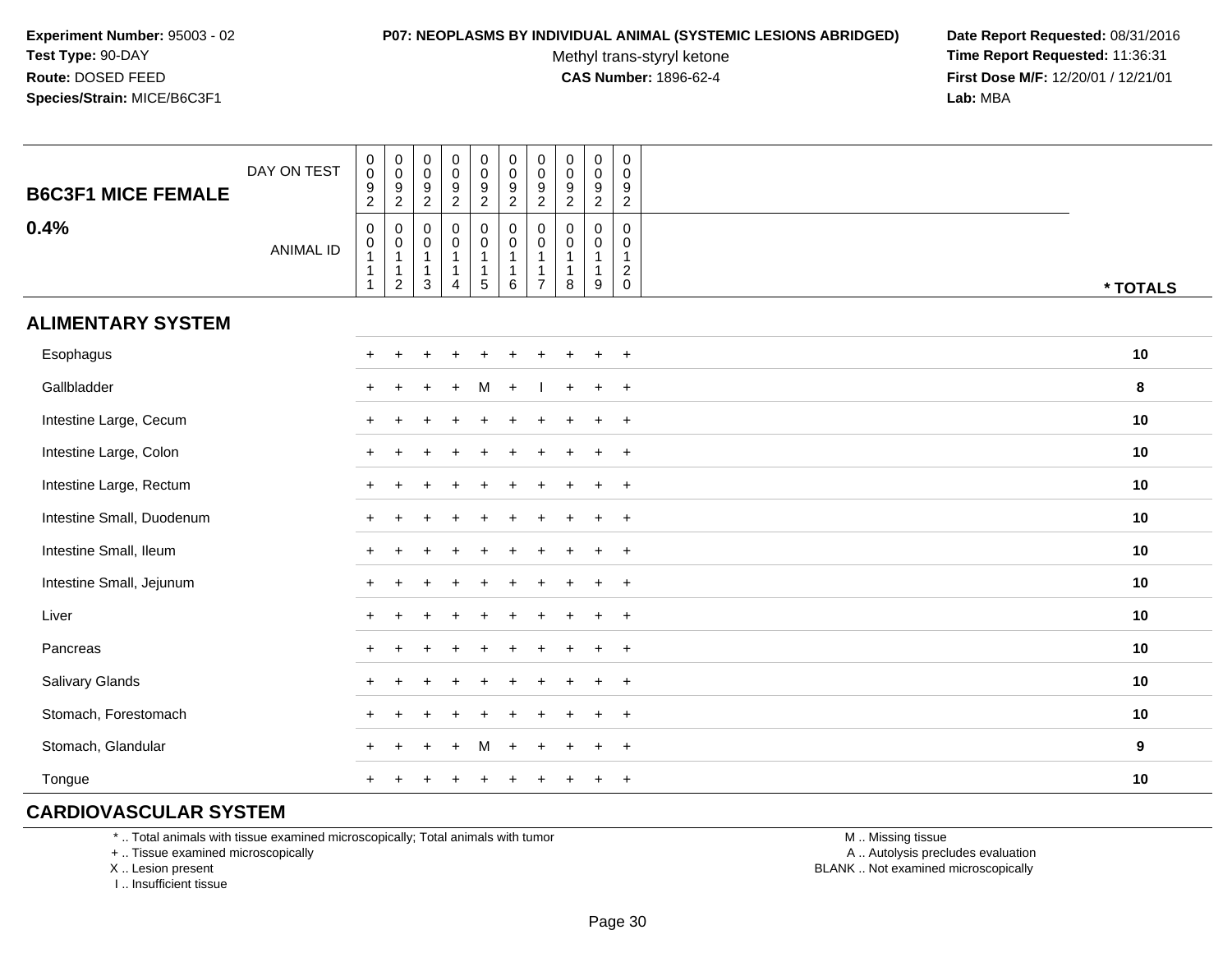#### **P07: NEOPLASMS BY INDIVIDUAL ANIMAL (SYSTEMIC LESIONS ABRIDGED) Date Report Requested:** 08/31/2016

Methyl trans-styryl ketone<br>CAS Number: 1896-62-4

 **Time Report Requested:** 11:36:31 **First Dose M/F:** 12/20/01 / 12/21/01<br>**Lab:** MBA **Lab:** MBA

| <b>B6C3F1 MICE FEMALE</b>  | DAY ON TEST      | $\pmb{0}$<br>$\mathbf 0$<br>$\frac{9}{2}$   | $\begin{smallmatrix} 0\\0 \end{smallmatrix}$<br>$\frac{9}{2}$ | $\begin{smallmatrix} 0\\0 \end{smallmatrix}$<br>$\frac{9}{2}$ | $\pmb{0}$<br>$\mathsf 0$<br>$\frac{9}{2}$                                                      | $\pmb{0}$<br>$\mathbf 0$<br>$\frac{9}{2}$                            | 0<br>$\pmb{0}$<br>$\frac{9}{2}$ | $\mathbf 0$<br>0<br>$\frac{9}{2}$ | $\mathbf 0$<br>$\pmb{0}$<br>$\frac{9}{2}$  | $\mathbf 0$<br>$\mathbf 0$<br>$\frac{9}{2}$                     | $\mathbf 0$<br>$\mathbf 0$<br>$\frac{9}{2}$                                       |          |
|----------------------------|------------------|---------------------------------------------|---------------------------------------------------------------|---------------------------------------------------------------|------------------------------------------------------------------------------------------------|----------------------------------------------------------------------|---------------------------------|-----------------------------------|--------------------------------------------|-----------------------------------------------------------------|-----------------------------------------------------------------------------------|----------|
| 0.4%                       | <b>ANIMAL ID</b> | 0<br>0<br>$\mathbf{1}$<br>1<br>$\mathbf{1}$ | 0<br>0<br>$\mathbf{1}$<br>$\mathbf{1}$<br>$\overline{2}$      | $\mathbf 0$<br>$\pmb{0}$<br>1<br>1<br>$\mathbf{3}$            | $\begin{smallmatrix} 0\\0 \end{smallmatrix}$<br>$\mathbf{1}$<br>$\mathbf{1}$<br>$\overline{a}$ | $\pmb{0}$<br>$\pmb{0}$<br>$\mathbf{1}$<br>$\mathbf{1}$<br>$\sqrt{5}$ | 0<br>0<br>1<br>6                | $\Omega$<br>0<br>$\overline{7}$   | $\mathbf 0$<br>0<br>$\mathbf{1}$<br>1<br>8 | 0<br>$\mathsf{O}\xspace$<br>$\overline{1}$<br>$\mathbf{1}$<br>9 | $\mathbf 0$<br>$\mathbf 0$<br>$\overline{1}$<br>$\sqrt{2}$<br>$\mathsf{O}\xspace$ | * TOTALS |
| <b>Blood Vessel</b>        |                  | $\ddot{}$                                   | $\ddot{}$                                                     | $\overline{ }$                                                | $\ddot{}$                                                                                      | $\ddot{}$                                                            | $\ddot{}$                       |                                   | $\overline{+}$                             | $+$                                                             | $+$                                                                               | 10       |
| Heart                      |                  | $\ddot{}$                                   |                                                               |                                                               |                                                                                                |                                                                      |                                 |                                   |                                            | $\ddot{}$                                                       | $+$                                                                               | 10       |
| <b>ENDOCRINE SYSTEM</b>    |                  |                                             |                                                               |                                                               |                                                                                                |                                                                      |                                 |                                   |                                            |                                                                 |                                                                                   |          |
| <b>Adrenal Cortex</b>      |                  | $\ddot{}$                                   |                                                               |                                                               |                                                                                                |                                                                      |                                 |                                   |                                            | $\ddot{}$                                                       | $+$                                                                               | 10       |
| Adrenal Medulla            |                  | $\ddot{}$                                   |                                                               |                                                               |                                                                                                |                                                                      |                                 |                                   |                                            |                                                                 | $\overline{+}$                                                                    | 10       |
| Islets, Pancreatic         |                  | $\ddot{}$                                   |                                                               |                                                               |                                                                                                |                                                                      |                                 |                                   | $\div$                                     | $\ddot{}$                                                       | $+$                                                                               | 10       |
| Parathyroid Gland          |                  | $+$                                         | $+$                                                           | $\ddot{}$                                                     | M                                                                                              | M                                                                    | $\ddot{}$                       | $\pm$                             | $\ddot{}$                                  | $+$                                                             | $+$                                                                               | 8        |
| <b>Pituitary Gland</b>     |                  | $+$                                         | $+$                                                           |                                                               |                                                                                                | $+$                                                                  | $+$                             | $+$                               |                                            | $+$                                                             | $\blacksquare$                                                                    | 6        |
| <b>Thyroid Gland</b>       |                  | $+$                                         | $+$                                                           | $\div$                                                        | $\ddot{}$                                                                                      | $\overline{+}$                                                       | $\ddot{}$                       | $+$                               | $+$                                        | $+$                                                             | $+$                                                                               | 10       |
| <b>GENERAL BODY SYSTEM</b> |                  |                                             |                                                               |                                                               |                                                                                                |                                                                      |                                 |                                   |                                            |                                                                 |                                                                                   |          |
| <b>NONE</b>                |                  |                                             |                                                               |                                                               |                                                                                                |                                                                      |                                 |                                   |                                            |                                                                 |                                                                                   |          |
| <b>GENITAL SYSTEM</b>      |                  |                                             |                                                               |                                                               |                                                                                                |                                                                      |                                 |                                   |                                            |                                                                 |                                                                                   |          |
| <b>Clitoral Gland</b>      |                  | $\ddot{}$                                   | $\ddot{}$                                                     | $\div$                                                        | $+$                                                                                            | M                                                                    | $\ddot{}$                       | $\pm$                             | $+$                                        | $+$                                                             | $+$                                                                               | 9        |
| Ovary                      |                  | $\ddot{}$                                   |                                                               |                                                               |                                                                                                |                                                                      |                                 |                                   |                                            | $\ddot{}$                                                       | $+$                                                                               | 10       |
| <b>Uterus</b>              |                  | $\ddot{}$                                   |                                                               |                                                               |                                                                                                |                                                                      |                                 |                                   | ÷                                          | $\ddot{}$                                                       | $+$                                                                               | 10       |
| $\blacksquare$             |                  |                                             |                                                               |                                                               |                                                                                                |                                                                      |                                 |                                   |                                            |                                                                 |                                                                                   |          |

# **HEMATOPOIETIC SYSTEM**

\* .. Total animals with tissue examined microscopically; Total animals with tumor

+ .. Tissue examined microscopically

X .. Lesion present

I .. Insufficient tissue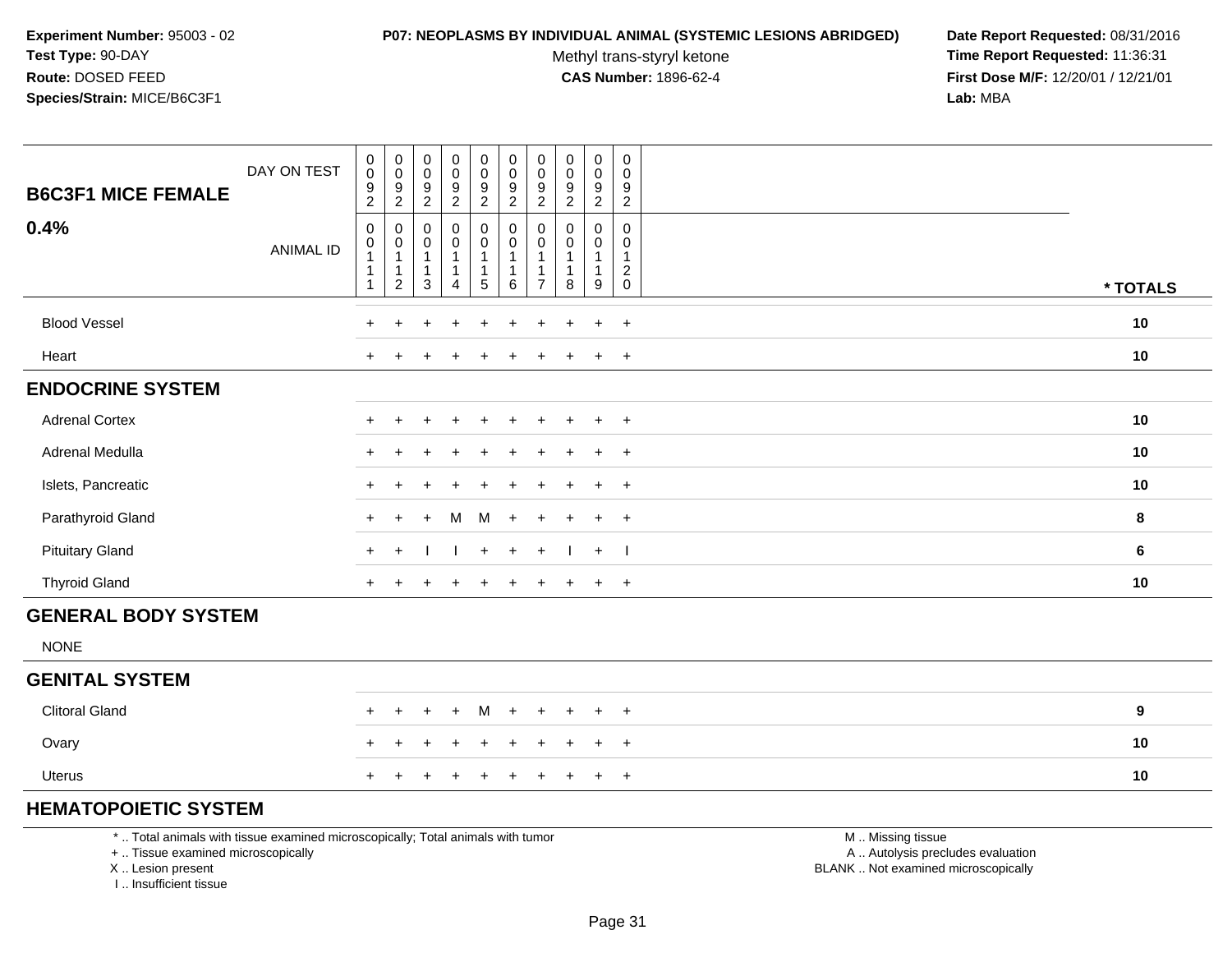#### **P07: NEOPLASMS BY INDIVIDUAL ANIMAL (SYSTEMIC LESIONS ABRIDGED) Date Report Requested:** 08/31/2016

Methyl trans-styryl ketone<br>CAS Number: 1896-62-4

| <b>B6C3F1 MICE FEMALE</b>                                                                                                                                           | DAY ON TEST      | $\mathbf 0$<br>$\pmb{0}$<br>$\boldsymbol{9}$<br>$\overline{2}$                   | $\pmb{0}$<br>$\pmb{0}$<br>$\boldsymbol{9}$<br>$\sqrt{2}$    | $\pmb{0}$<br>$\mathsf{O}\xspace$<br>$\boldsymbol{9}$<br>$\overline{c}$    | $\pmb{0}$<br>$\mathsf{O}\xspace$<br>$9\,$<br>$\overline{a}$ | $\pmb{0}$<br>$\mathsf{O}\xspace$<br>$9\,$<br>$\overline{2}$        | $\pmb{0}$<br>$\mathbf 0$<br>$\boldsymbol{9}$<br>$\overline{2}$      | $\pmb{0}$<br>$\mathbf 0$<br>9<br>$\overline{2}$ | 0<br>$\mathbf 0$<br>9<br>$\overline{2}$           | $\pmb{0}$<br>$\mathbf 0$<br>$\boldsymbol{9}$<br>$\overline{2}$ | $\mathsf{O}\xspace$<br>$\mathbf 0$<br>9<br>$\sqrt{2}$ |                                                                                               |          |
|---------------------------------------------------------------------------------------------------------------------------------------------------------------------|------------------|----------------------------------------------------------------------------------|-------------------------------------------------------------|---------------------------------------------------------------------------|-------------------------------------------------------------|--------------------------------------------------------------------|---------------------------------------------------------------------|-------------------------------------------------|---------------------------------------------------|----------------------------------------------------------------|-------------------------------------------------------|-----------------------------------------------------------------------------------------------|----------|
| 0.4%                                                                                                                                                                | <b>ANIMAL ID</b> | $\mathbf 0$<br>$\mathbf 0$<br>$\overline{1}$<br>$\overline{1}$<br>$\overline{1}$ | $\mathbf 0$<br>$\pmb{0}$<br>$\mathbf{1}$<br>1<br>$\sqrt{2}$ | $\mathbf 0$<br>$\mathbf 0$<br>$\mathbf{1}$<br>$\mathbf{1}$<br>$\mathsf 3$ | 0<br>0<br>$\mathbf{1}$<br>1<br>4                            | 0<br>$\mathbf 0$<br>$\mathbf{1}$<br>$\mathbf{1}$<br>$\overline{5}$ | $\mathbf 0$<br>$\mathbf 0$<br>$\overline{1}$<br>$\overline{1}$<br>6 | 0<br>$\Omega$<br>$\overline{7}$                 | $\mathbf 0$<br>$\Omega$<br>$\mathbf{1}$<br>1<br>8 | 0<br>$\mathbf 0$<br>$\mathbf{1}$<br>$\mathbf{1}$<br>9          | 0<br>$\mathbf 0$<br>$\mathbf{1}$<br>$^2_{\rm 0}$      |                                                                                               | * TOTALS |
| <b>Bone Marrow</b>                                                                                                                                                  |                  |                                                                                  |                                                             |                                                                           |                                                             |                                                                    |                                                                     |                                                 |                                                   |                                                                | $\ddot{}$                                             |                                                                                               | 10       |
| Lymph Node, Mandibular                                                                                                                                              |                  |                                                                                  |                                                             |                                                                           |                                                             |                                                                    |                                                                     |                                                 |                                                   |                                                                | $\ddot{}$                                             |                                                                                               | 10       |
| Lymph Node, Mesenteric                                                                                                                                              |                  | $\pm$                                                                            |                                                             |                                                                           |                                                             |                                                                    |                                                                     |                                                 |                                                   | $\ddot{}$                                                      | $+$                                                   |                                                                                               | 10       |
| Spleen                                                                                                                                                              |                  |                                                                                  |                                                             |                                                                           |                                                             |                                                                    |                                                                     |                                                 |                                                   | $\ddot{}$                                                      | $+$                                                   |                                                                                               | 10       |
| Thymus                                                                                                                                                              |                  |                                                                                  |                                                             |                                                                           |                                                             |                                                                    |                                                                     |                                                 |                                                   | $\ddot{}$                                                      | $\overline{+}$                                        |                                                                                               | 10       |
| <b>INTEGUMENTARY SYSTEM</b>                                                                                                                                         |                  |                                                                                  |                                                             |                                                                           |                                                             |                                                                    |                                                                     |                                                 |                                                   |                                                                |                                                       |                                                                                               |          |
| Mammary Gland                                                                                                                                                       |                  |                                                                                  |                                                             |                                                                           |                                                             |                                                                    |                                                                     |                                                 |                                                   |                                                                | $^+$                                                  |                                                                                               | 10       |
| Skin                                                                                                                                                                |                  | $\pm$                                                                            |                                                             |                                                                           | $\div$                                                      | +                                                                  |                                                                     |                                                 |                                                   | $\ddot{}$                                                      | $+$                                                   |                                                                                               | 10       |
| <b>MUSCULOSKELETAL SYSTEM</b>                                                                                                                                       |                  |                                                                                  |                                                             |                                                                           |                                                             |                                                                    |                                                                     |                                                 |                                                   |                                                                |                                                       |                                                                                               |          |
| Bone                                                                                                                                                                |                  |                                                                                  |                                                             |                                                                           |                                                             |                                                                    |                                                                     |                                                 |                                                   |                                                                | $\overline{+}$                                        |                                                                                               | 10       |
| <b>NERVOUS SYSTEM</b>                                                                                                                                               |                  |                                                                                  |                                                             |                                                                           |                                                             |                                                                    |                                                                     |                                                 |                                                   |                                                                |                                                       |                                                                                               |          |
| <b>Brain</b>                                                                                                                                                        |                  | $+$                                                                              | $\div$                                                      |                                                                           | $\div$                                                      | $\div$                                                             |                                                                     | $\pm$                                           | $\pm$                                             | $\pm$                                                          | $+$                                                   |                                                                                               | 10       |
| <b>RESPIRATORY SYSTEM</b>                                                                                                                                           |                  |                                                                                  |                                                             |                                                                           |                                                             |                                                                    |                                                                     |                                                 |                                                   |                                                                |                                                       |                                                                                               |          |
| Lung                                                                                                                                                                |                  |                                                                                  |                                                             |                                                                           |                                                             |                                                                    |                                                                     |                                                 |                                                   |                                                                | $\overline{+}$                                        |                                                                                               | 10       |
| Nose                                                                                                                                                                |                  |                                                                                  |                                                             |                                                                           |                                                             |                                                                    |                                                                     |                                                 |                                                   |                                                                | $\ddot{}$                                             |                                                                                               | 10       |
| Trachea                                                                                                                                                             |                  |                                                                                  |                                                             |                                                                           |                                                             |                                                                    |                                                                     |                                                 |                                                   | $\ddot{}$                                                      | $+$                                                   |                                                                                               | 9        |
| *  Total animals with tissue examined microscopically; Total animals with tumor<br>+  Tissue examined microscopically<br>X  Lesion present<br>I Insufficient tissue |                  |                                                                                  |                                                             |                                                                           |                                                             |                                                                    |                                                                     |                                                 |                                                   |                                                                |                                                       | M  Missing tissue<br>A  Autolysis precludes evaluation<br>BLANK  Not examined microscopically |          |